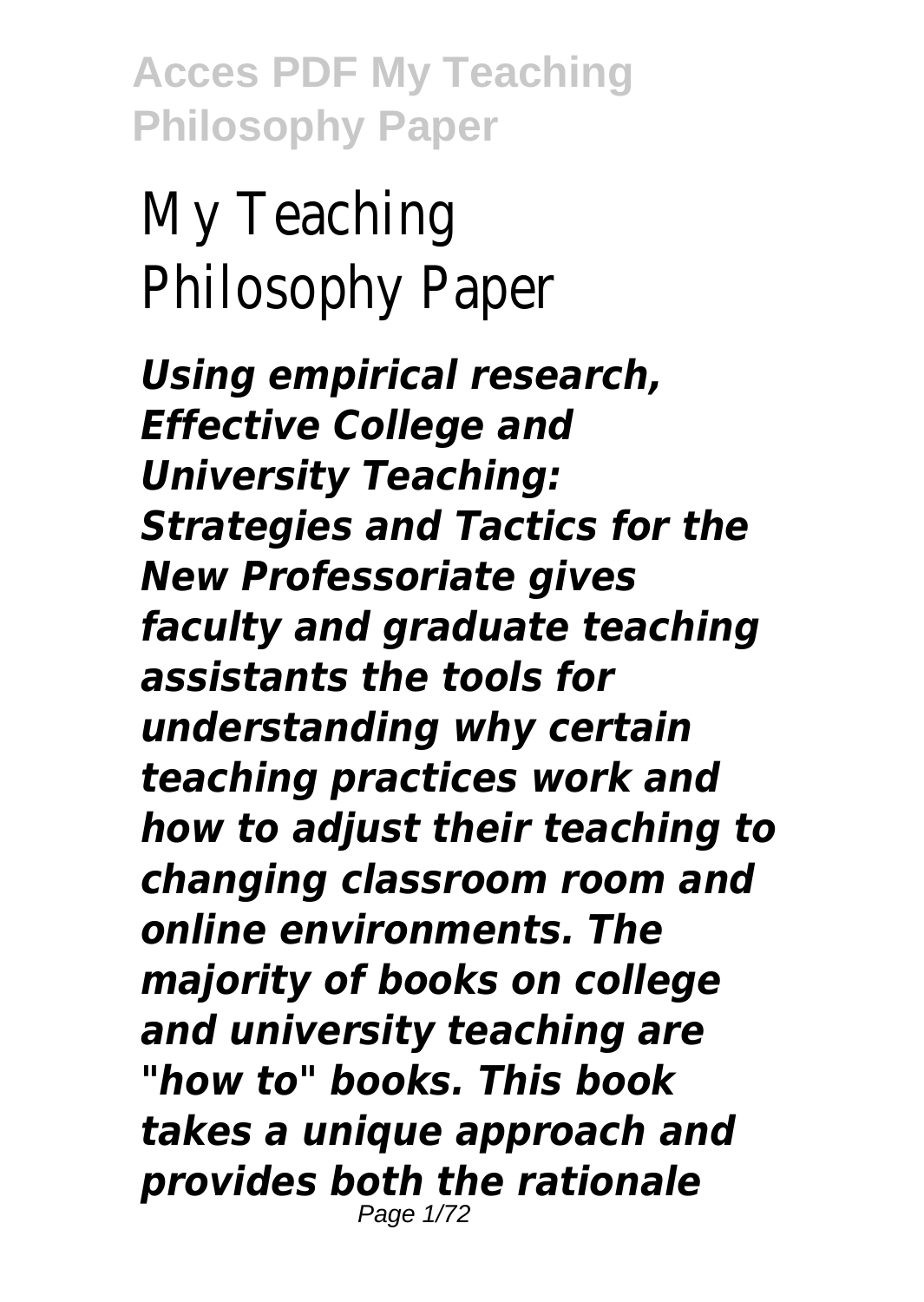*and a detailed guide for how to use and teach these practices to others. Written by leading scholars and expert master teachers, this book outlines, reviews, and discusses the best practices for preparing graduate students to become effective in their duties as teaching assistants and as teachers of record and for new faculty teaching earlier in their careers. The book provides full coverage of those topics central to developing efficacious training practices aimed at the professional development of teachers at the college and university*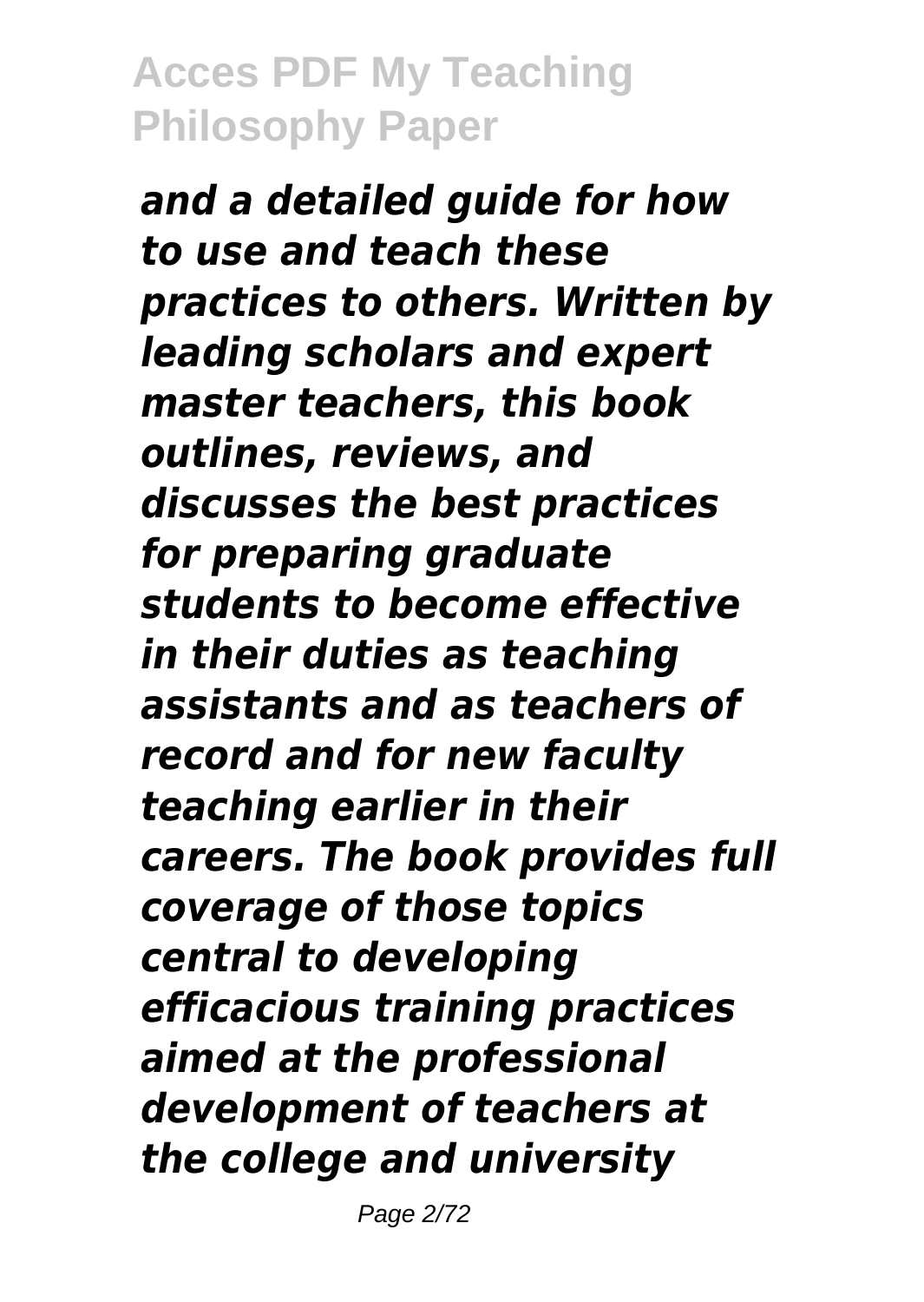*level. By applying an autoethnographic approach in this volume to share and explore the experiences of prospective teachers as they navigate the preparation and credentialing processes of teacher education, we – as those who have gone before the future educators in this text and those who will come behind them, gain first hand insights from these young women and men about what it means and how to better prepare prospective educators to become a teacher against a backdrop of historical inequities in schooling and*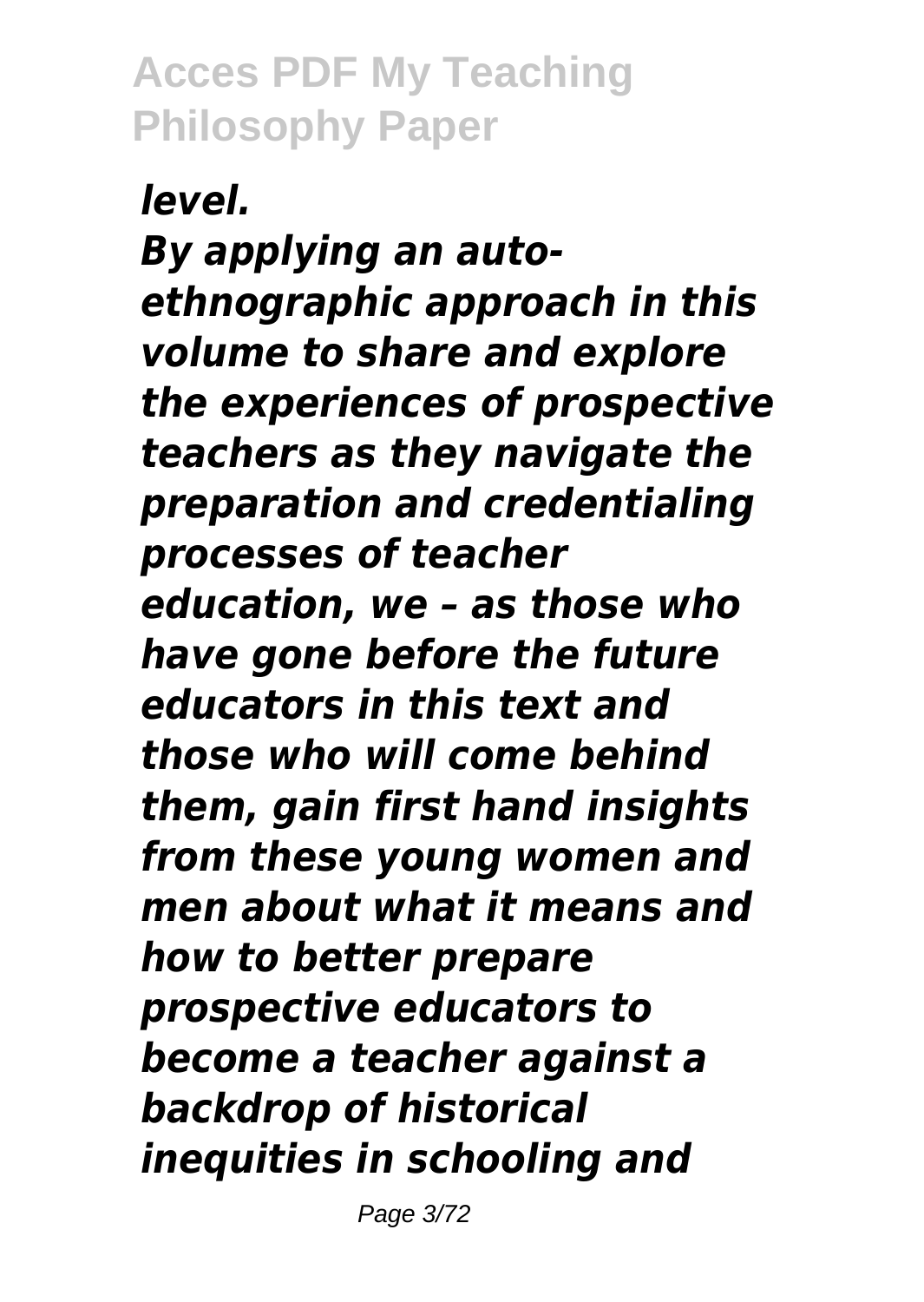### *prepared for the multiculturally diverse classrooms of today. This Handbook addresses why political science programs teach the research process and how instructors come to teach these courses and develop their pedagogy. Contributors offer diverse perspectives on pedagogy, student audience, and the role of research in their curricula. Across four sections—information literacy, research design, research*

*methods, and research writing—authors share personal reflections that showcase the evolution of*

Page 4/72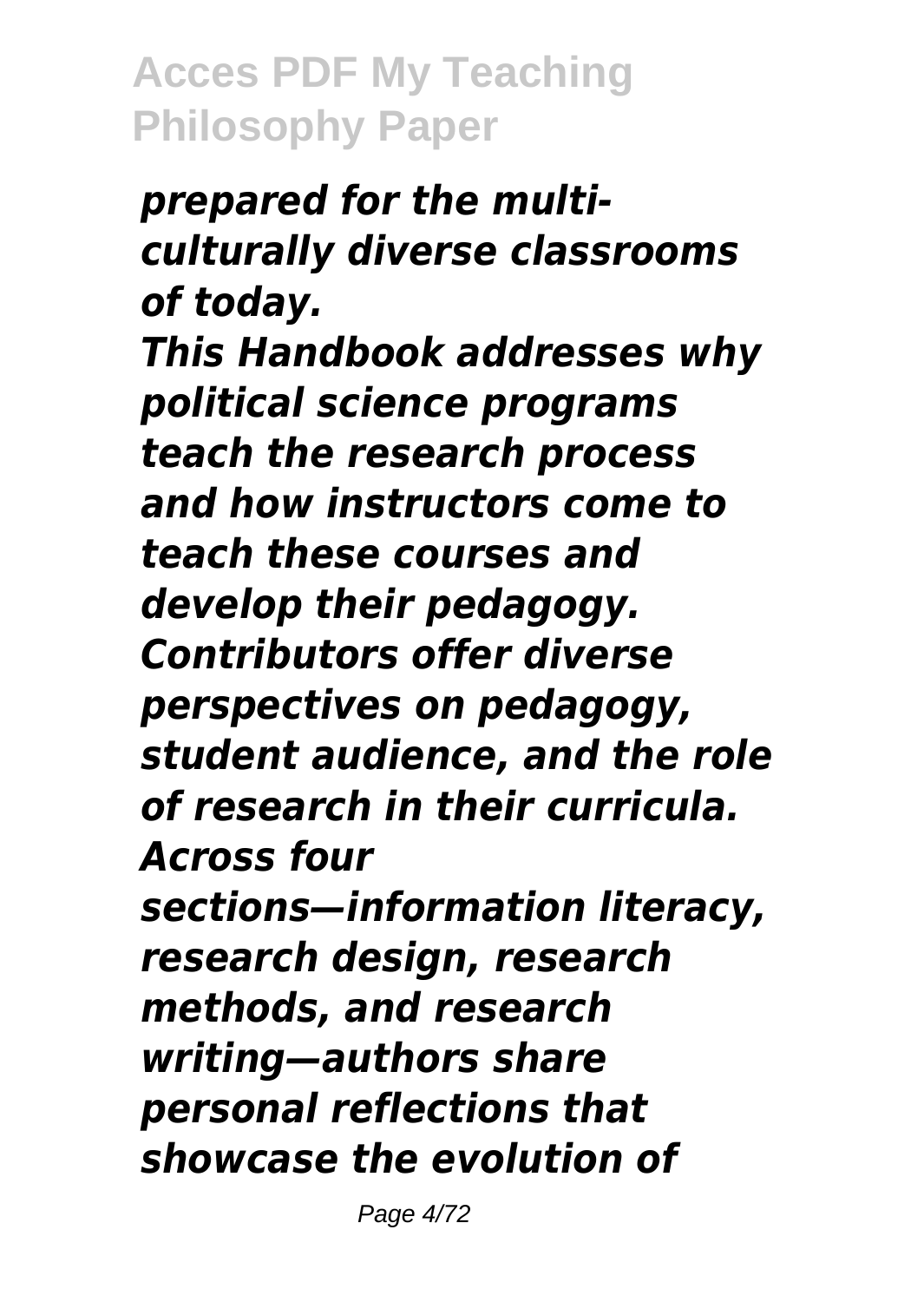*their pedagogy. Each chapter offers best practices that can serve the wider community of teachers. Ultimately, this text focuses less on the technical substance of the research process and more on the experiences that have guided instructors' philosophies and practices related to teaching it.*

*Target success in AQA A-level Philosophy with this proven formula for effective, structured revision; key content coverage is combined with exam-style tasks and practical tips to create a revision guide that you can rely on to review, strengthen*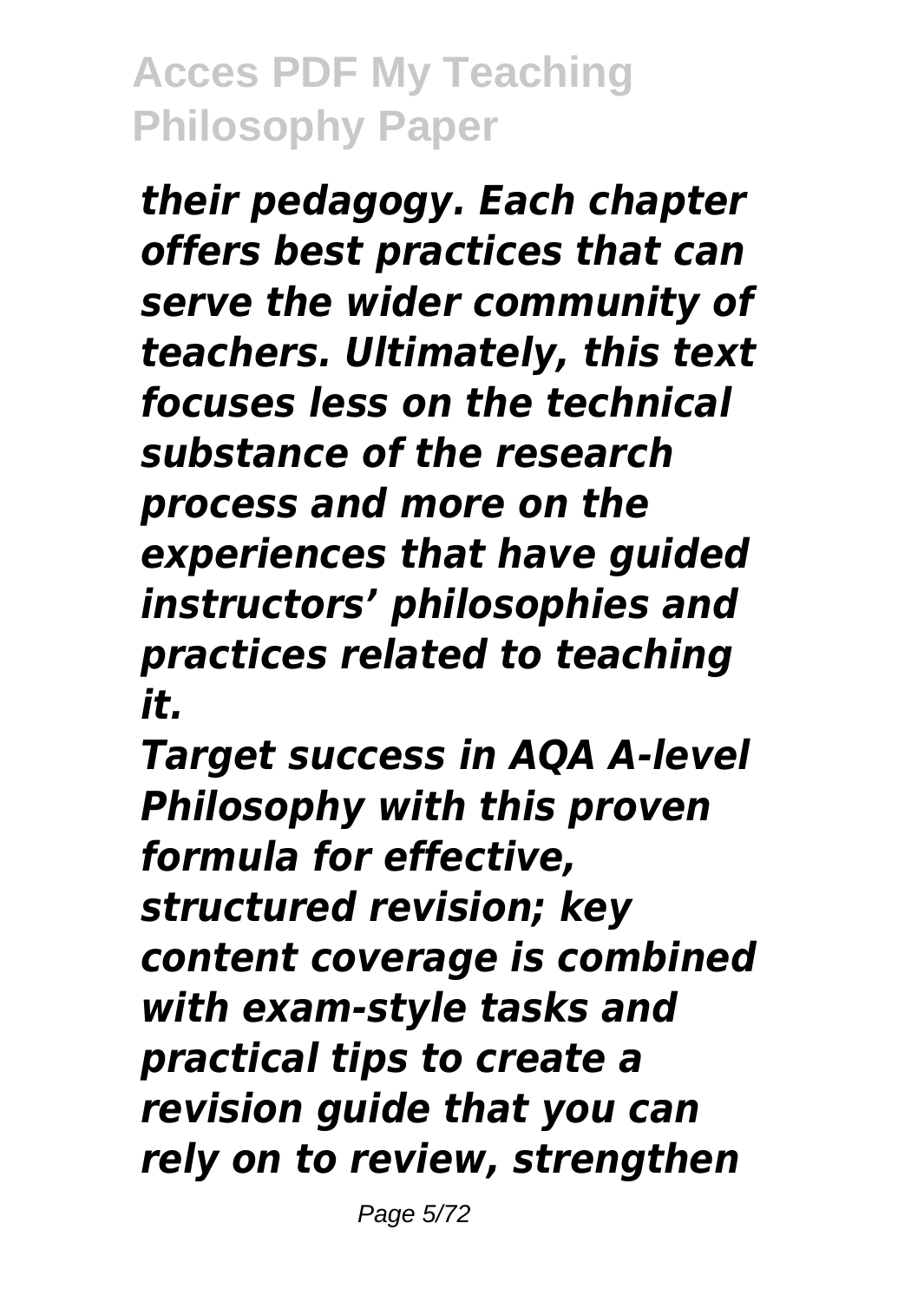*and test students' knowledge. With My Revision Notes, every student can: - Plan and manage a successful revision programme using the topic-bytopic planner - Consolidate subject knowledge by working through clear and focused content coverage - Test understanding and identify areas for improvement with regular 'Now Test Yourself' tasks and answers - Improve exam technique through practice questions, expert tips and examples of typical mistakes to avoid Pedagogical Journeys through World Politics Ruminations: Selected*

Page 6/72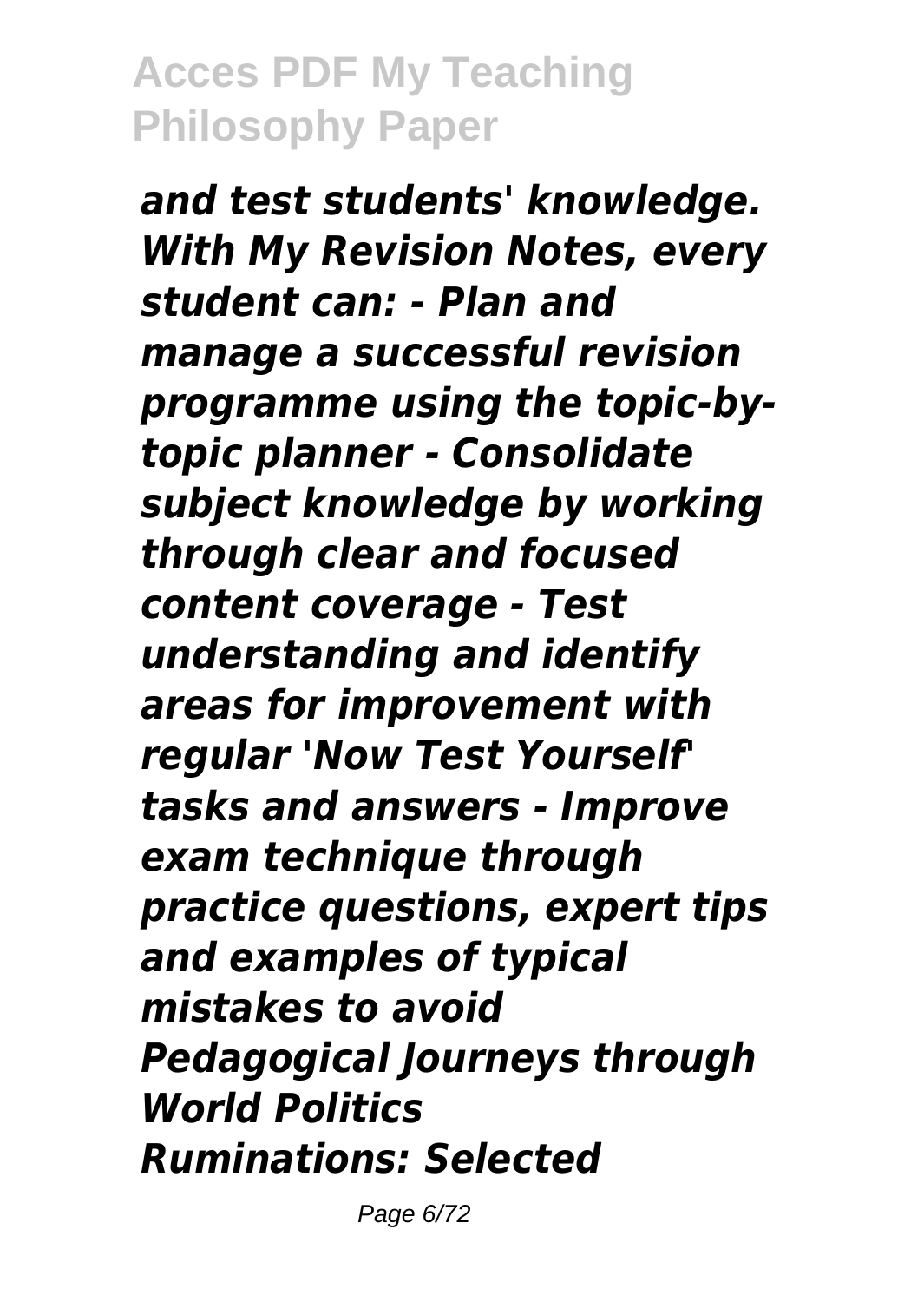*Philosophical, Historical, and Ideological Papers, Volume 1, Part 2. The Finite Negotiating Critical Literacies with Teachers Structuring Learning Environments in Teacher Education to Elicit Dispositions as Habits of Mind The Aims of Education A Guide to Teaching Introductory Psychology Service-Learning and Educating in Challenging Contexts* **The selections contained in these volumes from the papers and letters of Leibniz are intended to serve the student in two**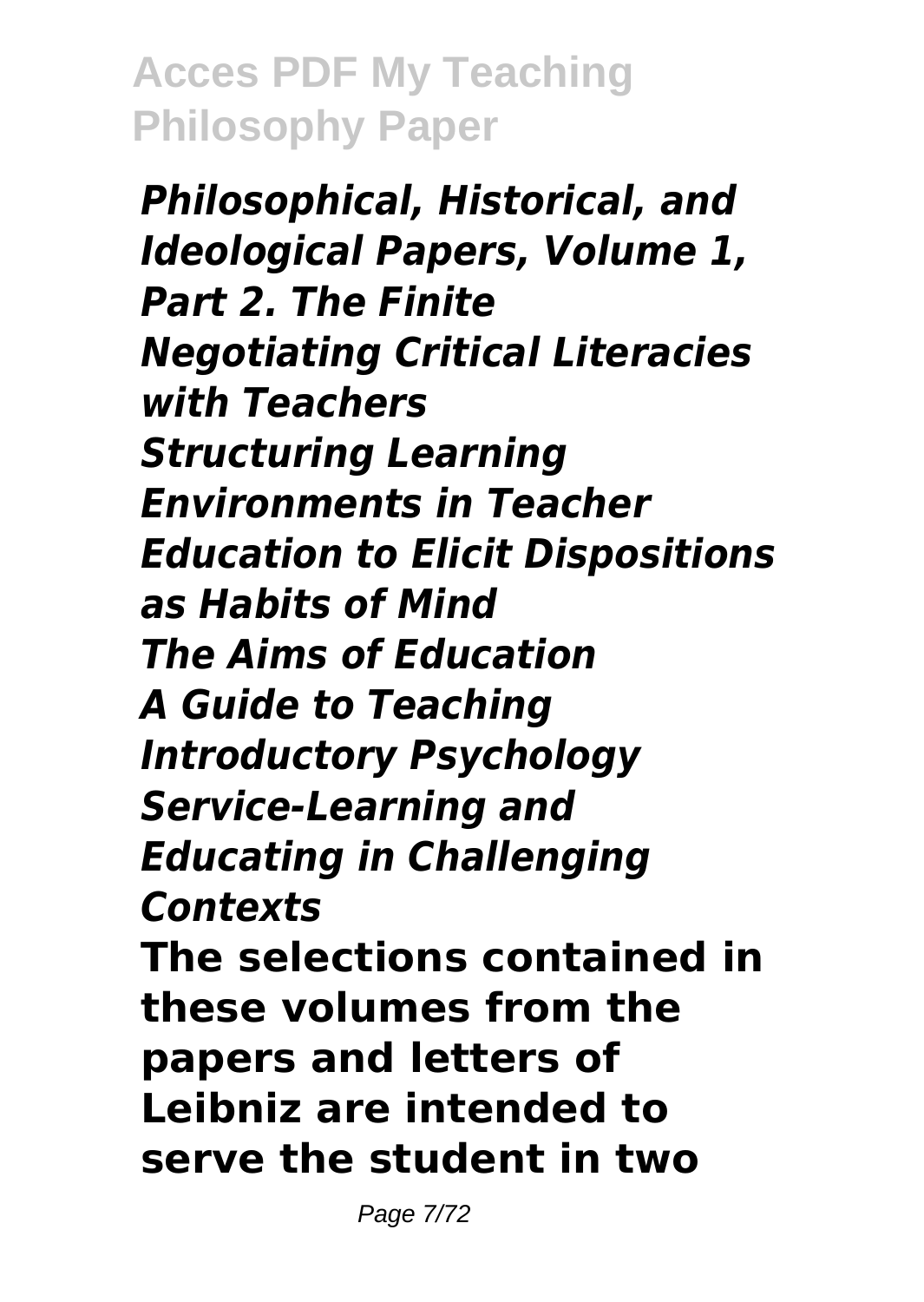**ways: first, by providing a more adequate and balanced conception of the full range and penetration of Leibniz's creative intellectual powers; second, by inviting a fresher approach to his intellectual growth and a clearer perception of the internal strains in his thinking, through a chronological arrangement. Much confusion has arisen in the past through a neglect of the develop ment of Leibniz's ideas, and Couturat's impressive plea, in his edition of the Opuscu/es et fragments (p.**

Page 8/72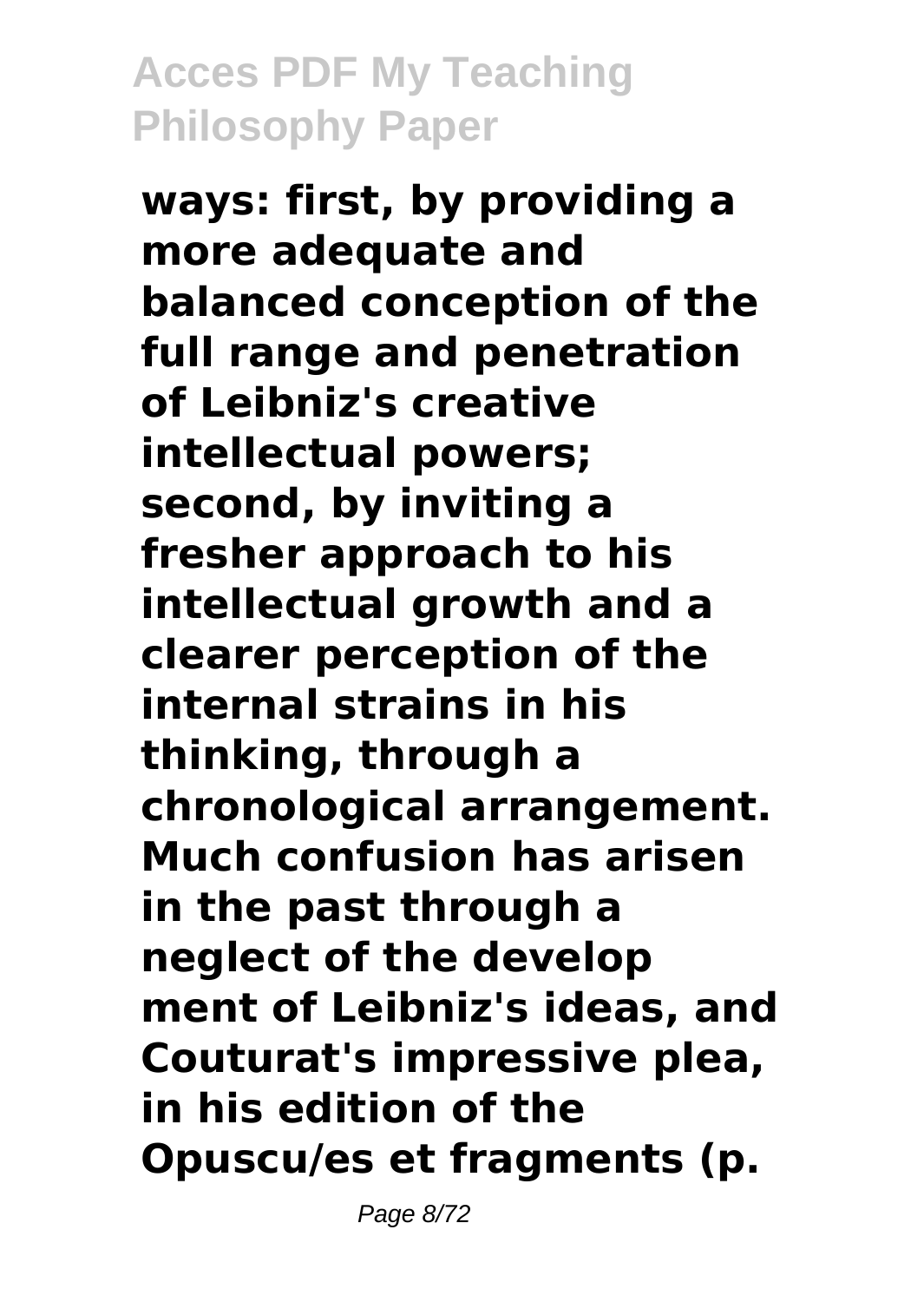**xii), for such an arrangement is valid even for incomplete editions. The beginning student will do well, however, to read the maturer writings of Parts II, III, and IV first, leaving Part I, from a period too largely neglected by Leibniz criticism, for a later study of the still obscure sources and motives of his thought. The Introduction aims primarily to provide cultural orientation and an exposition of the structure and the underlying assumptions of the philosophical system rather**

Page 9/72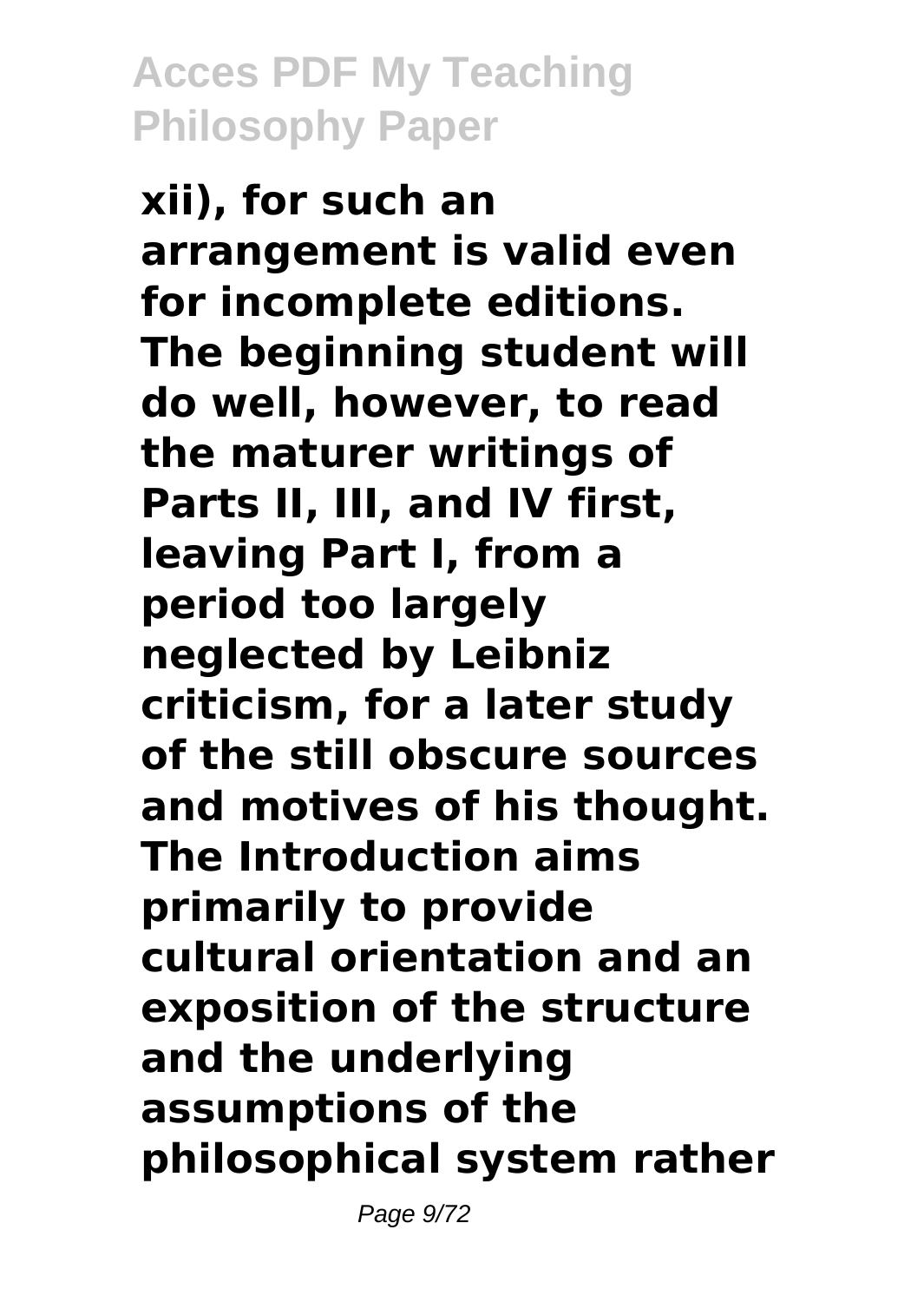**than a critical evaluation. I hope that together with the notes and the Index, it will provide those aids to the understanding which the originality of Leibniz's scientific, ethical, and metaphysical efforts deserve.**

**The scholarship of teaching and learning (SoTL) is one of the most dynamic areas of research in the field of higher education today in which faculty continuously evaluate the quality of their teaching and its affect on student learning. Faculty are being held accountable for the effectiveness of**

Page 10/72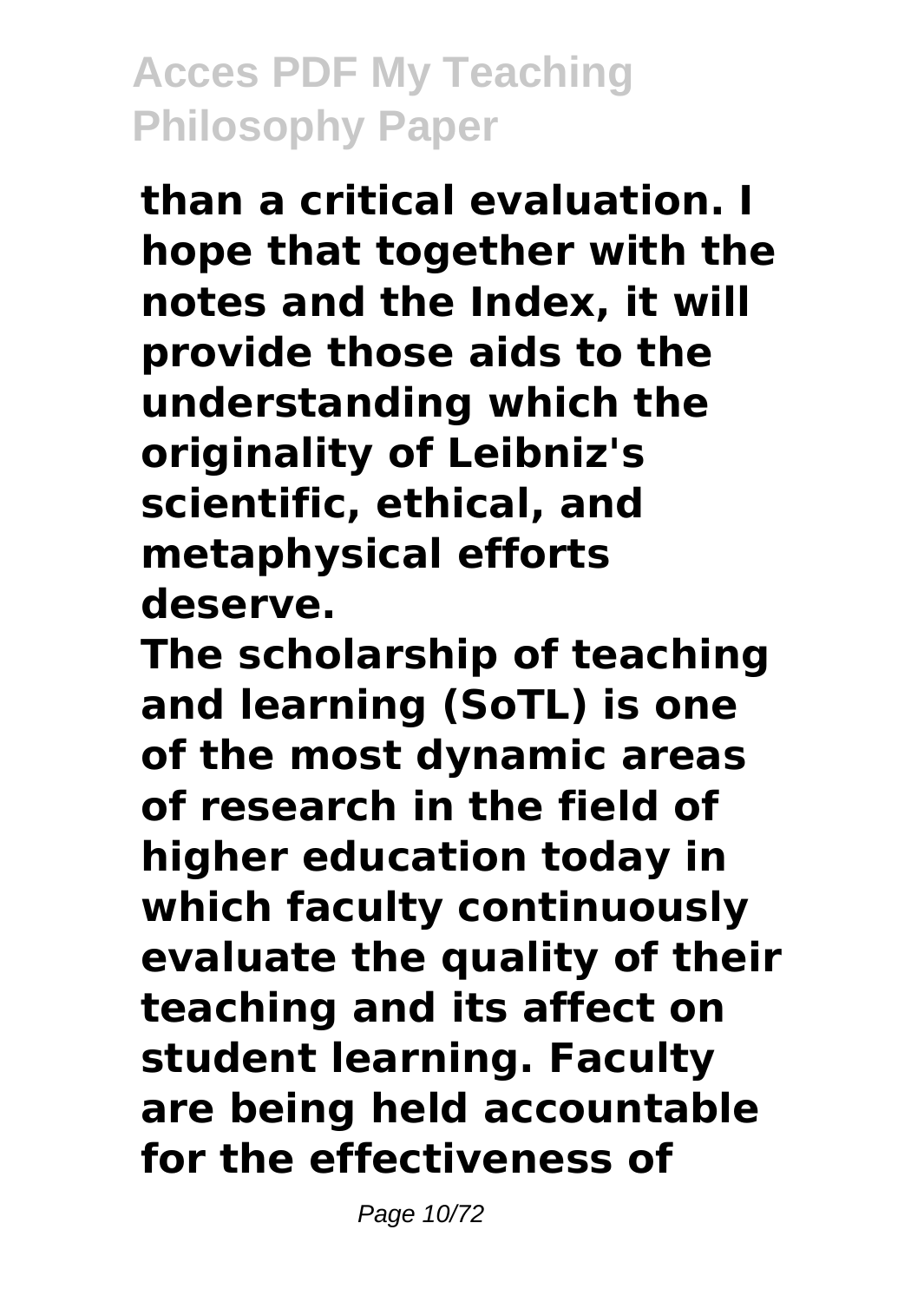**their teaching and in turn they are starting to engage in SoTL-related intellectual exchanges not only in their research agendas but also in the ways in which they teach their students in the classroom. At the heart of this new movement, there is a simple idea: take a close look at how you teach and how your students learn, use the same methodology that you would use for formal investigations (be it in the humanities or sciences), and hold your research to the same standards most notably peer review.**

Page 11/72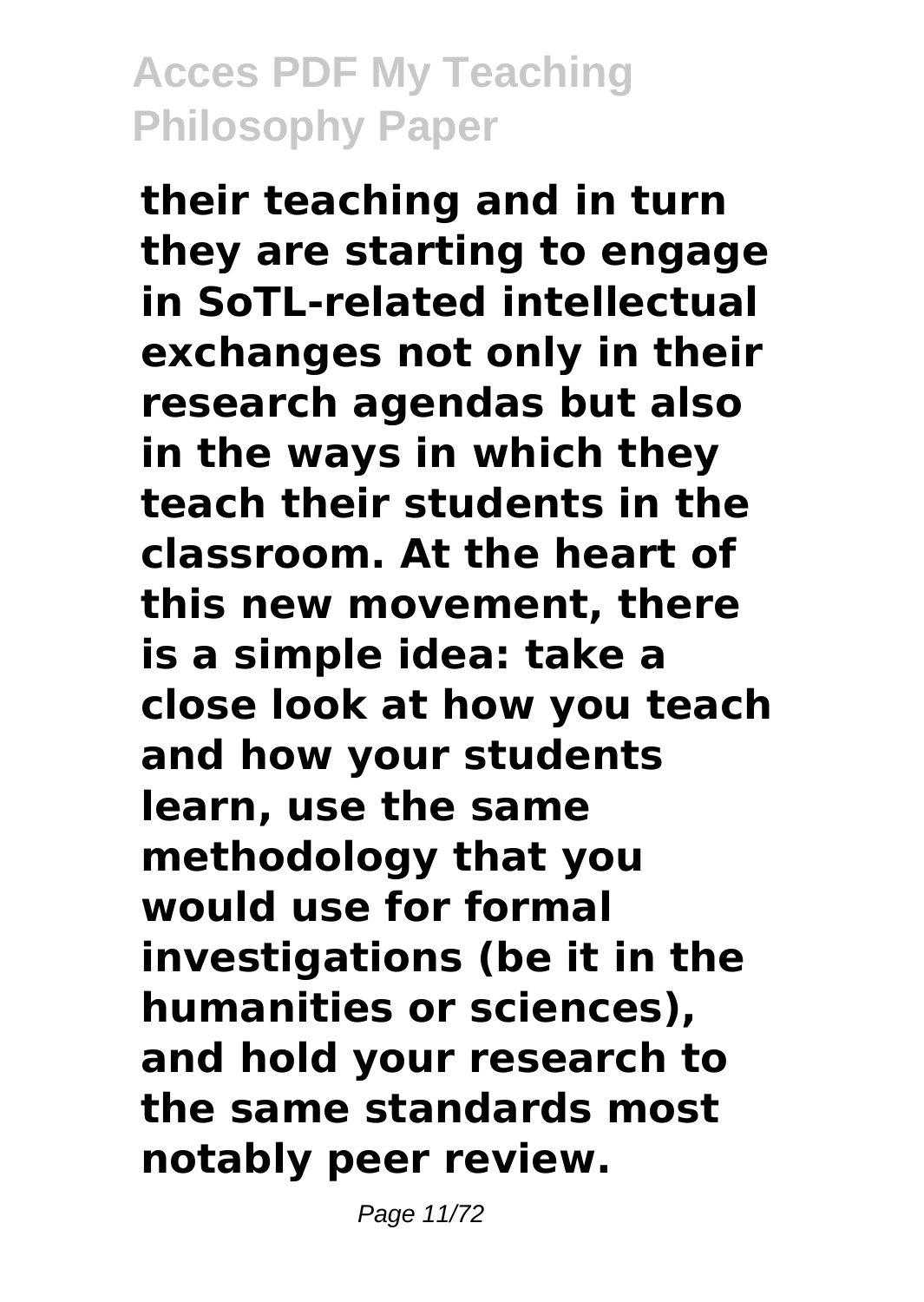**Optimizing Teaching and Learning will serve as a guide for anyone who is interested in improving their teaching, the learning of their students, and at the same time contribute to the scholarship of teaching and learning. It bridges the gap between the research and practice of SoTL, with explicit instructions on how to design, conduct, analyze, and write-up pedagogical research, including samples of actual questionnaires and other materials (e.g., focus group questions) that will jumpstart investigations into teaching**

Page 12/72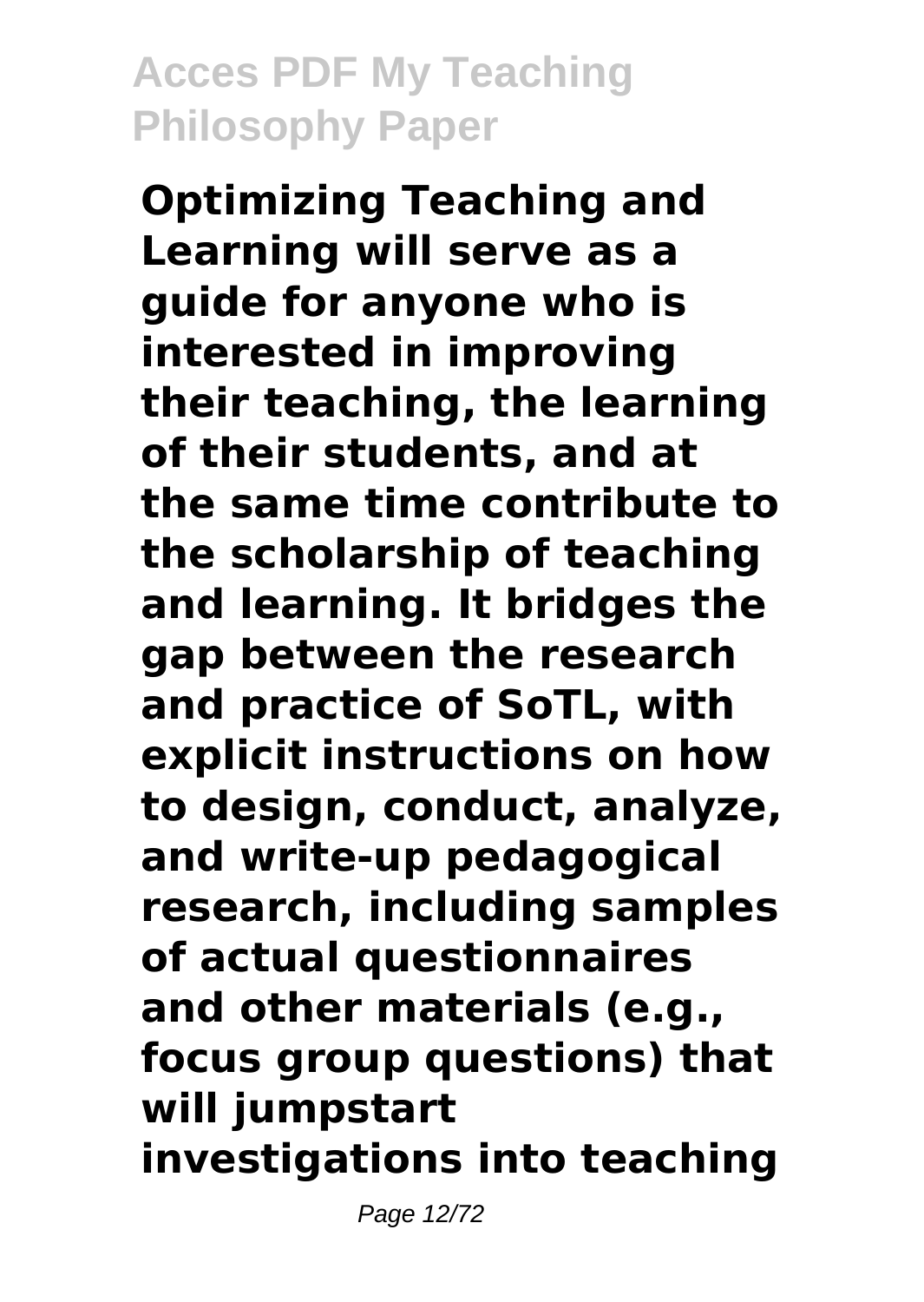**and learning. It also explores the advantages and disadvantages of various pedagogical practices and present applications of SoTL using case studies from a variety of disciplines. This book will serve as an invaluable resource for both seasoned faculty and new faculty who are just beginning to assess their teaching methods and learn how to think beyond the content.**

**This paper examines the rationale for my teaching philosophy from an Islamic perspective. The theoretical issues in this**

Page 13/72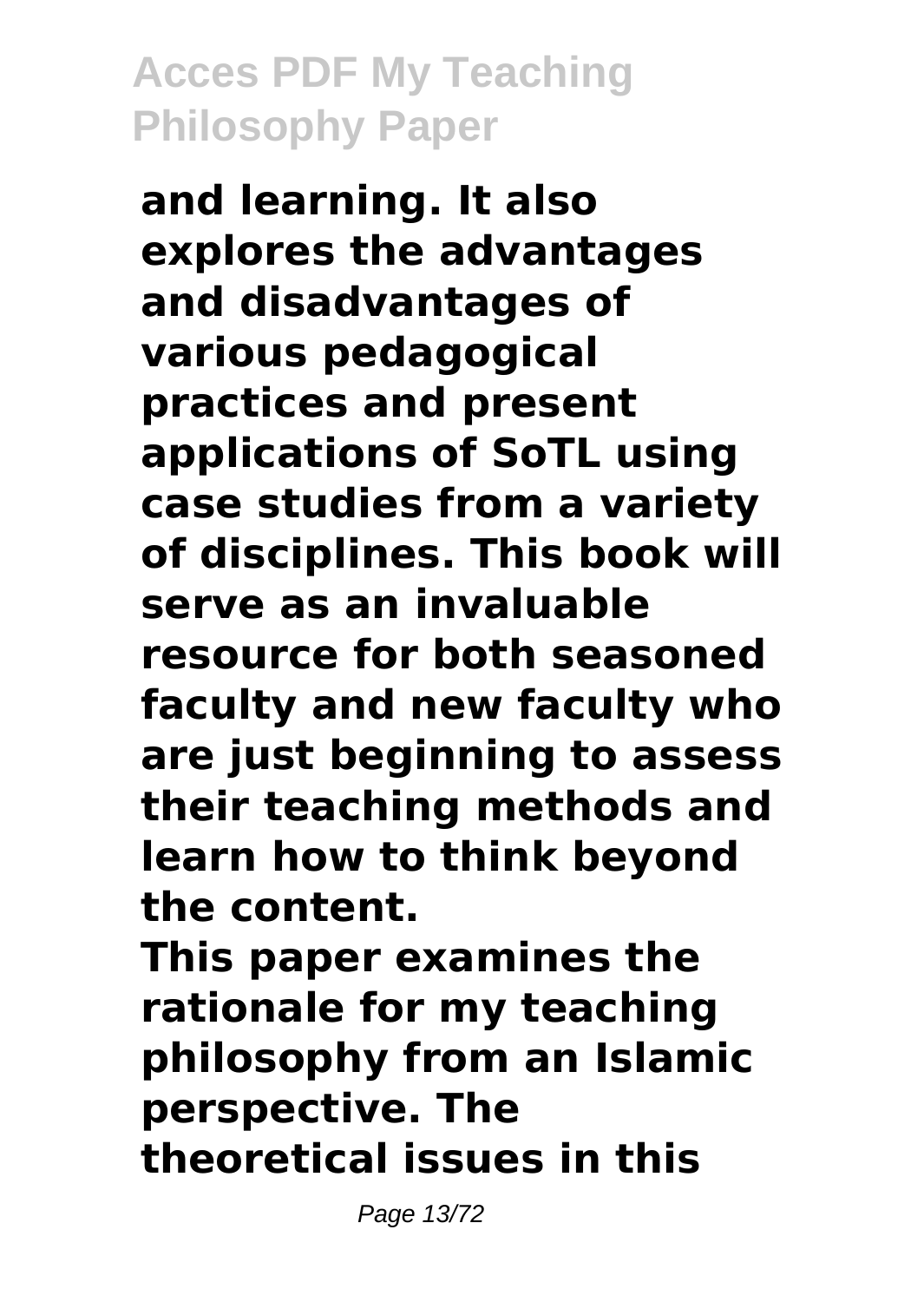**paper are the purpose of education, functions of the pen, purpose of man, integration of the curriculum, instructor's leadership in the class, instructor's Islamic knowledge and motivation. In this paper, as an educator who is Muslim, I explain my teaching objectives, mission, and vision based on teachings from Al-Quran. This paper also creates a road map and a reference point for educators who want to write their own Islamic teaching philosophy statements to help them**

Page 14/72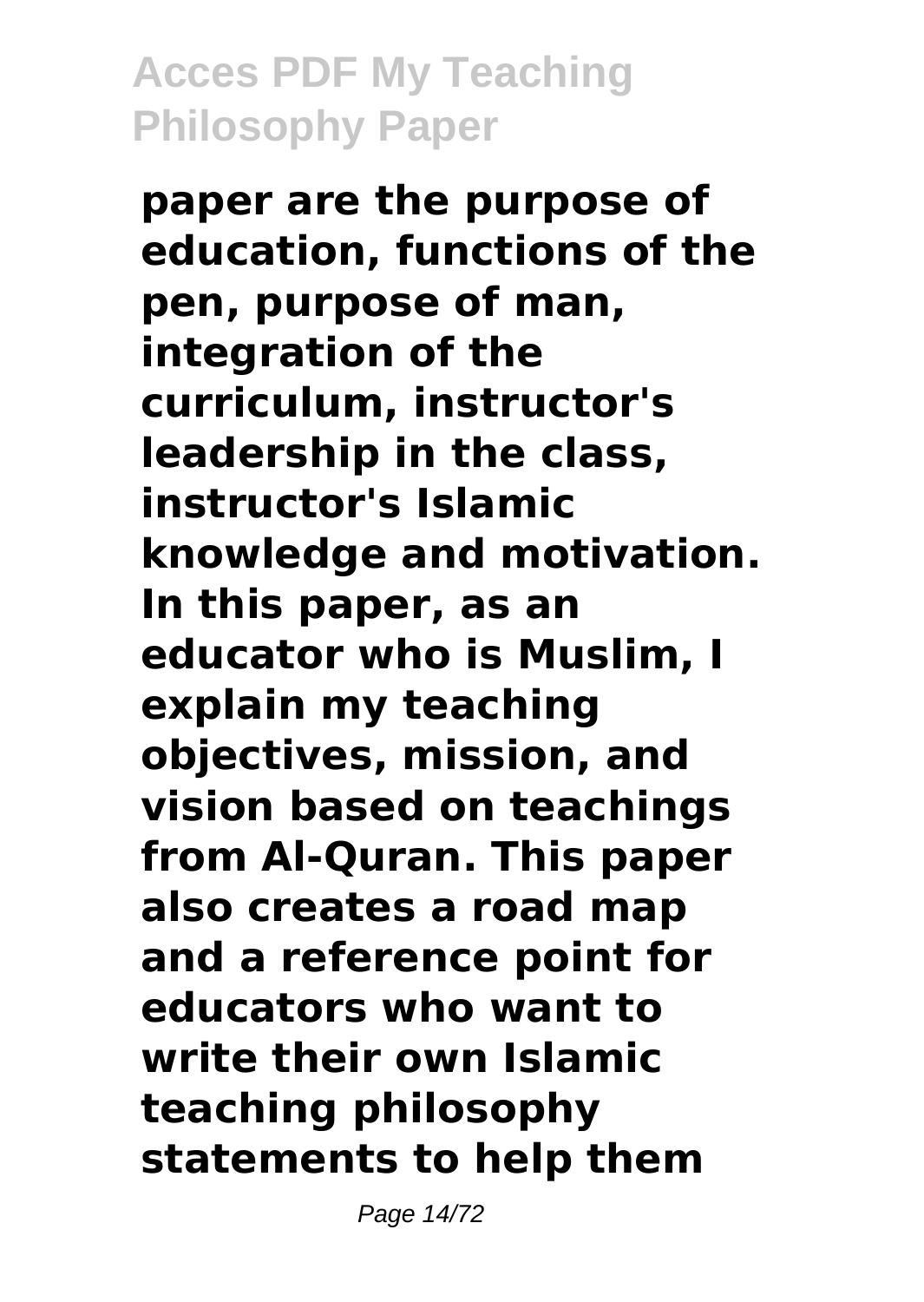**make informed decisions when teaching their students. In my Islamic teaching philosophy, I apply the concept of the Naqli (revealed knowledge) and the Aqli (rational knowledge) approach for teaching and learning in the classroom. A bibliography is included. The Academic Job Search Handbook is a comprehensive guide to finding a faculty position in any academic discipline. For more than twenty years, job seekers have relied on this resource for help in their search for**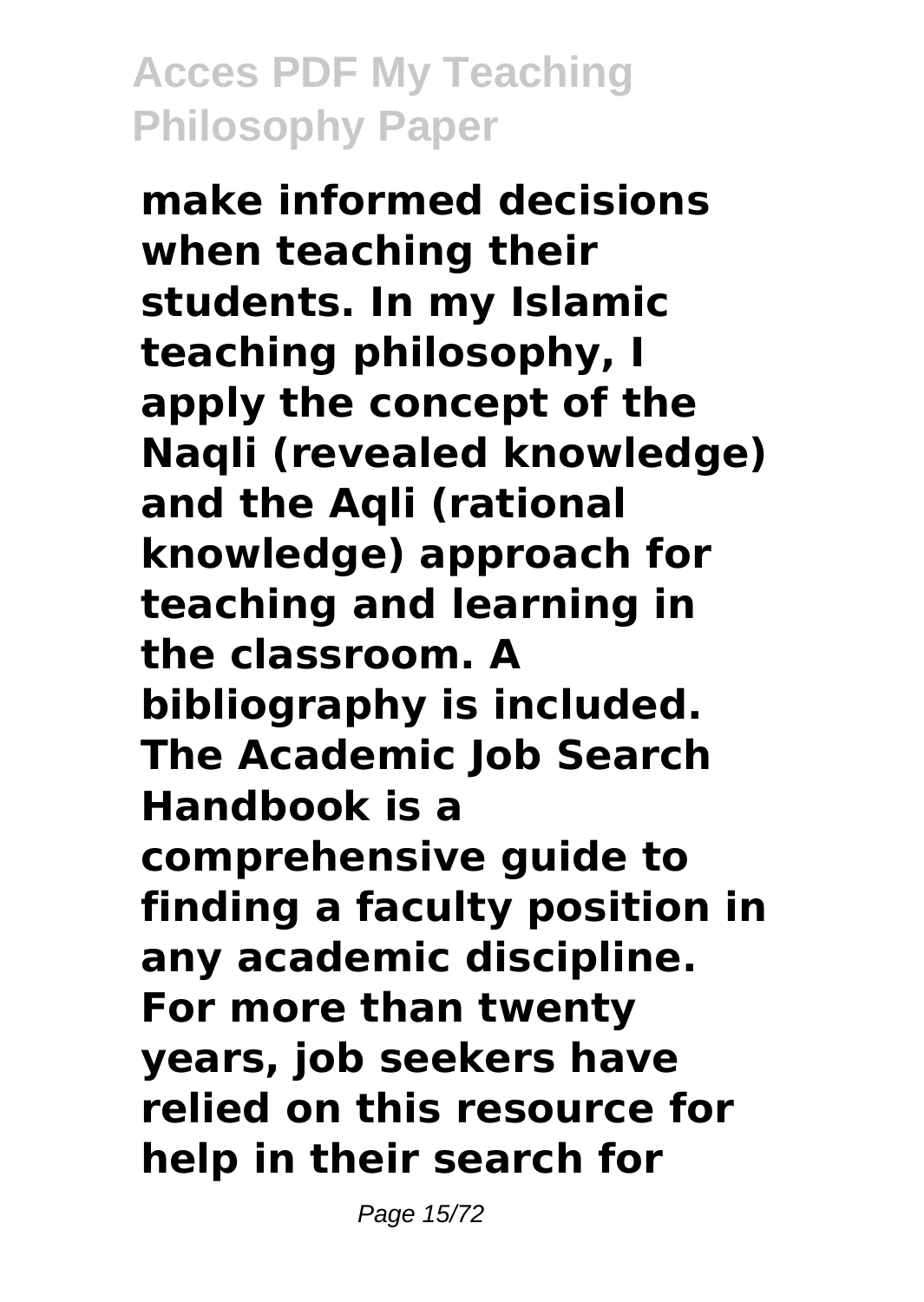**faculty positions. The new fifth edition provides updated advice and addresses current topics in today's competitive market. A Practical Guide to Starting Your Career in a University Music Department Making a Difference in Student Learning Teaching Psychology A Parent Guide to Cope with Educational Roadblocks Teaching Philosophy A Selection Constructing, Presenting, and Assessing Portfolios** Addresses the complex issues

Page 16/72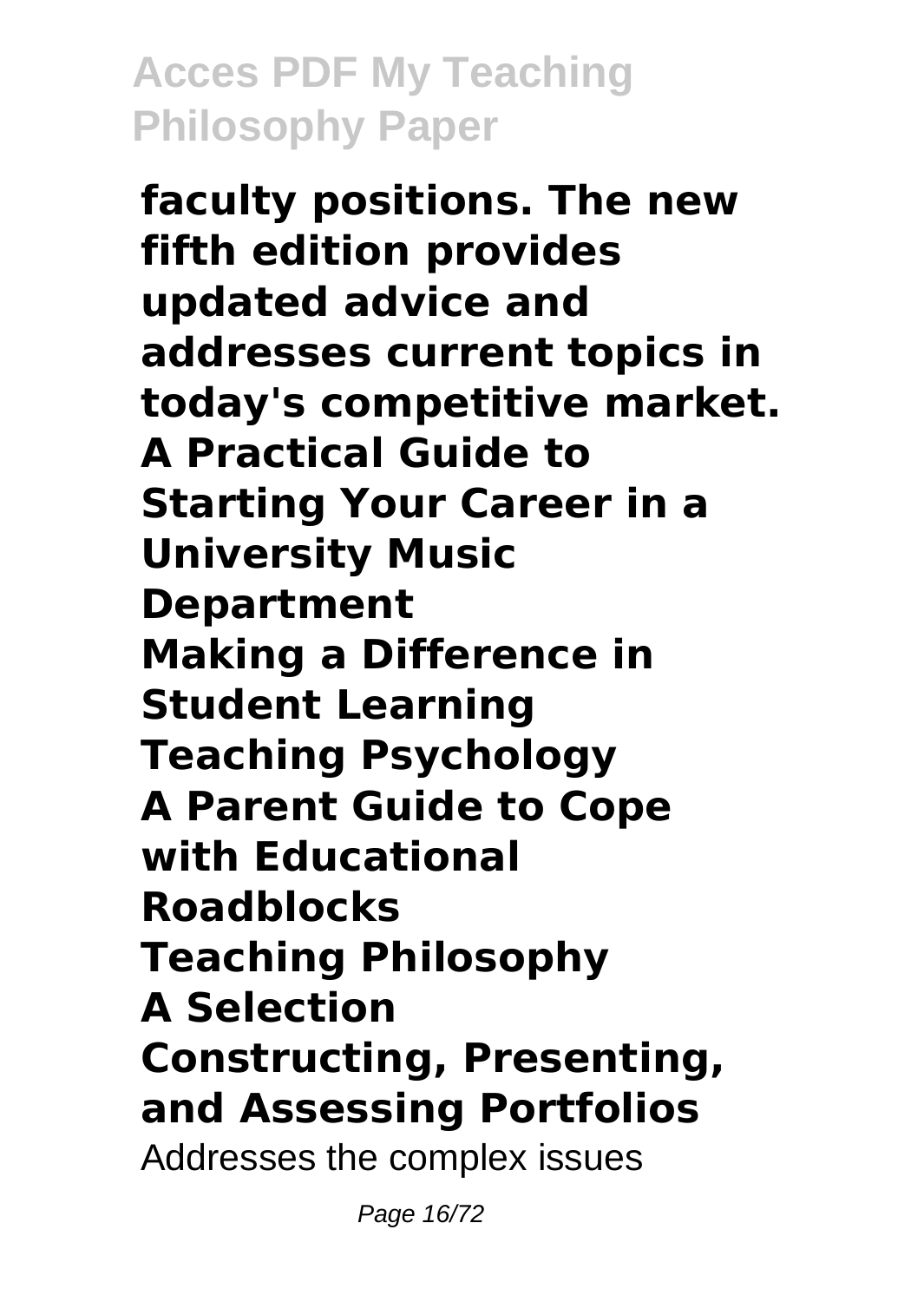involved in teaching philosophy at undergraduate level. Since the 1970s I have pursued three separate but overlapping and sometimes simultaneous careers: (1) philosopher / writer / teacher / historian of the long nineteenth century, 1789-1914; (2) editor / translator / photographer / publisher / biographer / encyclopedist; (3) cataloging librarian / rare books and special collections librarian / historian of medicine. Somehow these three vocations have garnered me some acclaim, even an entry in Who's Who in America. Each of them has resulted in some published or presented works. Because these works have been scattered in a wide variety of venues, some of which have gone out of print or have otherwise become generally unavailable - and of course with the Page 17/72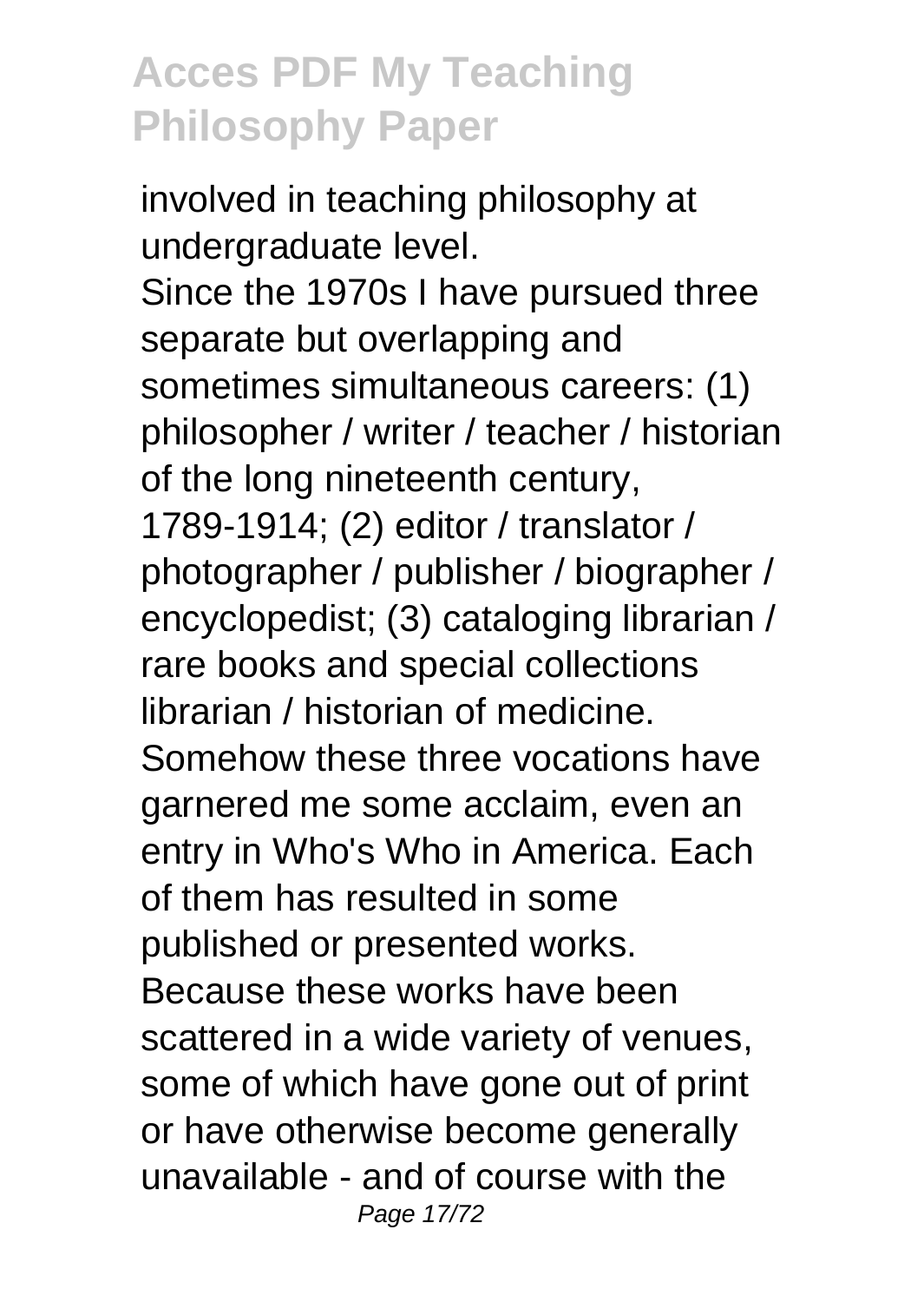oral presentations being gone as soon as they are given - I have thought it wise to select, epitomize, and bring them together in one place - here. Thus, what follows in these volumes is what I consider to be the most important of my shorter works. All translations are my own unless otherwise indicated.

A Guide to Teaching Introductory Psychology focuses on the critical aspects of teaching introductory psychology to undergraduate students. It includes ideas, tips, and strategies for effectively teaching this course and provides useful answers to commonly asked questions. A concise and accessible guide to teaching introductory courses in Psychology Begins with an orienting history of the course· Evaluates current trends in teaching and offers suggestions for Page 18/72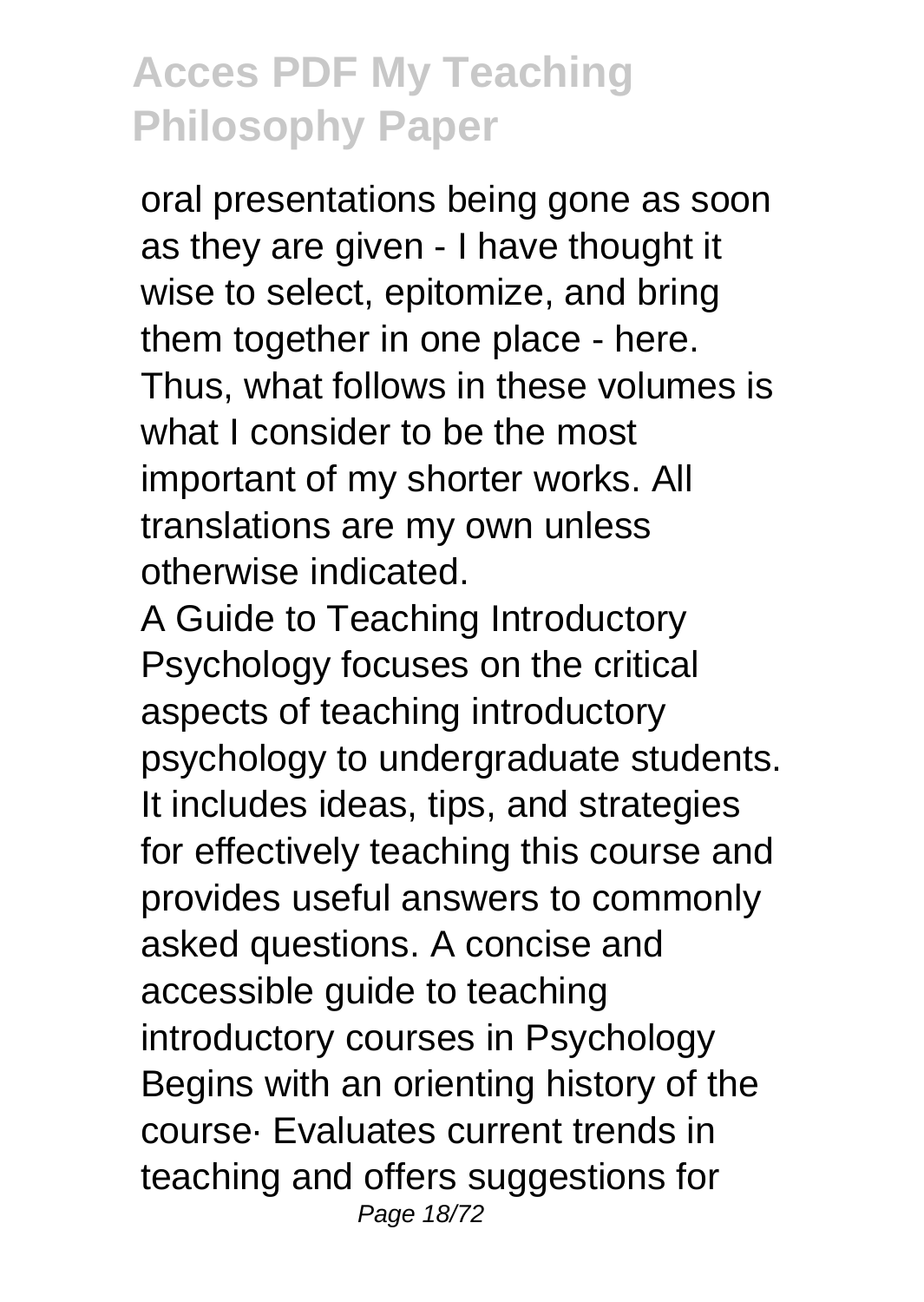developing personal techniques Addresses a number of relevant issues, including how to teach difficult topics; linking course content to everyday experience; developing and using class presentations, lectures, and active learning ideas; and increasing interest in course topics Supported by a website that provides links to useful websites and handouts that instructors can use in their classes (http://www.blackwellpublishing.com/te achpsychscience/lucas/)

First published in 1998. Routledge is an imprint of Taylor & Francis, an informa company.

A Guide to Reflection, Inquiry, and Assessment

Stories of Chinese Immigrant Faculty in North American Higher Education An Islamic Perspective of Teaching Philosophy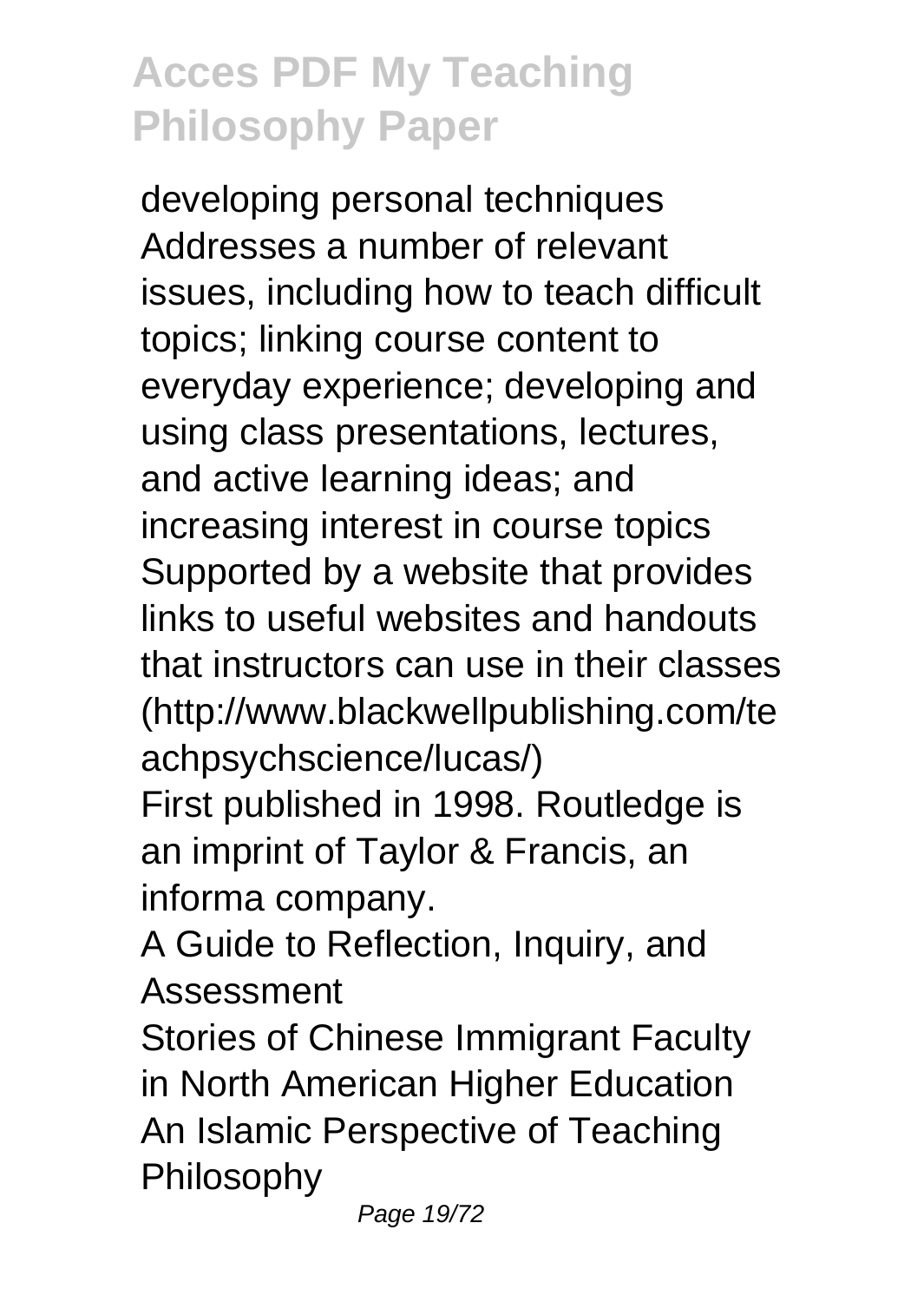The Academic Job Search Handbook The Palgrave Handbook of Political Research Pedagogy Introduction to Teaching

# **The difference in the practical approach to teaching philosophy can mean the difference between an engaging class and an excruciating one. In this expanded edition of In the Socratic Tradition (1997) Kasachkoff adds new sections on teaching philosophy with computers, teaching**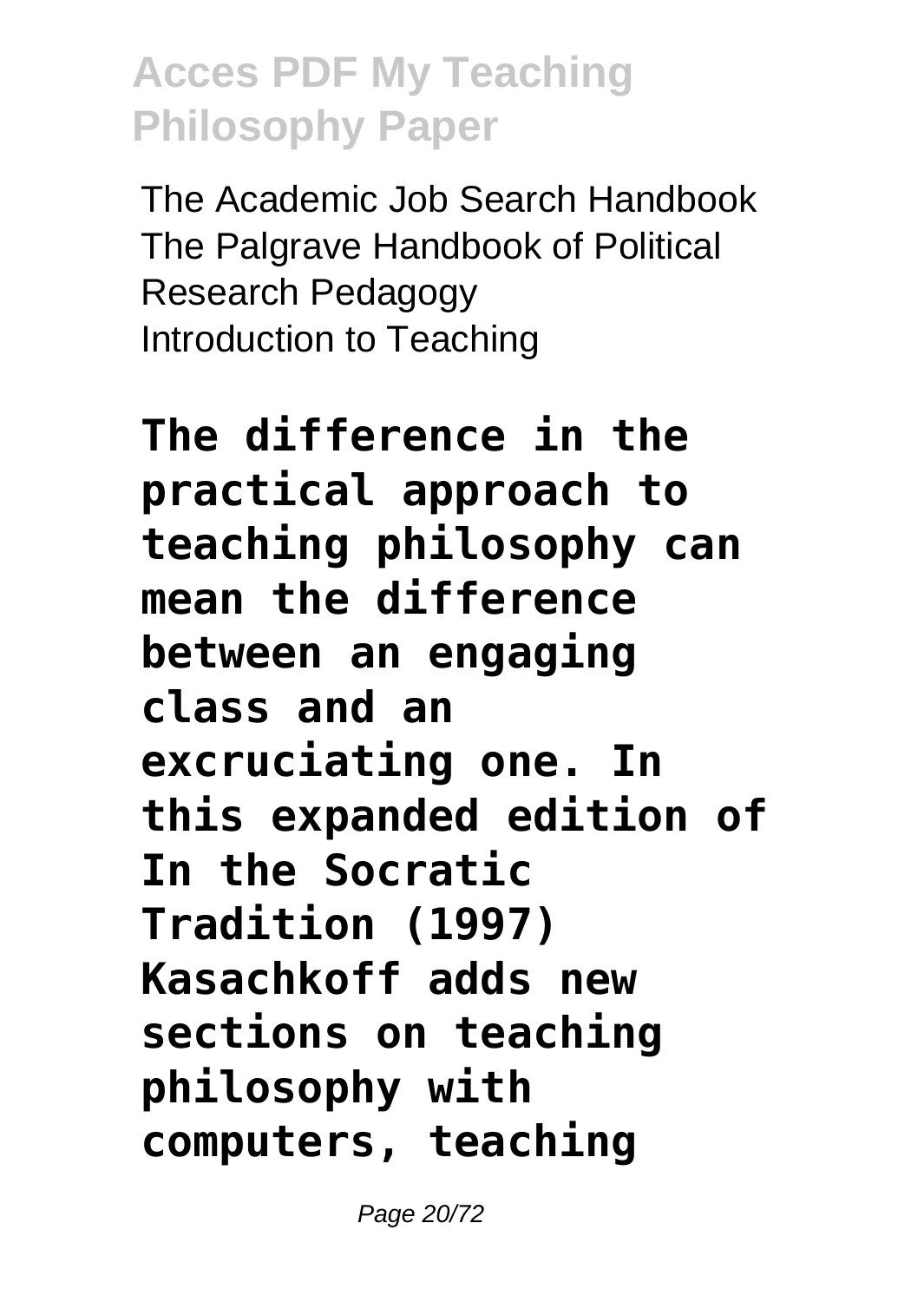**philosophical explanation, and teaching philosophy of gender. Chapters in the collection share the pedagogical insights of more than two dozen distinguished philosophers, offering practical suggestions on such issues as how to motivate students, construct syllabi and creative examinations for specific courses, and teach complex philosophical concepts. Like its predecessor, Teaching Philosophy will** Page 21/72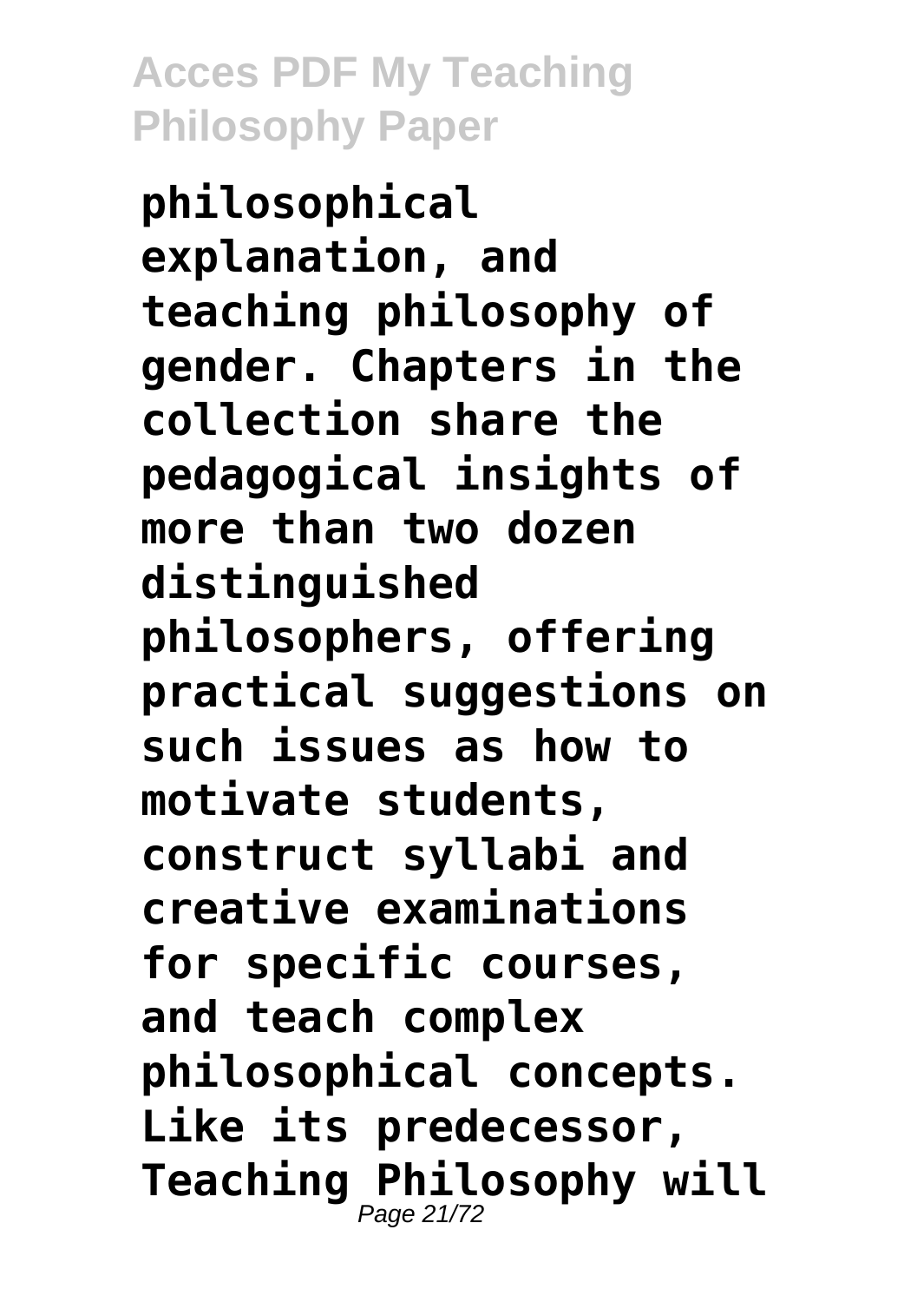**be an indispensable resource for teachers of all levels and fields of philosophy, and will be particularly helpful in lending inspiration to graduate students and professors called upon to teach courses outside of their specialty areas.**

**This book presents the latest research on understanding language teacher identity and development for both novice and experienced researchers and educators, and** Page 22/72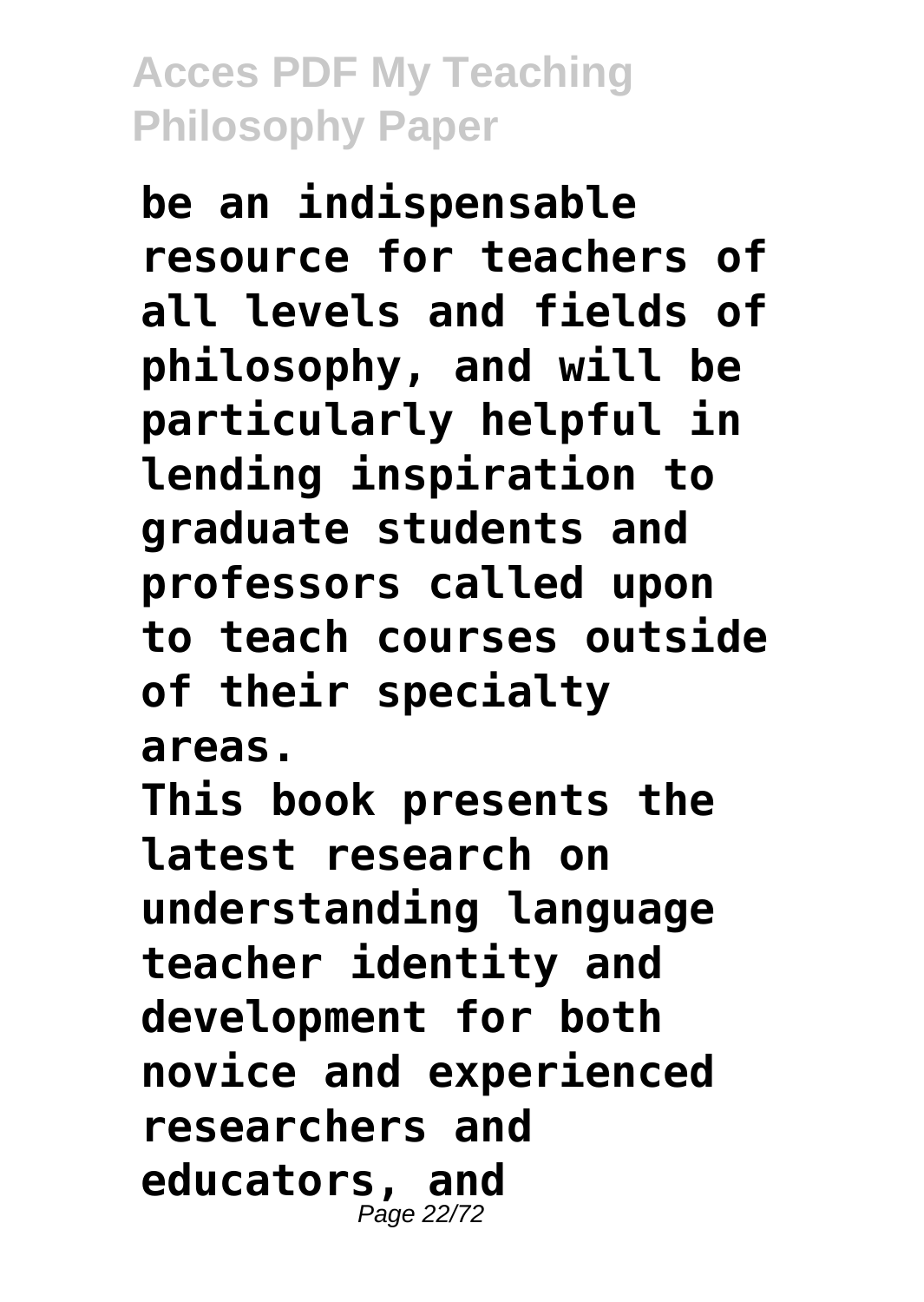**introduces non-experts in language teacher education to key topics in teacher identity research. It covers a wide range of backgrounds, themes, and subjects pertaining to language teacher identity and development. Some of these include the effects of apprenticeship in doctoral training on novice teacher identity; the impacts of midcareer redundancy on the professional identities** Page 23/72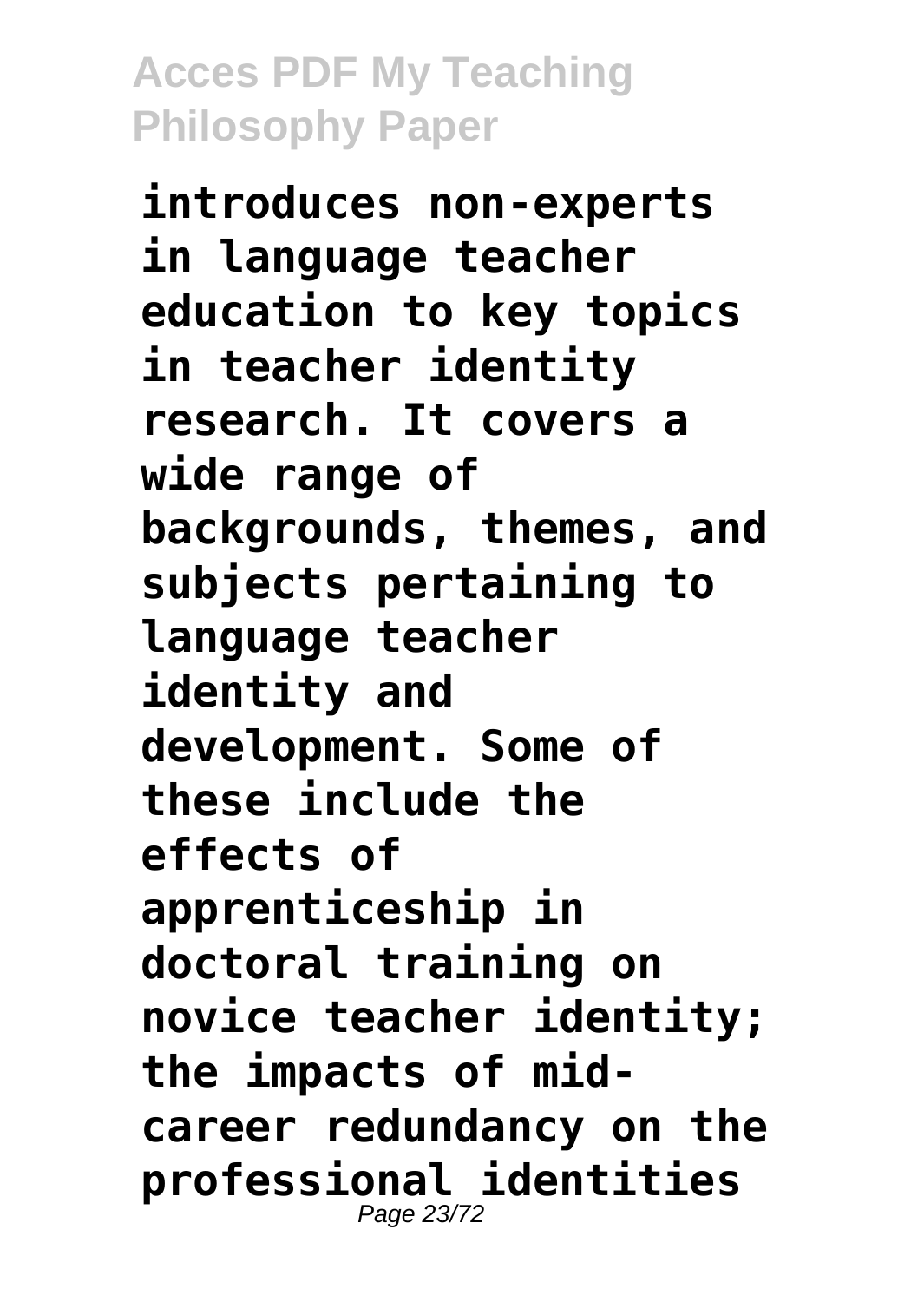**of teachers; challenges faced by teachers in the construction of their professional identities; the emerging professional identity of pre-service teachers; teacher identity development of beginning teachers; the role of emotions in the professional identities of non-native English speaking teachers; the negotiation of professional identities by female academics. Advances and Current Trends in Language** Page 24/72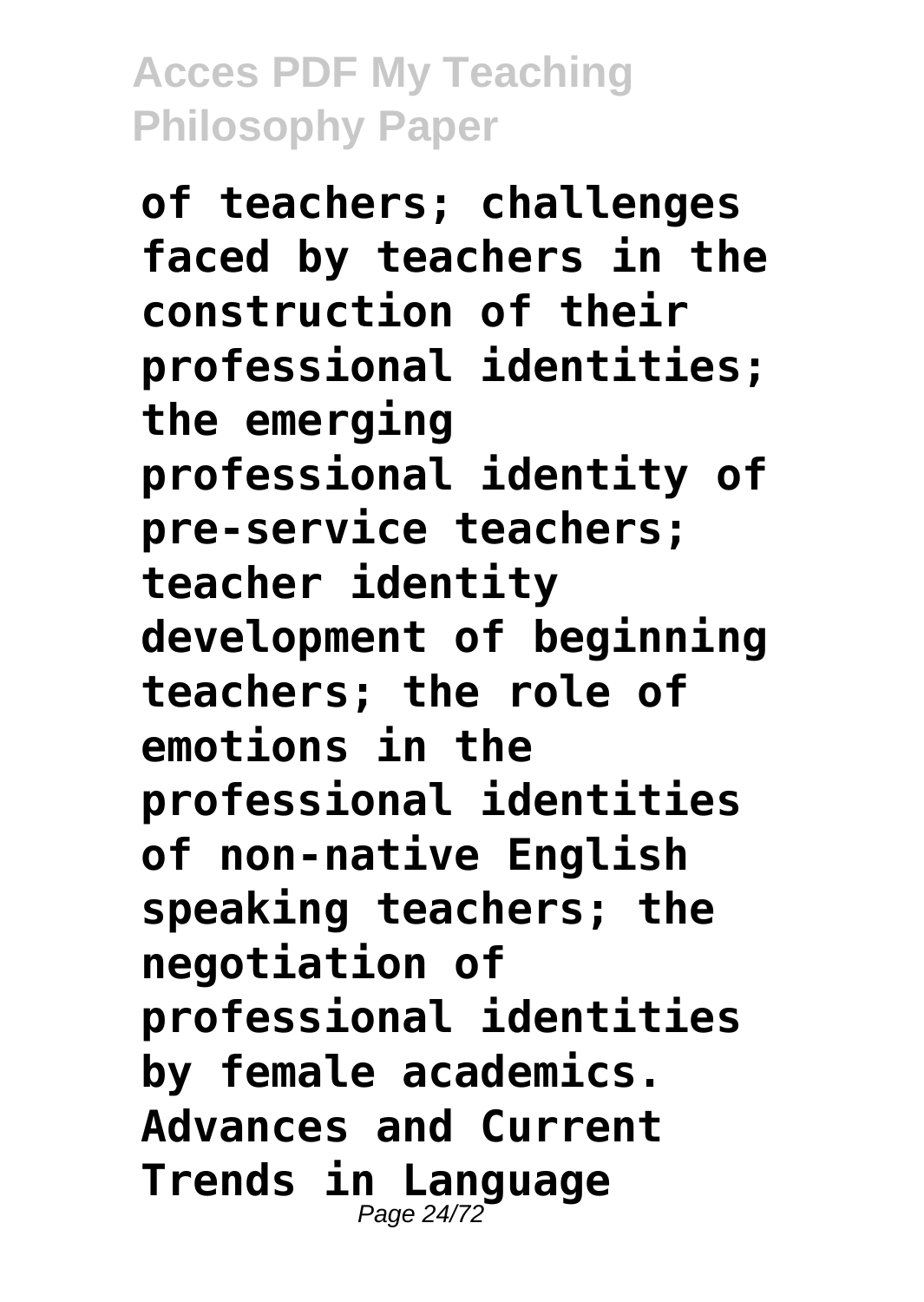**Teacher Identity Research will appeal to academics in ELT/TESOL/applied linguistics. It will also be useful to those who are non-experts in language teacher education, yet still need to know about theories and recent advances in the area due to varying reasons including their affiliation to a teacher training institute; needs to participate in projects on language teacher education; and** Page 25/72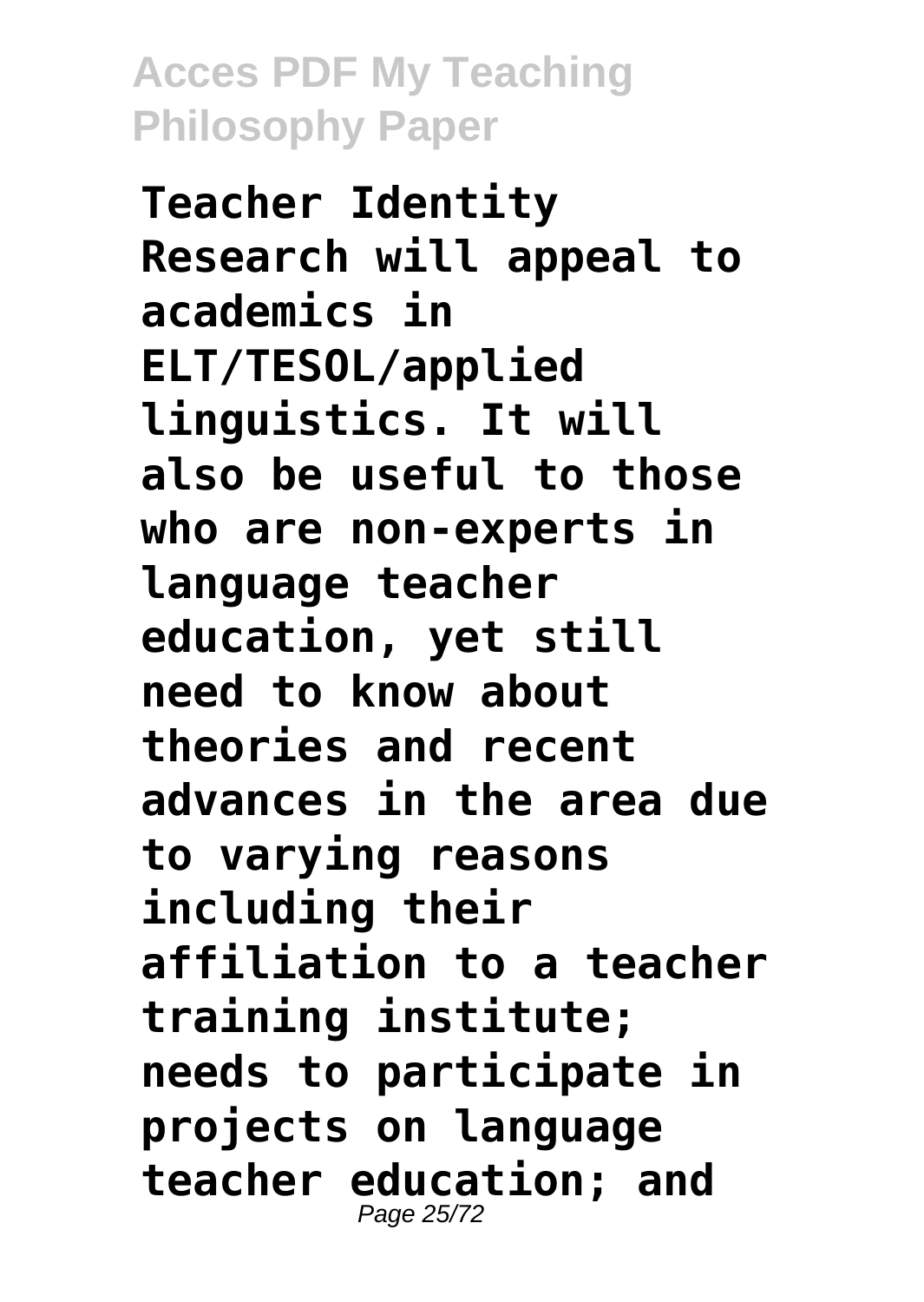**teaching a course for pre-service and inservice language teachers. The narratives and analysis included in this book were written by and derived from teacher participants in a post-graduate course that the chief editor, Dr Fang, has taught at the National Institute of Education, Singapore. Narrative inquiry has been used in the course to help teachers and school leaders make meaning of their** Page 26/72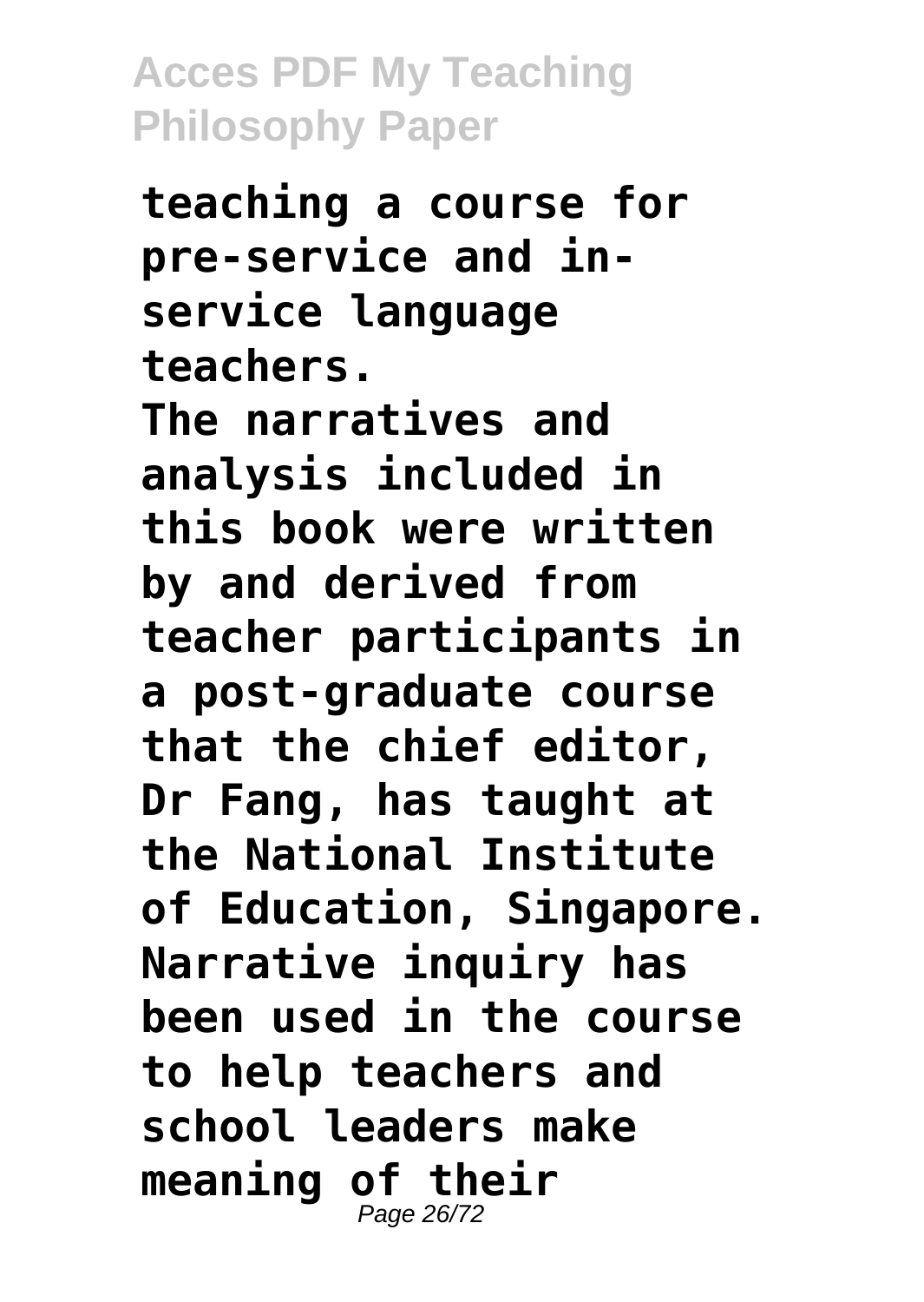**personal and professional growth and learning trajectory. Narratives give them their own voice, which leads to a deeper understanding of their work and lives and informs teacher educators, researchers, and policy makers on ways to better support their professional learning and development. More than being a mere summary of teacher narratives, the overviews of each of the six parts of the book,** Page 27/7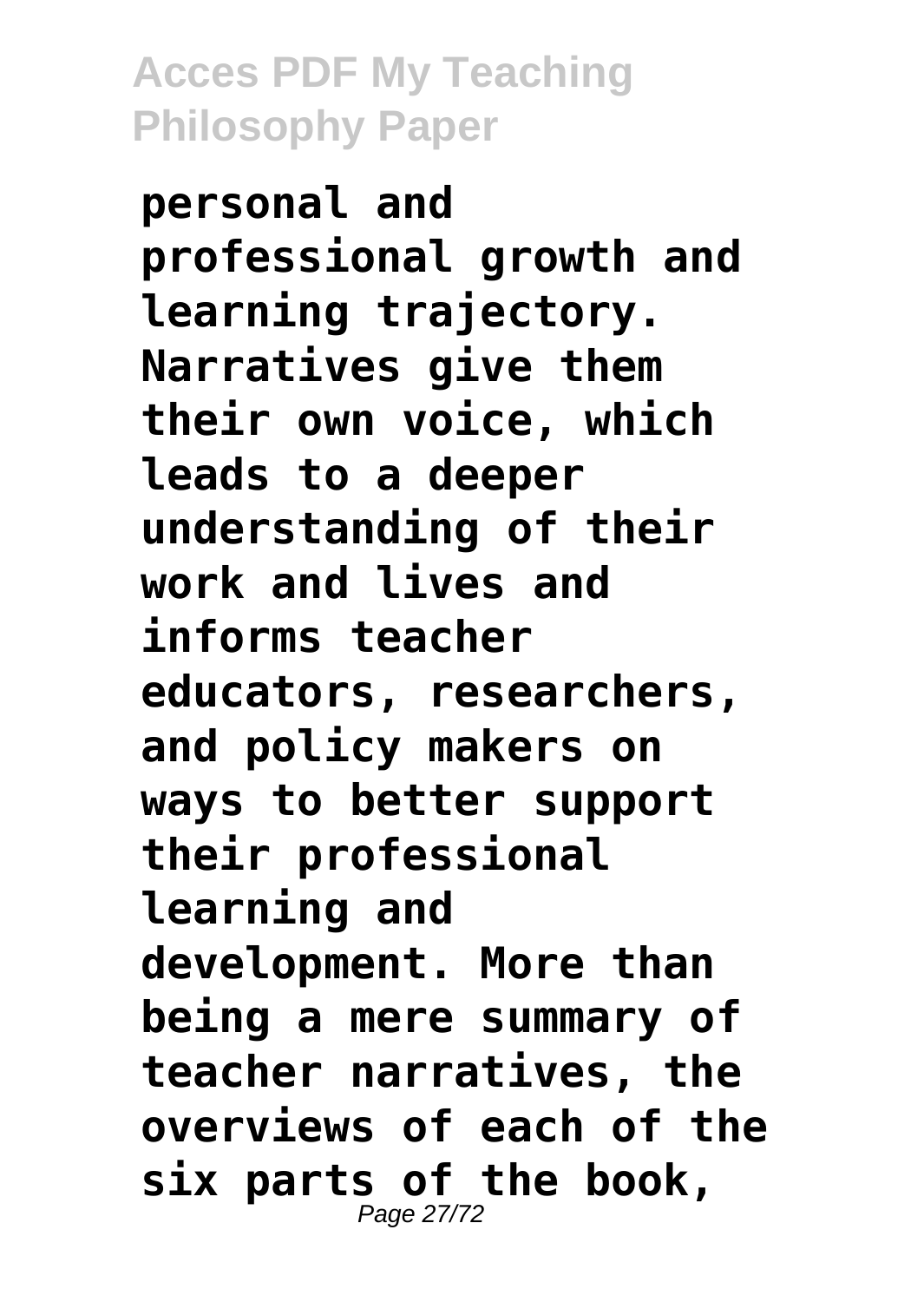**written by the editorial team after many rounds of reading and rereading, tease out patterns to usher readers into the narratives contained in each part in more informative and reflective ways. The final part with two reflective essays and one research paper explores more systematically the narrative experiences of the course participants, while the epilogue records the author's own** Page 28/72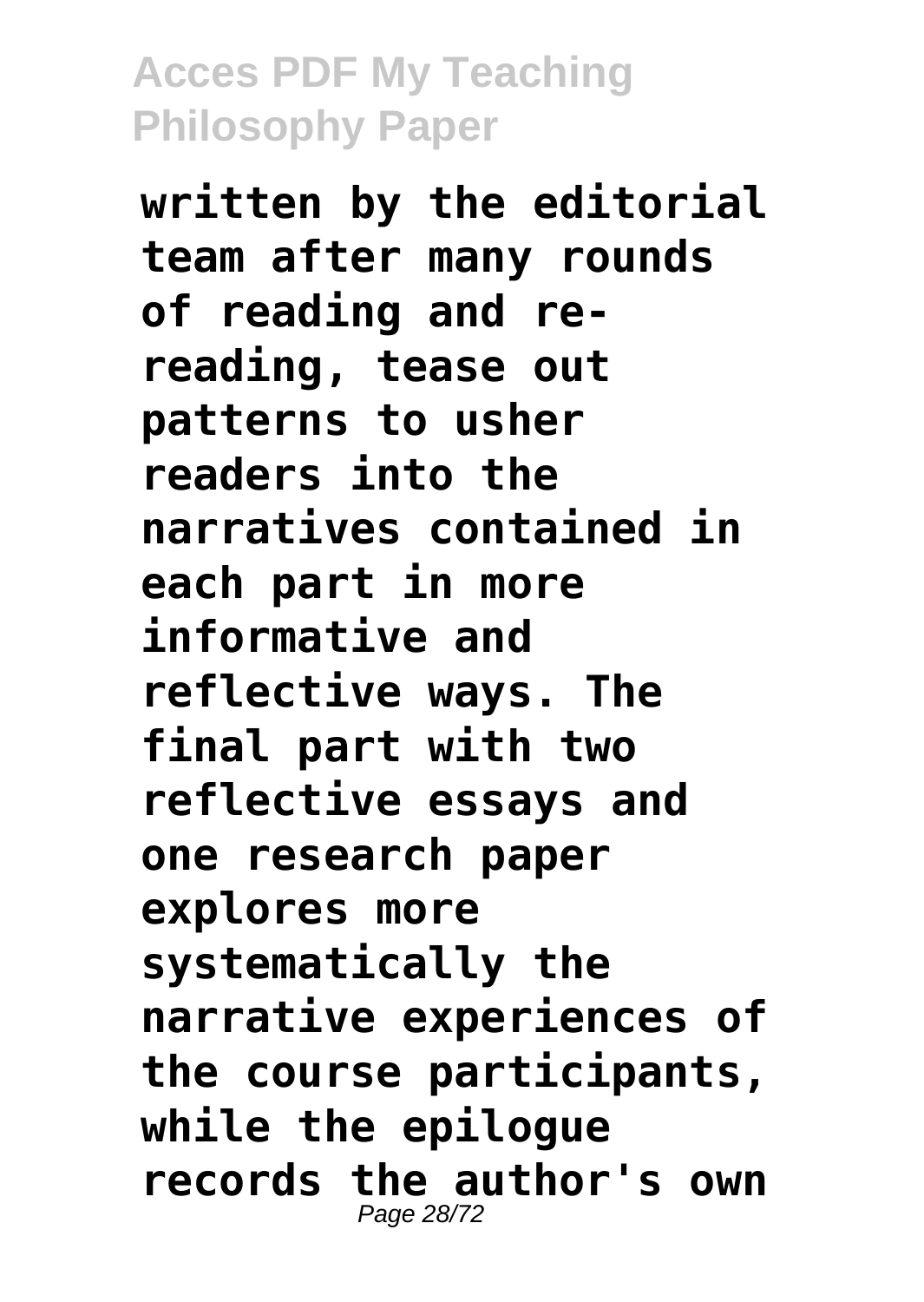**journey in developing a narrative inquiry pedagogy in teacher education. The book is expected to benefit future course participants and local teachers as a resource for professional development, and inform researchers and policymakers who are interested in understanding the lived experiences of teachers in Singapore and creating better teacher engagement in schools. Contents:Working with** Page 29/72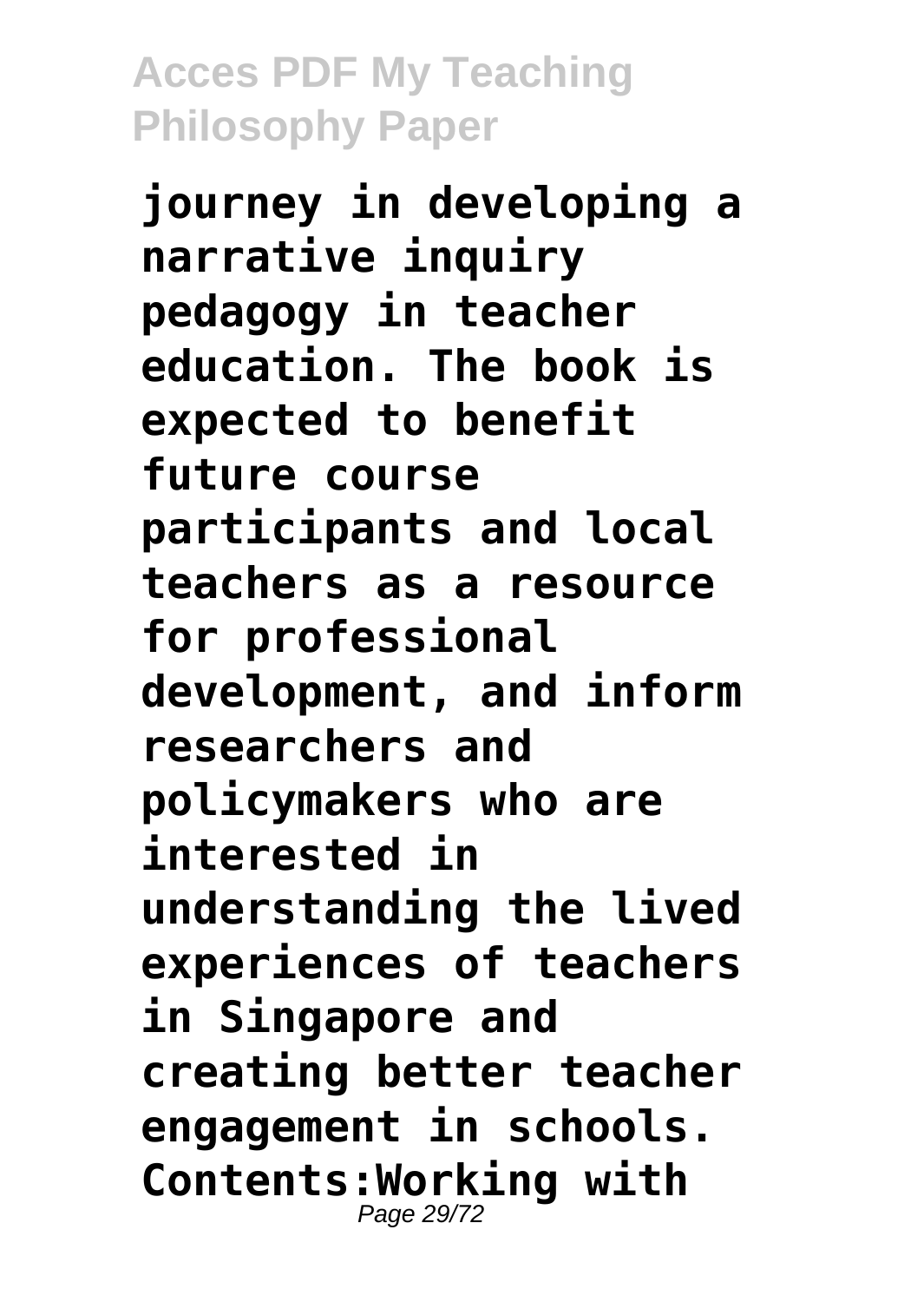**Students: The Calling of Teachers' WorkWorking with Colleagues — Source of Energy or Wear or Tear?What Shapes a Teacher?What Shapes a Leader?Teacher Identity and SelfResearch on the Narrative Inquiry Practice of Course Participants and Instructors Readership: Researchers, teacher educators, policy makers and the general public. Key Features:Since this will be the first collection of teacherauthored narratives and** Page 30/72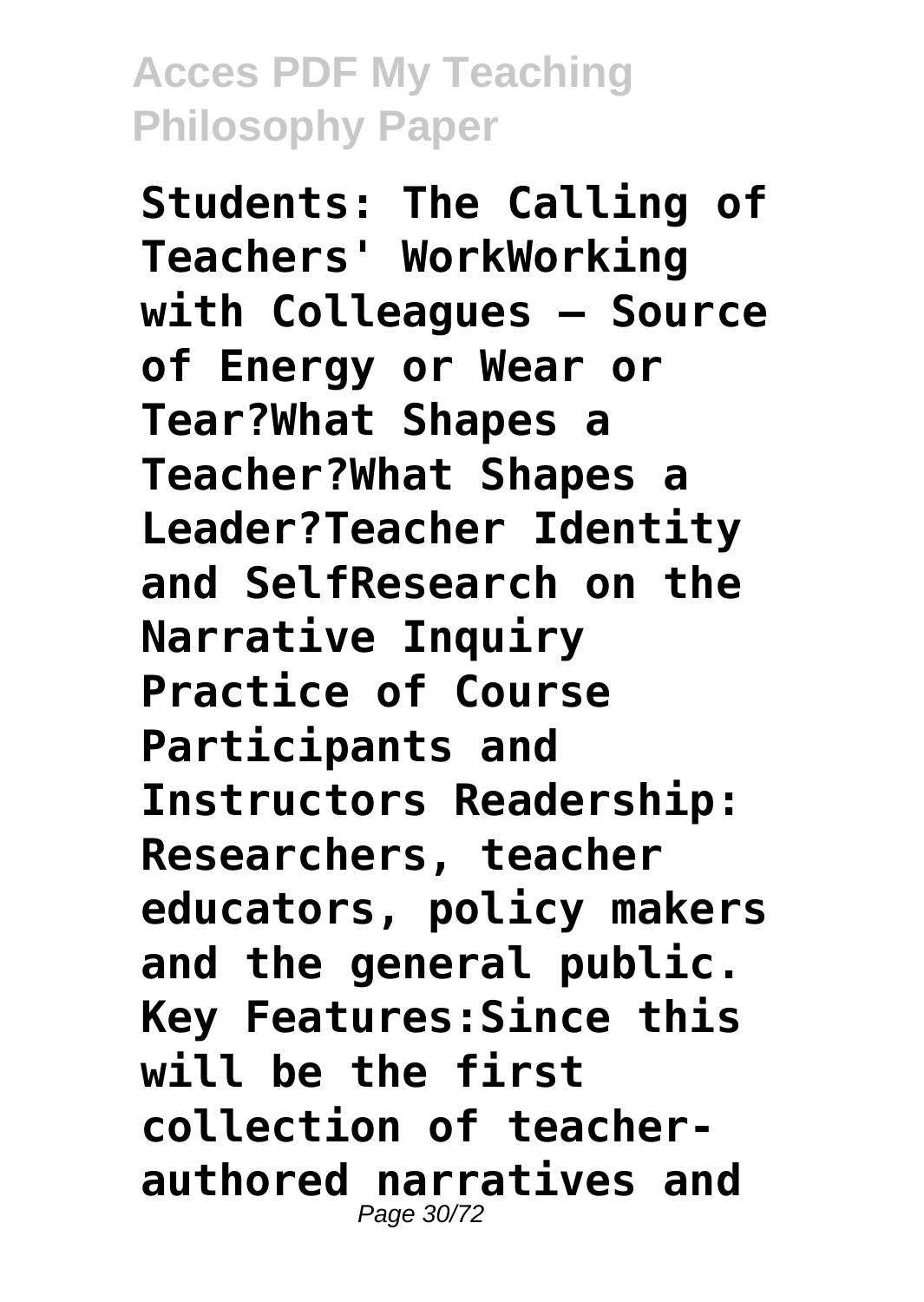**research on teacher narratives in Singapore, there will be no competing titles in the marketThe contributors are uniquely teachers themselves writing about their daily work and life experiences in a most authentic voice, appealing to educational circles as well as the general public who are eager to know what is inside teachers' mind and heart and their struggles as well as professional satisfaction in their** Page 31/72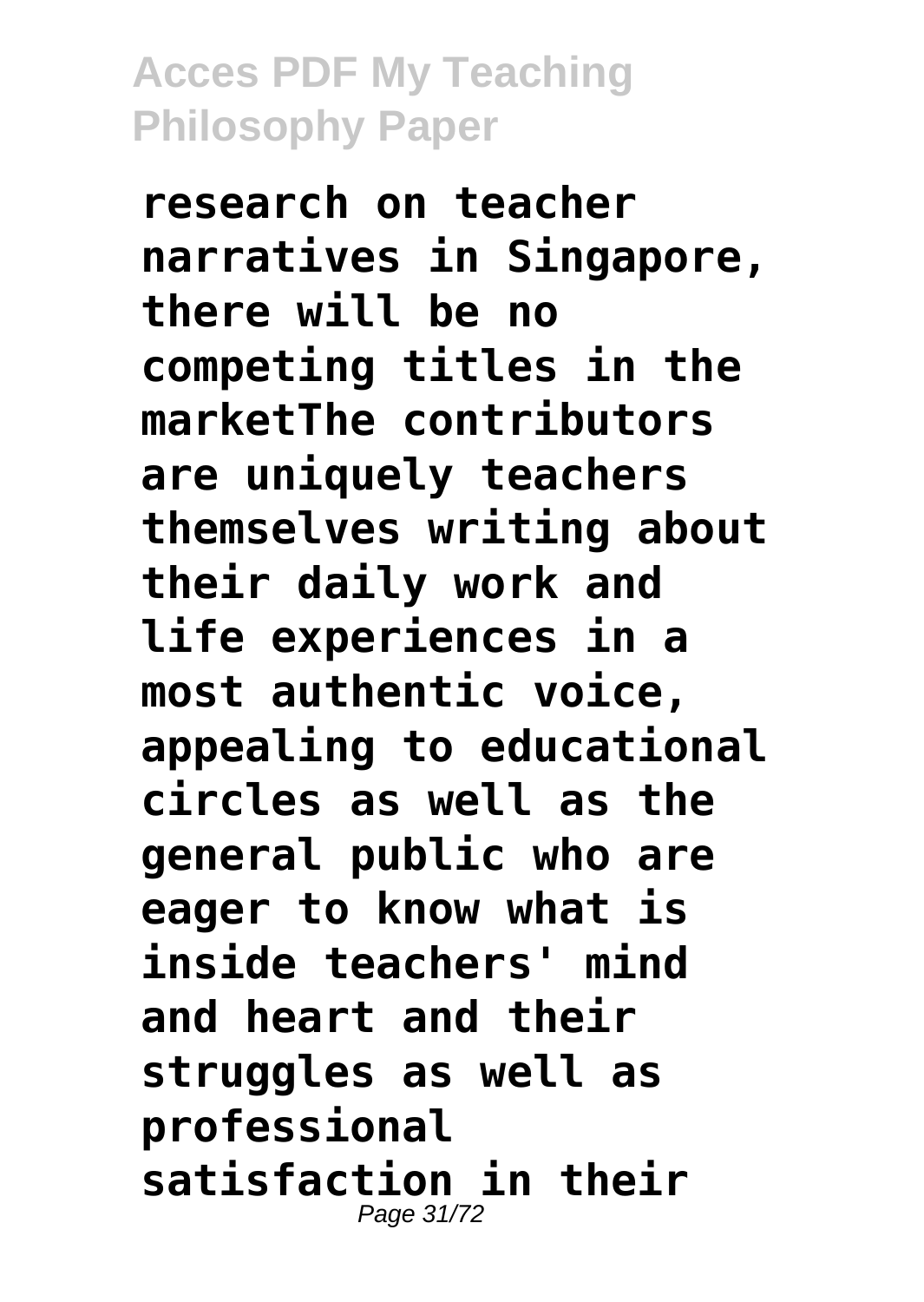**learning and growthThe course instructors share insider knowledge about how the course was designed and taught to help teachers write their narratives and reflect on their personal and professional trajectories. In addition, they systematically study the teacher participants' course participation to inform the improvement of their teaching and examine those narratives to produce evidence-**Page 32/72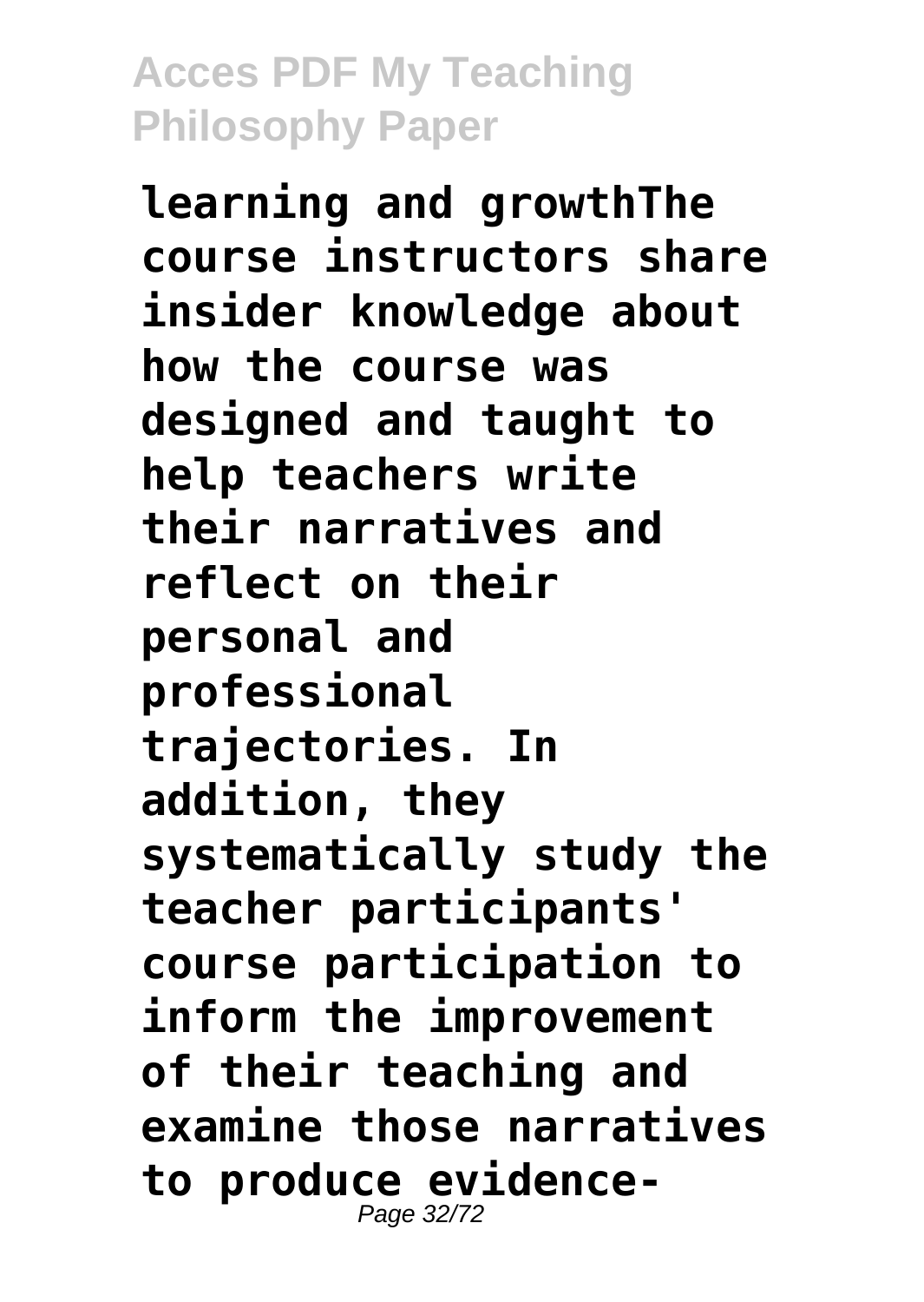**based research on how teacher narratives are a powerful avenue for promoting teacher learning and growth in their workplace This volume provides thoroughly updated guidelines for preparing and teaching an entire course in psychology. Based on best principles and effective psychological and pedagogical research, it offers practical suggestions for planning a course, choosing teaching methods,** Page 33/72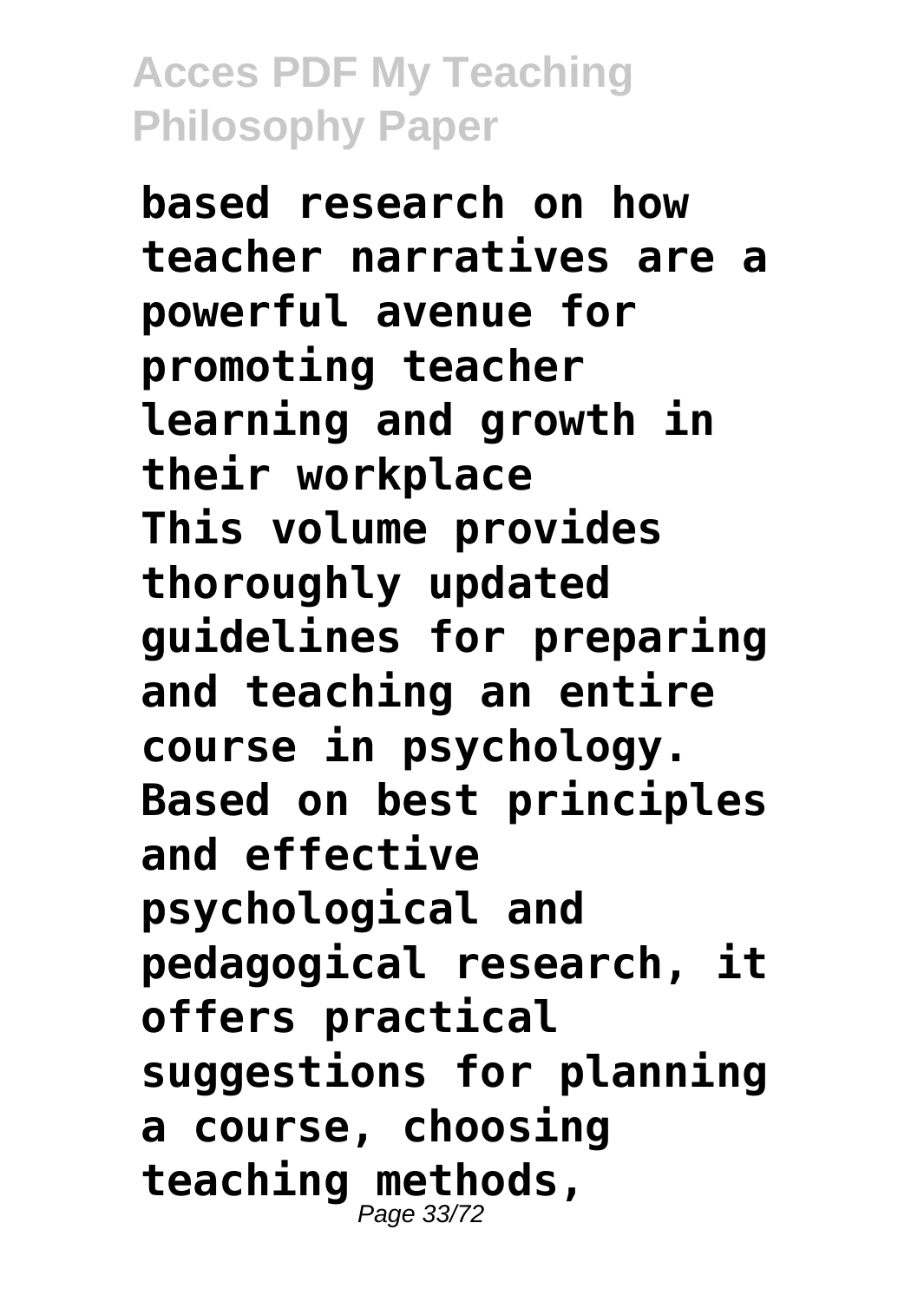**integrating technology appropriately and effectively, developing student evaluation instruments and programs, and ideas for evaluation of your own teaching effectiveness. While research-based, this book was developed to be a basic outline of "what to do" when you teach. It is intended as a self-help guide for relatively inexperienced psychology teachers, whether graduate students or new faculty, but also as a core** Page 34/72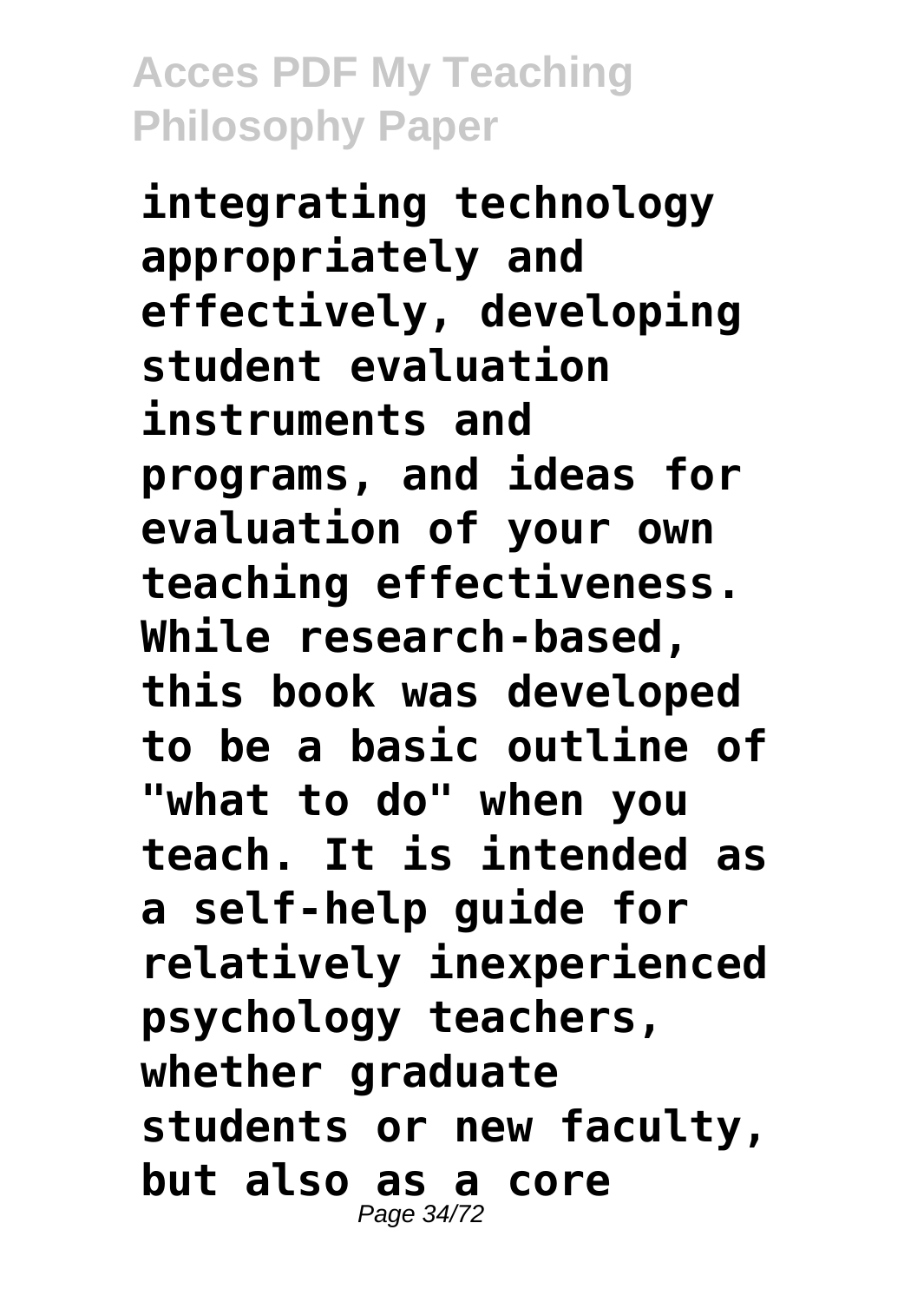**reading assignment for those who train psychology instructors. Experienced faculty who wish to hone their teaching skills will find the book useful, too. A Short History of My Philosophy Strategies and Approaches Used and Lessons Learned Volume Two Teacher Candidates Share Their Experiences through Narrative Handbook of Research on Indigenous Knowledge and** Page 35/72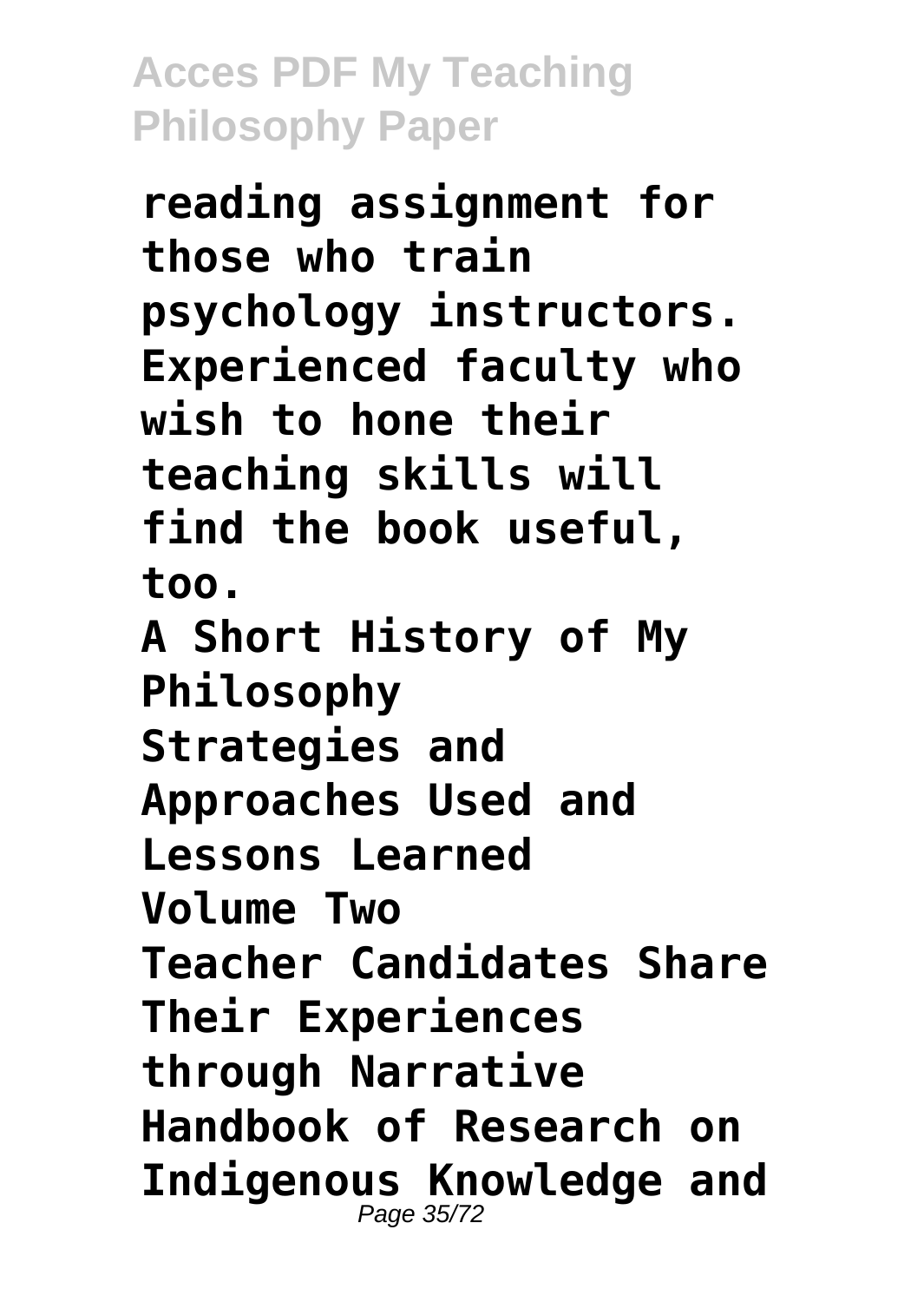**Bi-Culturalism in a Global Context Essays in Honor of Wilbert J. McKeachie and Charles L. Brewer Act of Murder** *Developing Portfolios in Education: A Guide to Reflection, Inquiry, and Assessment, Second Edition takes preservice and inservice teachers through the process of developing a professional portfolio. It is designed to teach readers how traditional and electronic portfolios are defined, organized, and evaluated. The text also helps teachers to use their portfolios* Page 36/72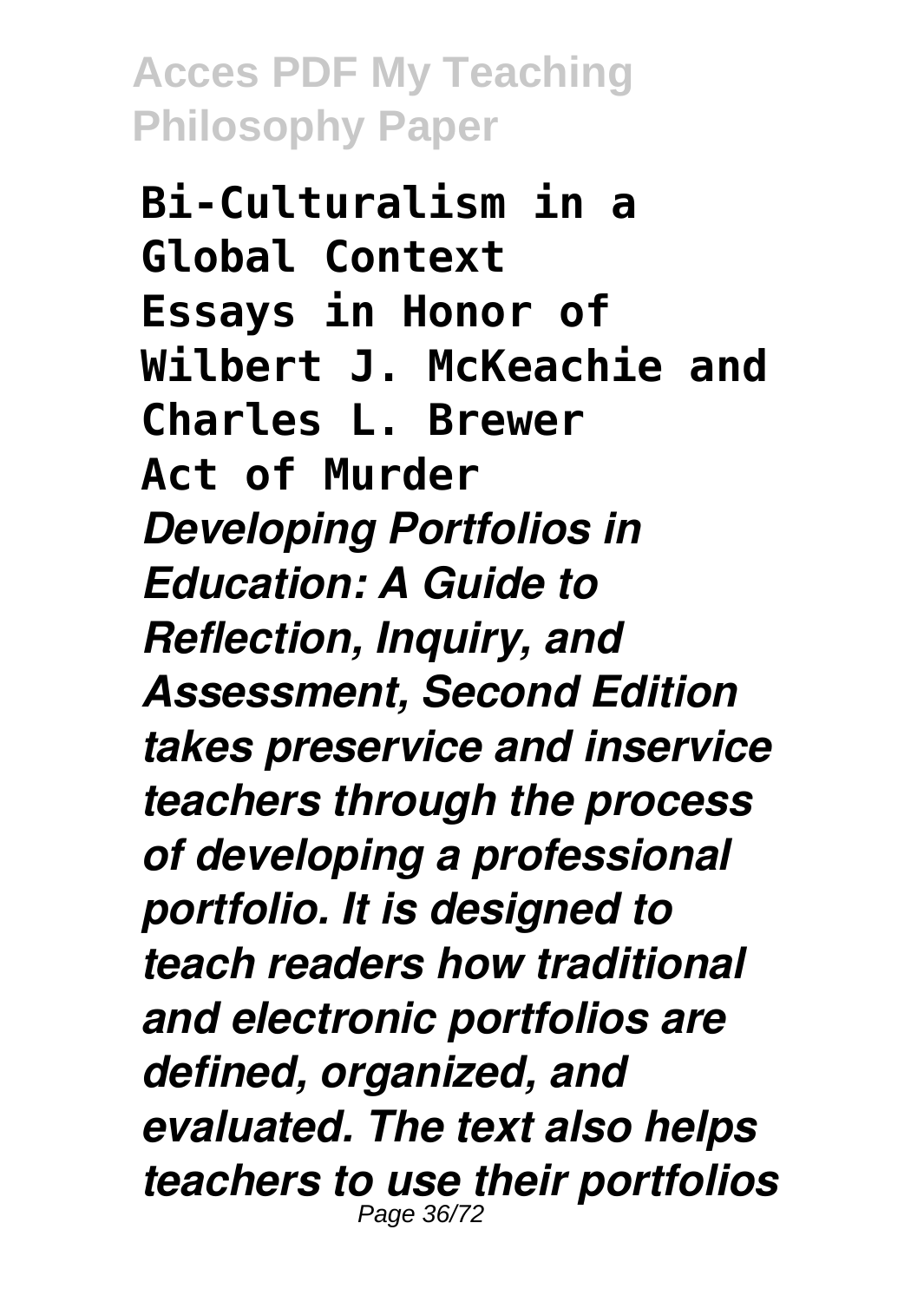*as an action research tool for reflection and professional development. When one of Professor Emmeline Prather's students dies while working on the fall musical, Em has reason to suspect foul play. She teams up with fellow English professor Lenny Jenkins to comb the campus and vicinity for clues, a venture that puts their reputations, their jobs, and even their lives at risk. Book 1 of a new cozy mystery series.*

*This book describes many of the subtle problems sabotaging children's* Page 37/72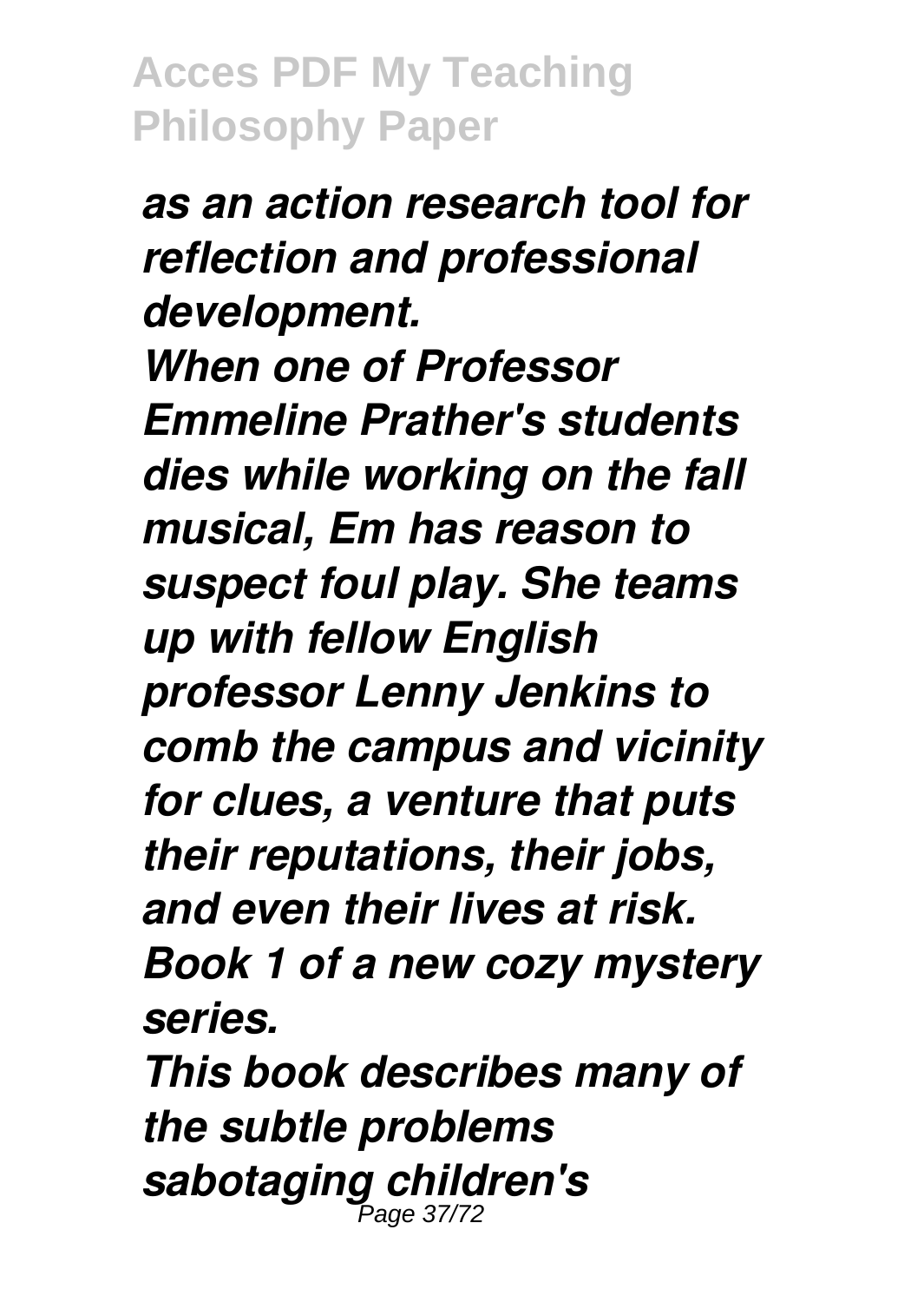*educations and what parents can do to find solutions for a broken system. Introduction to Teaching: Making a Difference in Student Learning is the ideal beginning text for aspiring teachers. Acclaimed authors Gene Hall, Linda Quinn, and Donna Gollnick thoroughly prepare students to make a difference as teachers, presenting firsthand stories and evidencebased practices while offering a student-centered approach to learning. The authors focus on how to address one of the biggest challenges facing many of today's* Page 38/72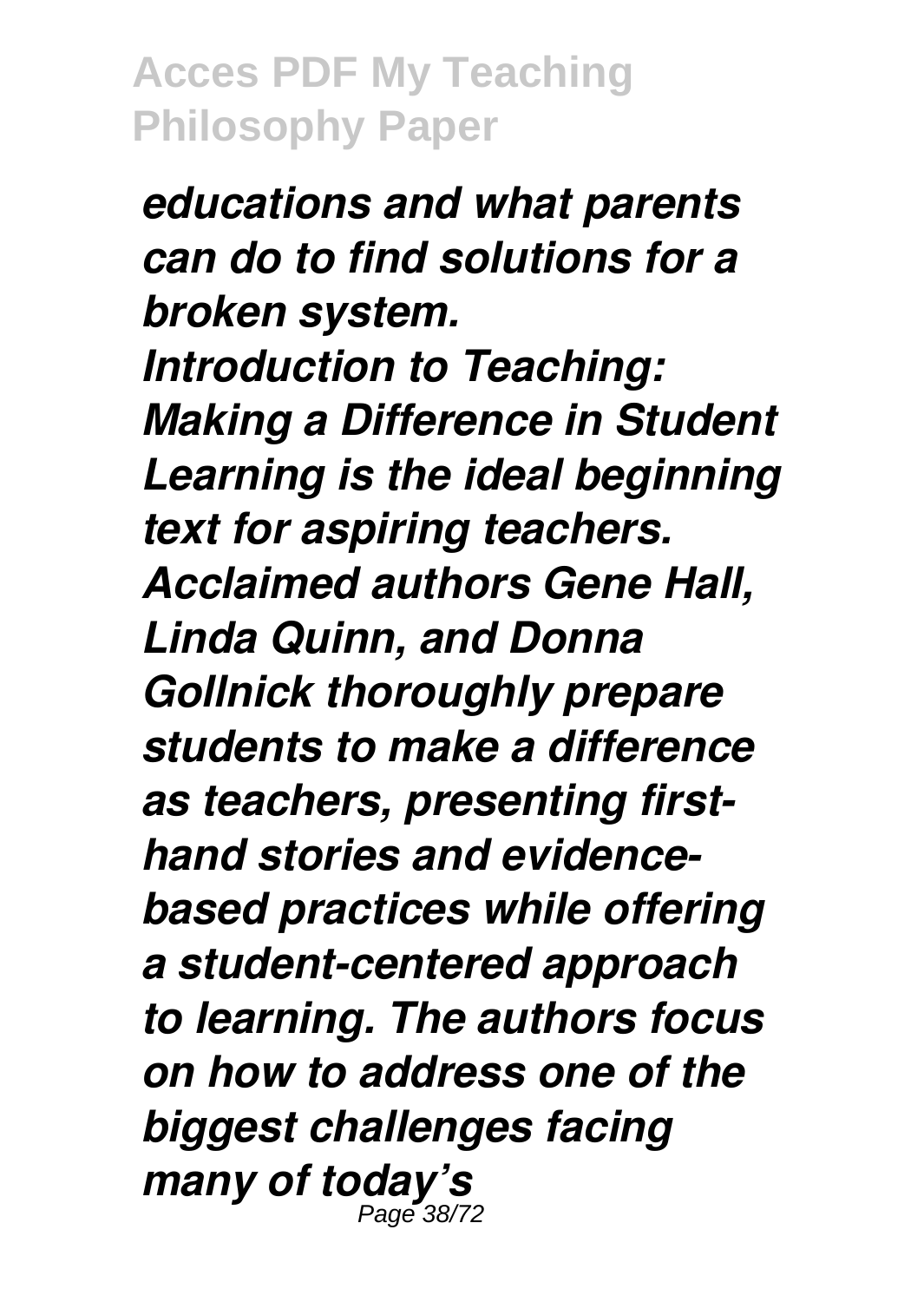*schools—making sure that all students are learning—and help teachers make student learning the primary focus in all that they do. From true-tolife challenges that teachers will face (high-stakes testing, reduced funding, low retention, Common Core Standards) to the inspiration and joy they will discover throughout their teaching careers, this text paints a realistic picture of the real life of a teacher. Men Doing Feminism Creating an Early Childhood Education Portfolio The Professor Is In* Page 39/72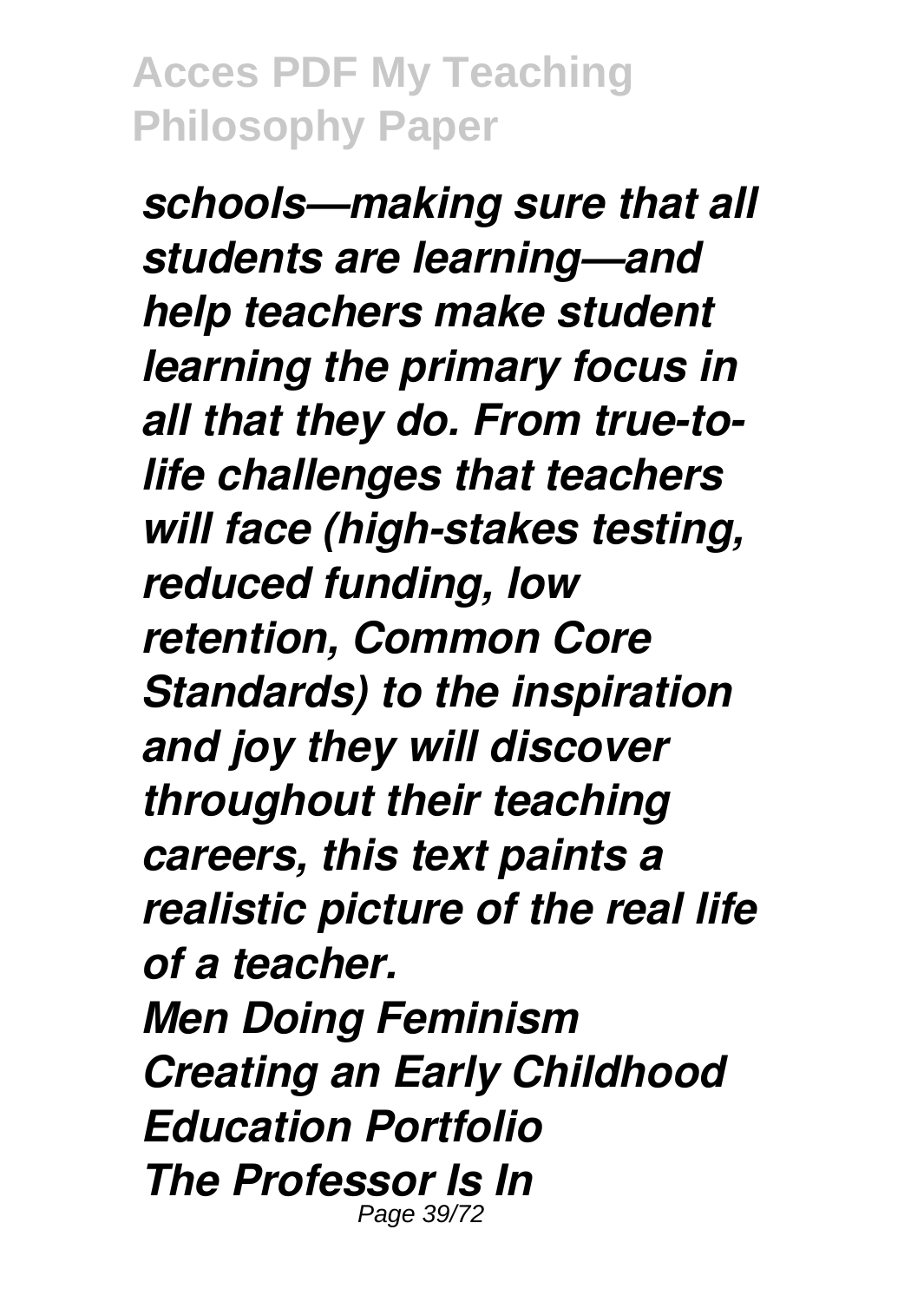# *Practicing Pedagogical Research Critical, Conversational, and Arts-Based Approaches My Revision Notes: AQA Alevel Philosophy Paper 1 Epistemology and Moral Philosophy Forms of Practitioner Reflexivity*

A Short History of My Philosophy is an autobiographic account of Agnes Heller's intellectual and academic career. It traces the development of ideas and gives a thorough account of some of Agnes Heller's most influential works.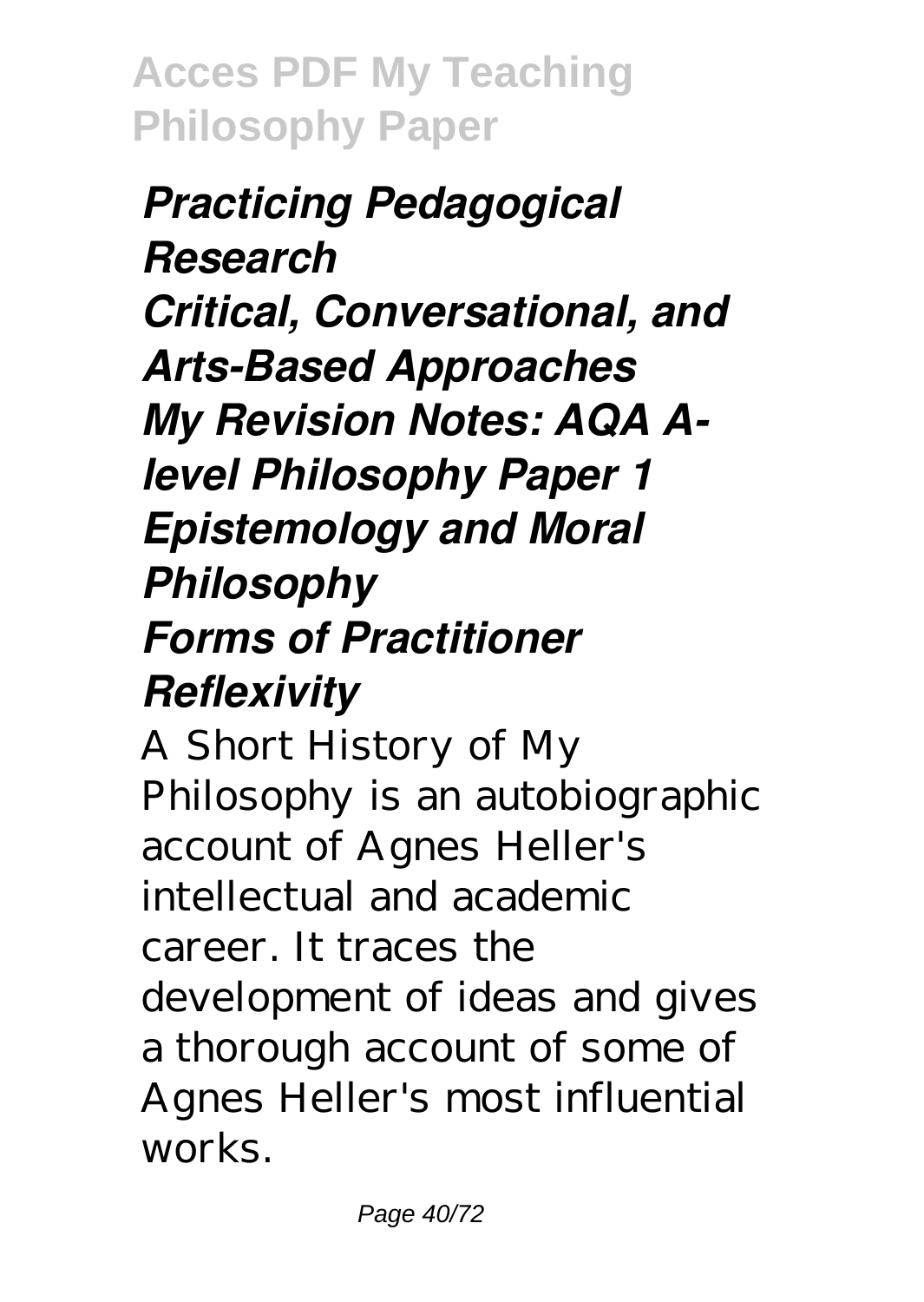This edited volume is a collection of twenty-three autobiographical narratives by successful teachers of global politics and international relations. The diverse contributors (from a variety of institutional contexts, subdisciplines, and countries) describe their development as teachers, articulate mission statements for their teaching, and link both to pedagogical practices that exemplify their teaching philosophies. Rather than provide specific recipes for authoritative techniques, the essays empower readers as creative developers of their own approaches to teaching global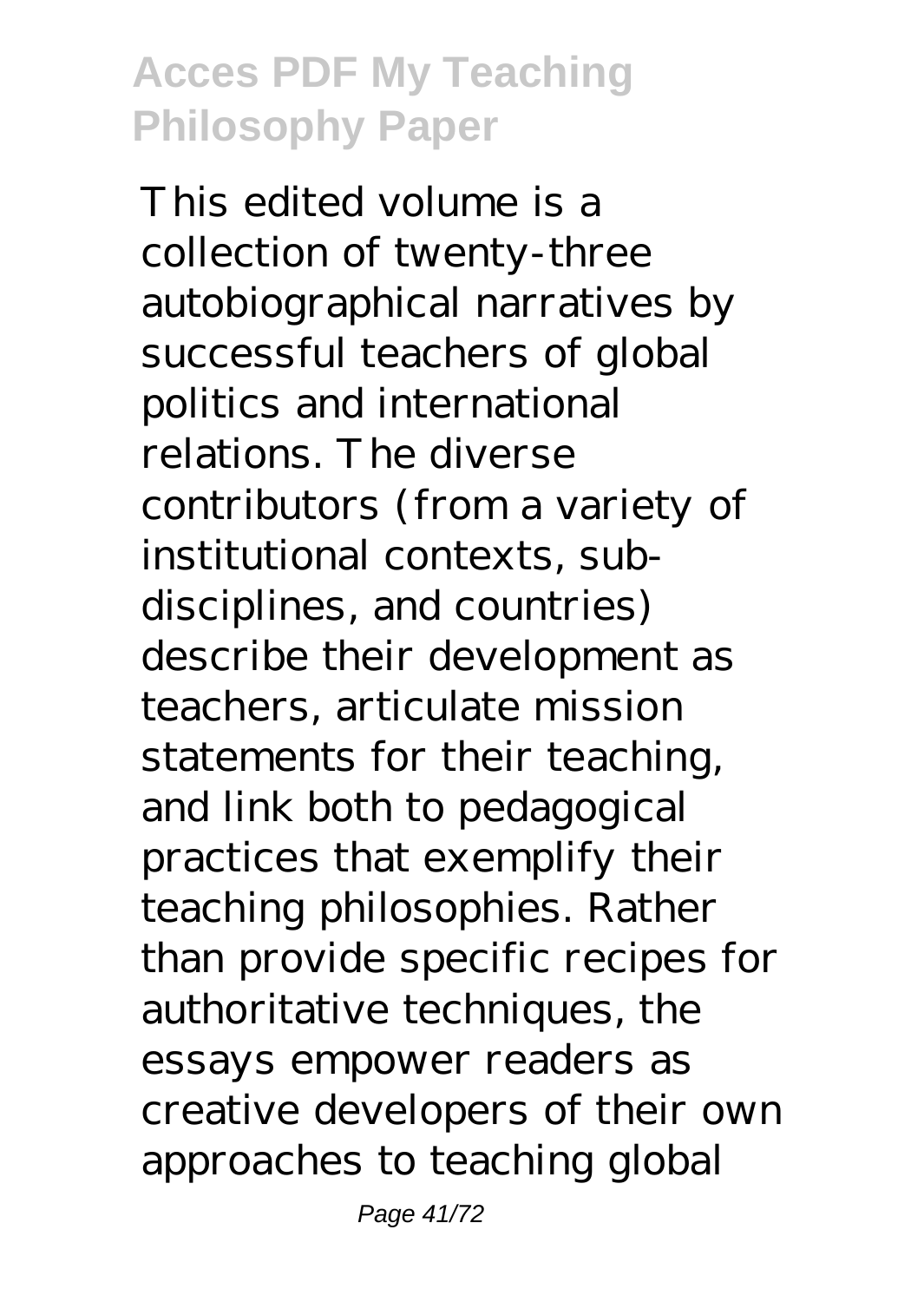politics. They demonstrate the multiple ways that instructors have grounded deliberate pedagogical designs in a variety of deeper philosophical commitments, and resources are provided to facilitate discussion and collaborative deliberation between groups of readers.

In a straightforward manner, Semenza identifies the obstacles along the path of the academic career and offers tangible advice. Fully revised and updated, this edition's new material on advising, electronic publishing, and the postfinancial crisis humanities job market will help students

Page 42/72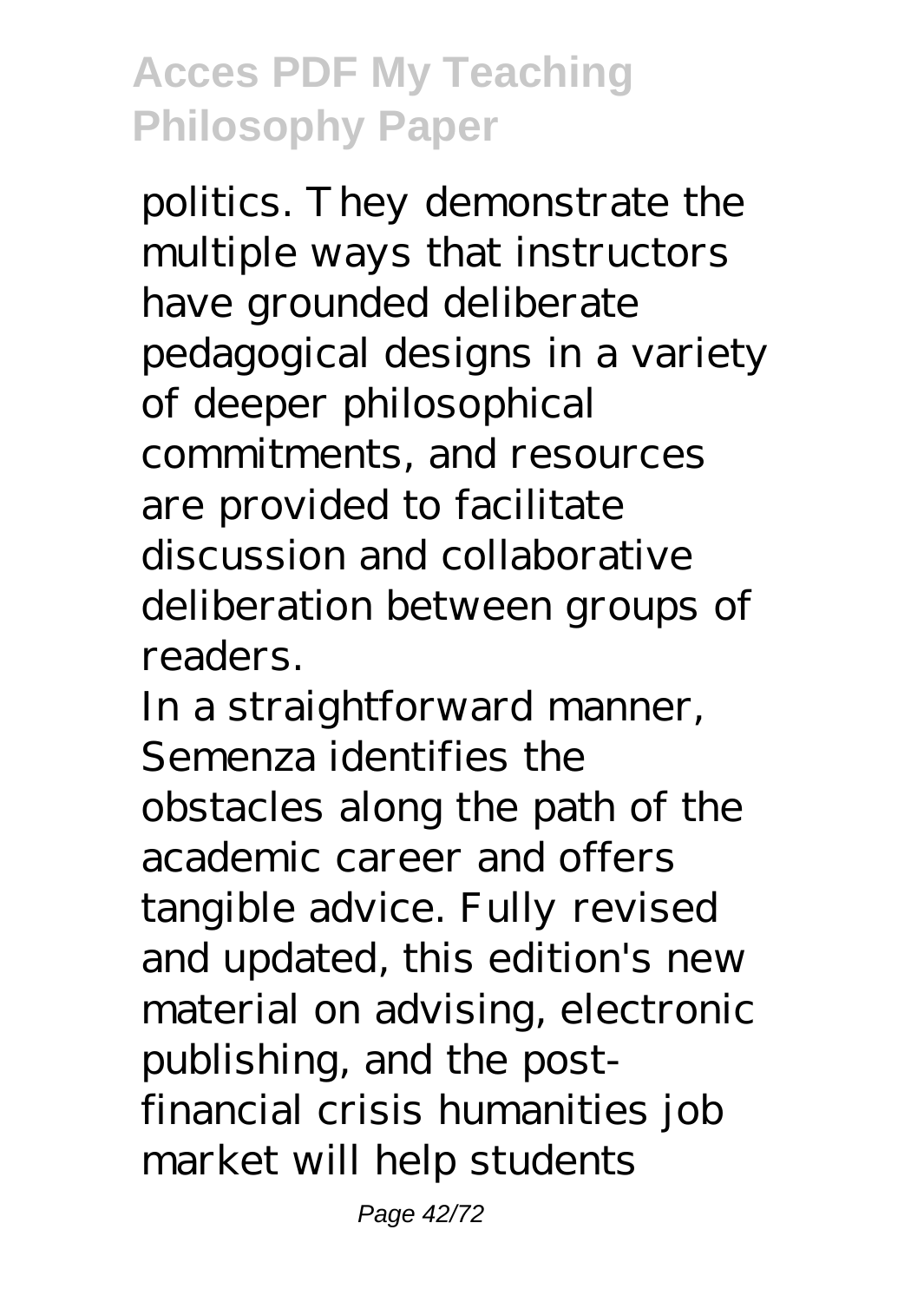negotiate the changing landscape of academia. This book focuses on faculty members in a learning community in the College of Education at Florida International University. It discusses their pedagogical efforts to structure learning environments consistent with the philosophical orientation in the college's conceptual framework to evoke key habits of mind that are consistent with reflective intelligence.

On Staff

Narratives of Care, Hope and Commitment

Strategies and Tactics for the New Professoriate

Page 43/72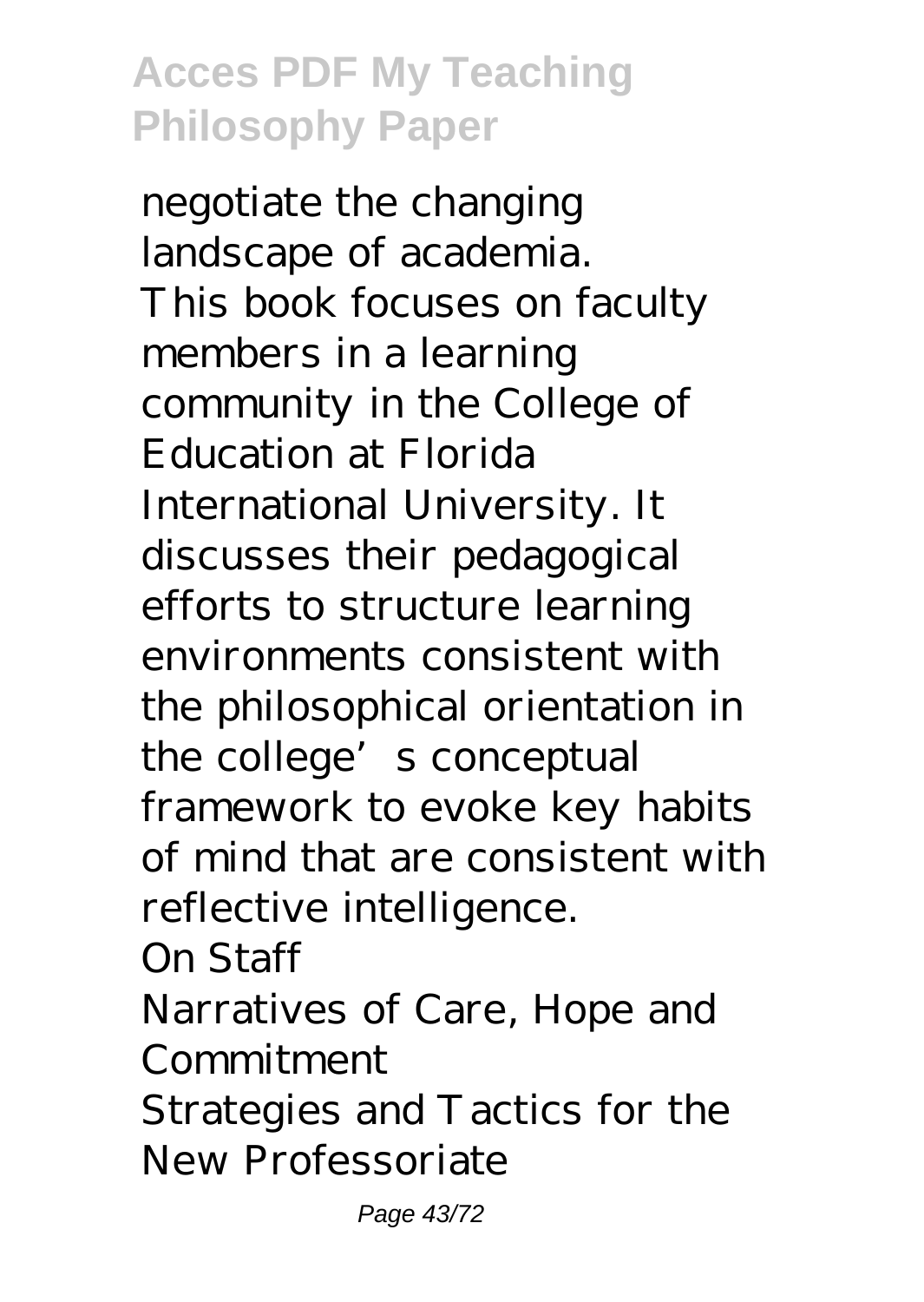Theoretical Reflections and Practical Suggestions ePortfolio Performance Support Systems Creative Clinical Teaching in the Health Professions A Personal Justification **A teacher's portfolio, like an artist's portfolio, is a continually growing document that reflects one's best work and professional development. CREATING AND PRESENTING AN EARLY CHILDHOOD EDUCATION PORTFOLIO encourages and guides students through the process of organizing and creating a portfolio. This practical book is appropriate for early educators needing a portfolio to serve as a bridge as they move**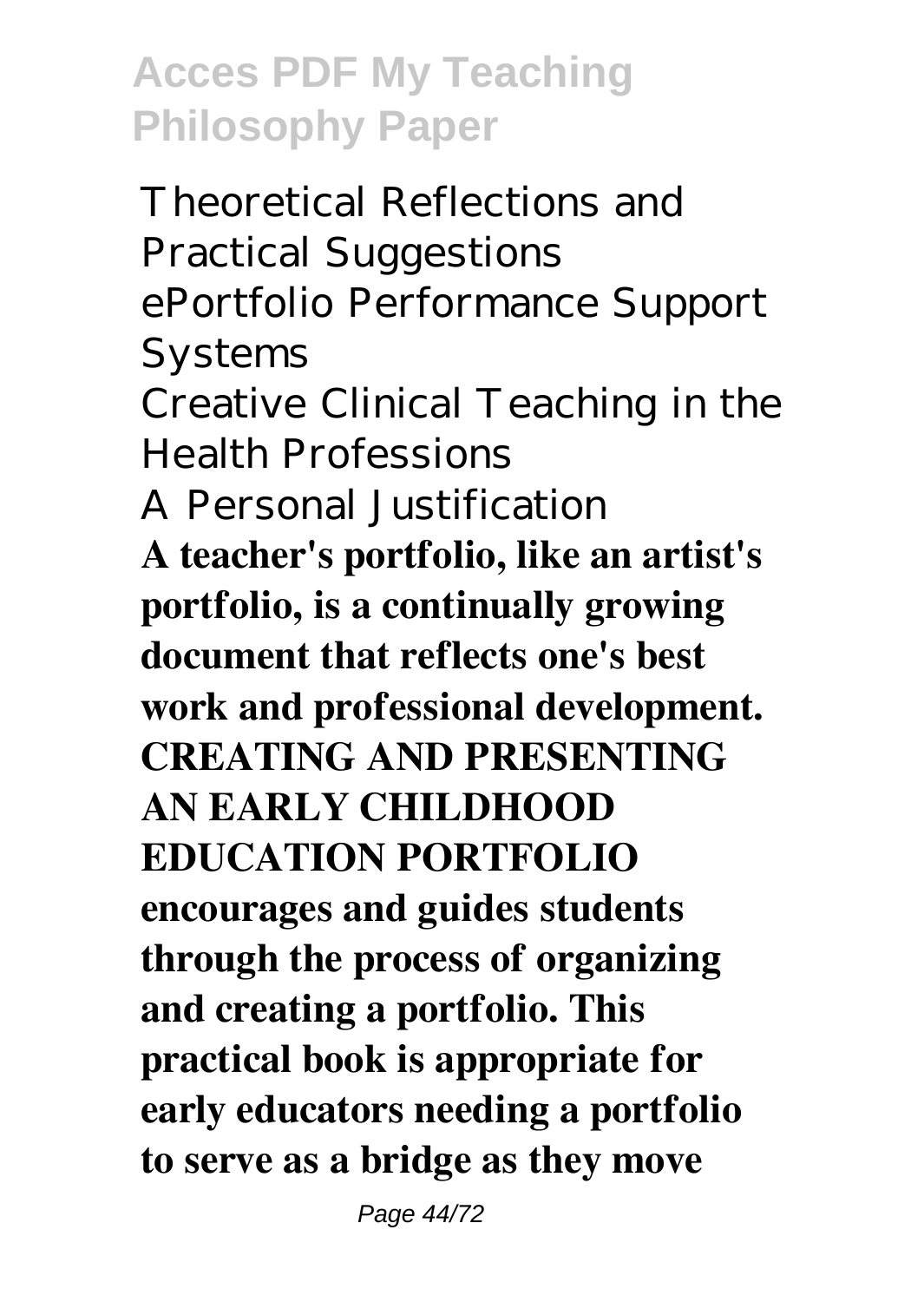**from pre-service to in-service, and for practicing teachers wanting a professional development tool to showcase skills and accomplishments. It's divided into three sections, each of which focuses on an aspect of creating the portfolio. Important Notice: Media content referenced within the product description or the product text may not be available in the ebook version.**

**How can teacher educators engage pre-service and in-service teachers in learning about and framing their teaching from a critical literacy perspective? What does this mean? Why is it important? To address these questions, this book offers a theoretical framework and detailed**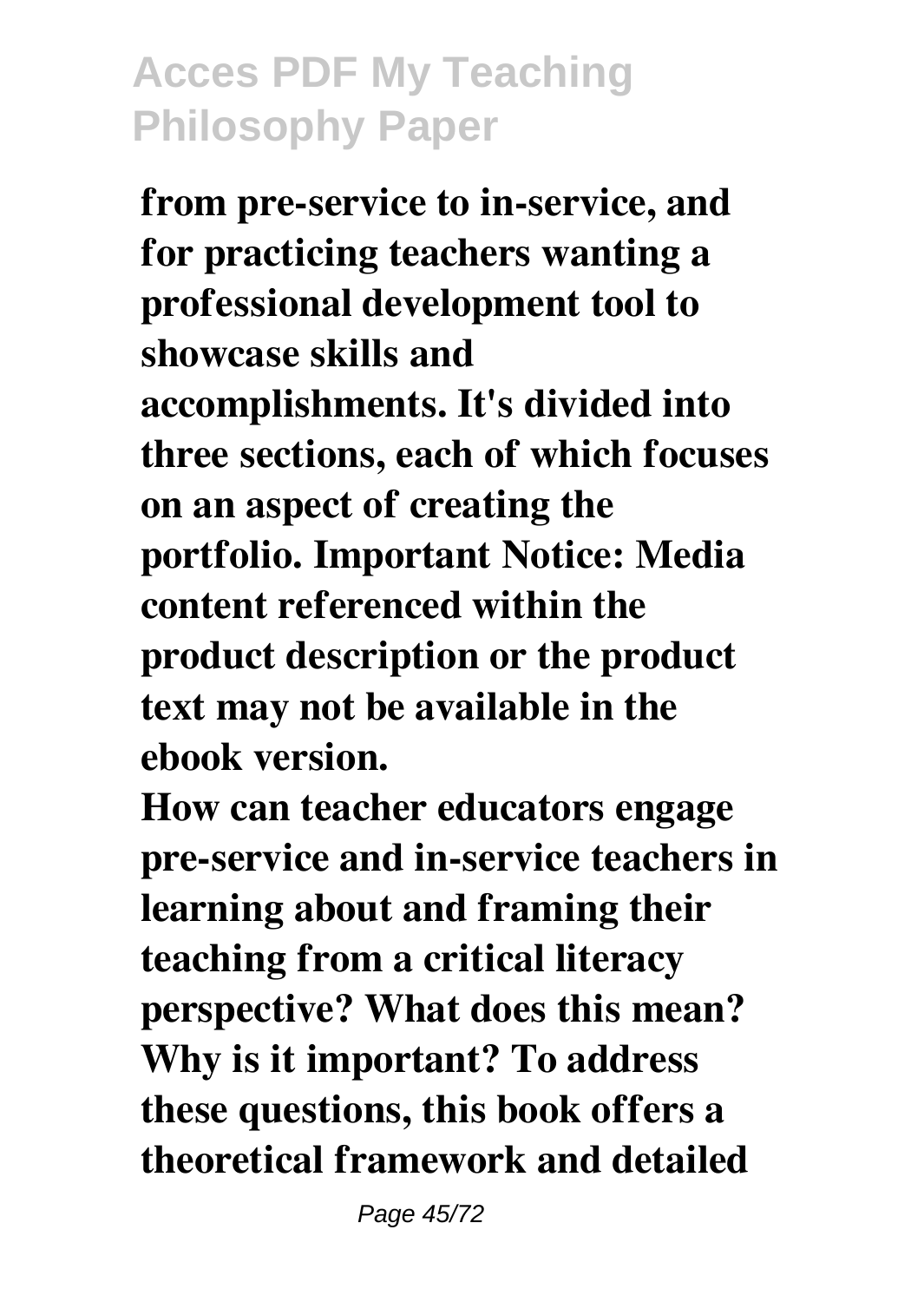**examples, pedagogical resources, and insights into ways to build critical literacies with teachers in and out of school. Its unique contribution is to bridge critical literacy theory and teacher education. Participants in teacher education programs and professional development settings are often reminded of the need to build curriculum using children's inquiry questions, passions and interests but generally this message is delivered only through telling (lectures) or showing (examples from other people's classrooms). This book advances critical literary by explaining and illustrating how teacher educators can do much more—by creating opportunities for**

Page 46/72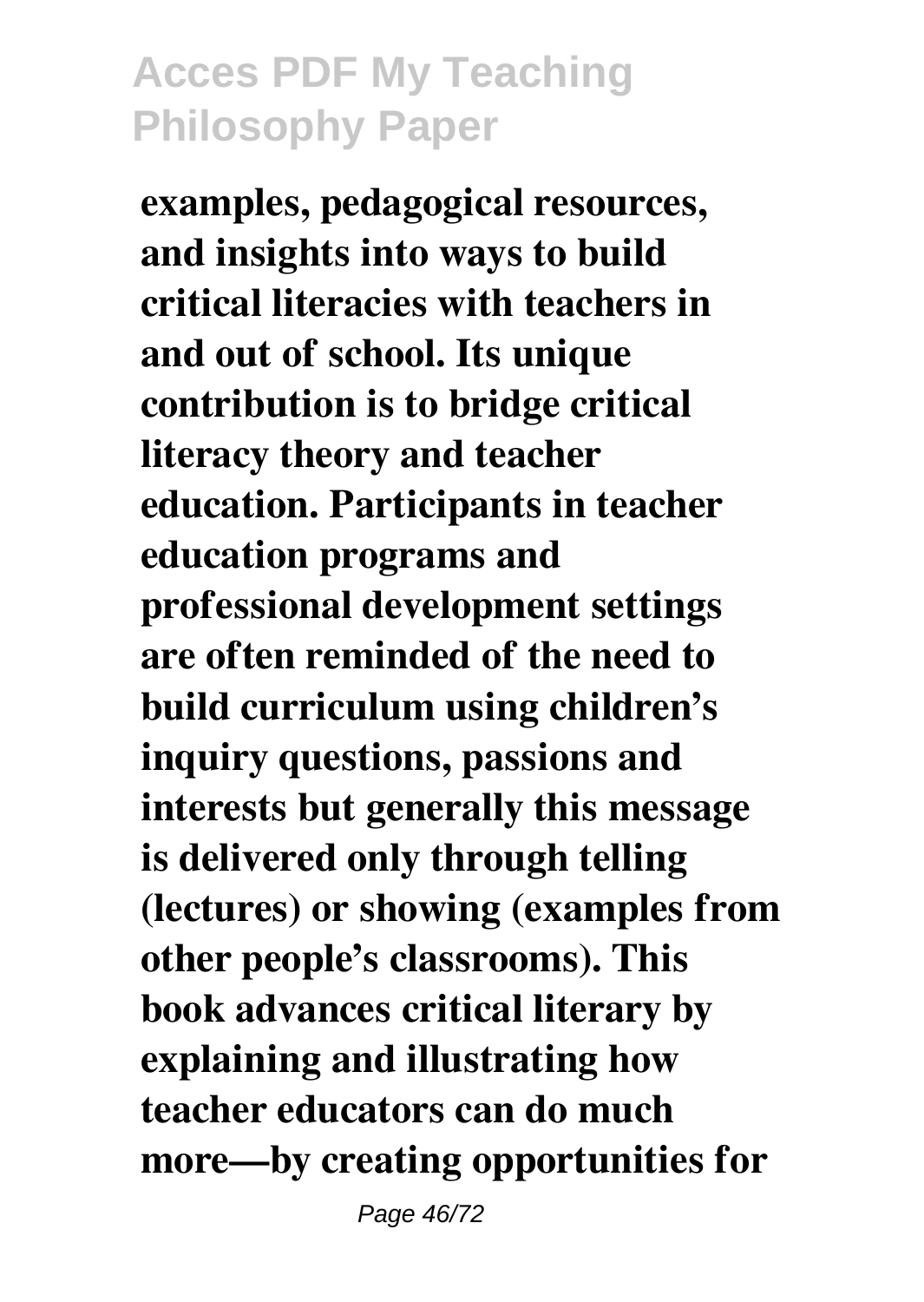**pre-service and in-service teachers to "live critical literacies" through experiencing firsthand what it is like to be a learner where the curriculum is built around teachers' own inquiry questions, passions, and interests. The Professor Is InThe Essential Guide To Turning Your Ph.D. Into a JobCrown**

**The Teaching of Psychology is centered around the masterful work of two champions of the teaching of psychology, Wilbert J. McKeachie and Charles L. Brewer, in order to recognize their seminal**

**contributions to the teaching of the discipline. The book's main goal is to provide comprehensive coverage and analysis of the basic philosophies, current issues, and the basic skills**

Page 47/72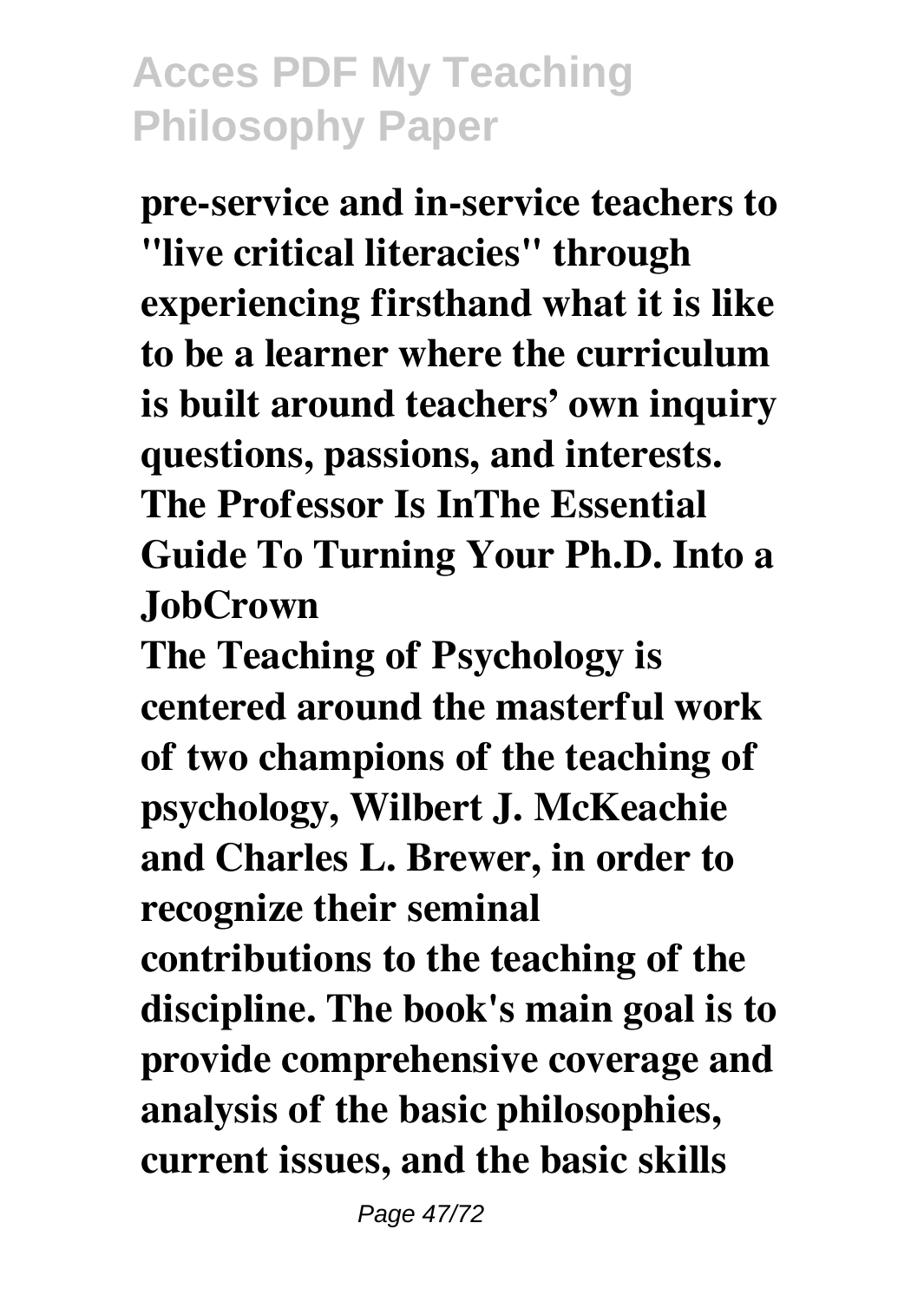**related to effective teaching in psychology. It transcends the typical "nuts and bolts" type books and includes such topics as teaching at small colleges versus a major university, teaching and course portfolios, the scholarship of teaching, what to expect early in a teaching career, and lifelong learning. The Teaching of Psychology also features: Biographies of Bill McKeachie and Charles L. Brewer Fourteen chapters written by leading authorities in the teaching of psychology, which provide overviews of the latest psychological research and theories in effective college and university teaching. These chapters cover lecturing, classroom presence, using**

Page 48/72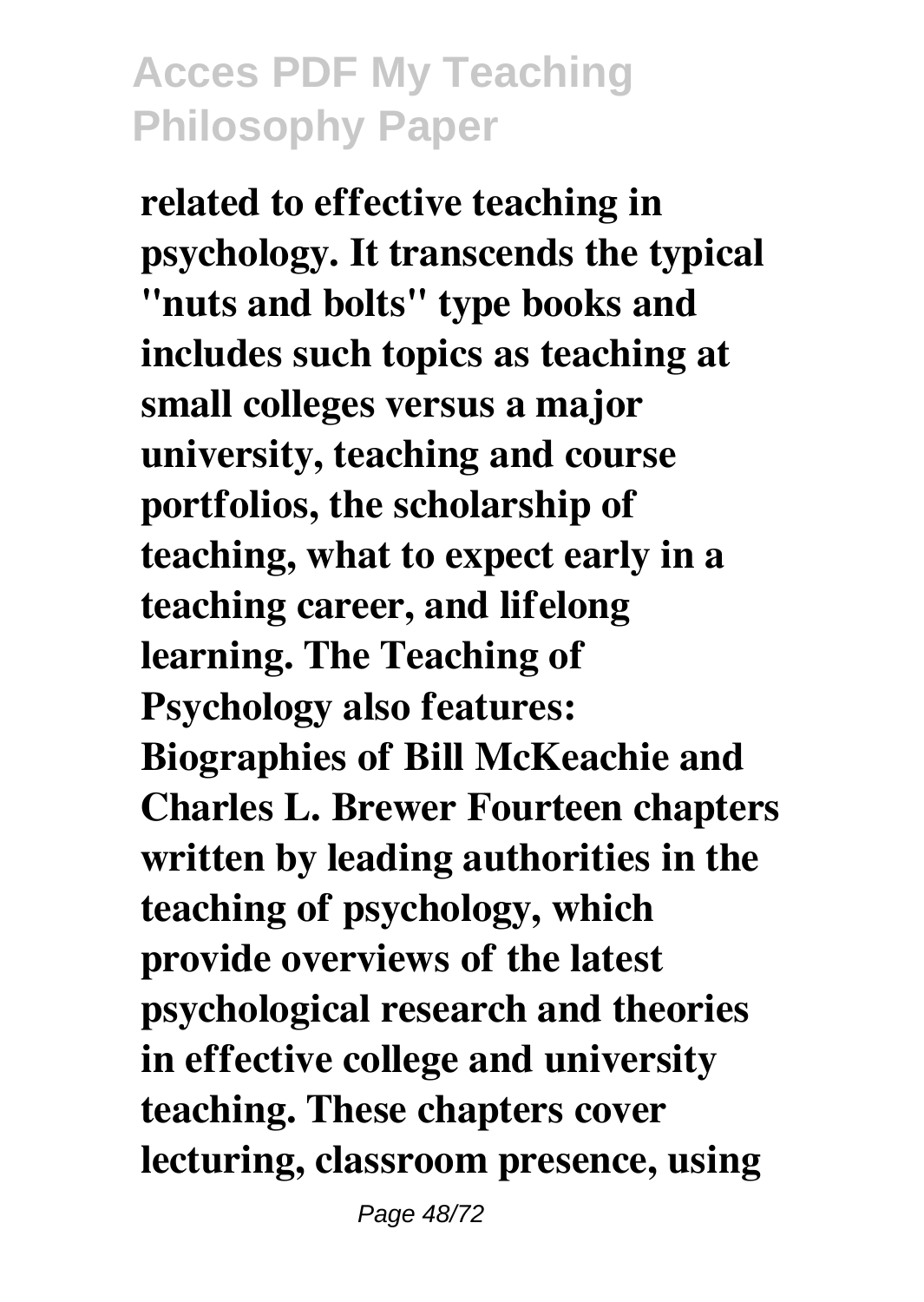**humor in teaching, pedagogy, advising, teaching critical thinking, writing, and technology, and training graduate students to teach Useful advice to new teachers and seasoned veterans, including qualities of master teachers, understanding the many facets of working within the academy, and teaching with technology Insights into teaching specific courses within the psychology curriculum, including the history of psychology, biological psychology, statistics and research methods, learning, social psychology, personality, psychology of women, cross-cultural psychology, industrial/organizational psychology, psychology of religion, and environmental psychology A closing**

Page 49/72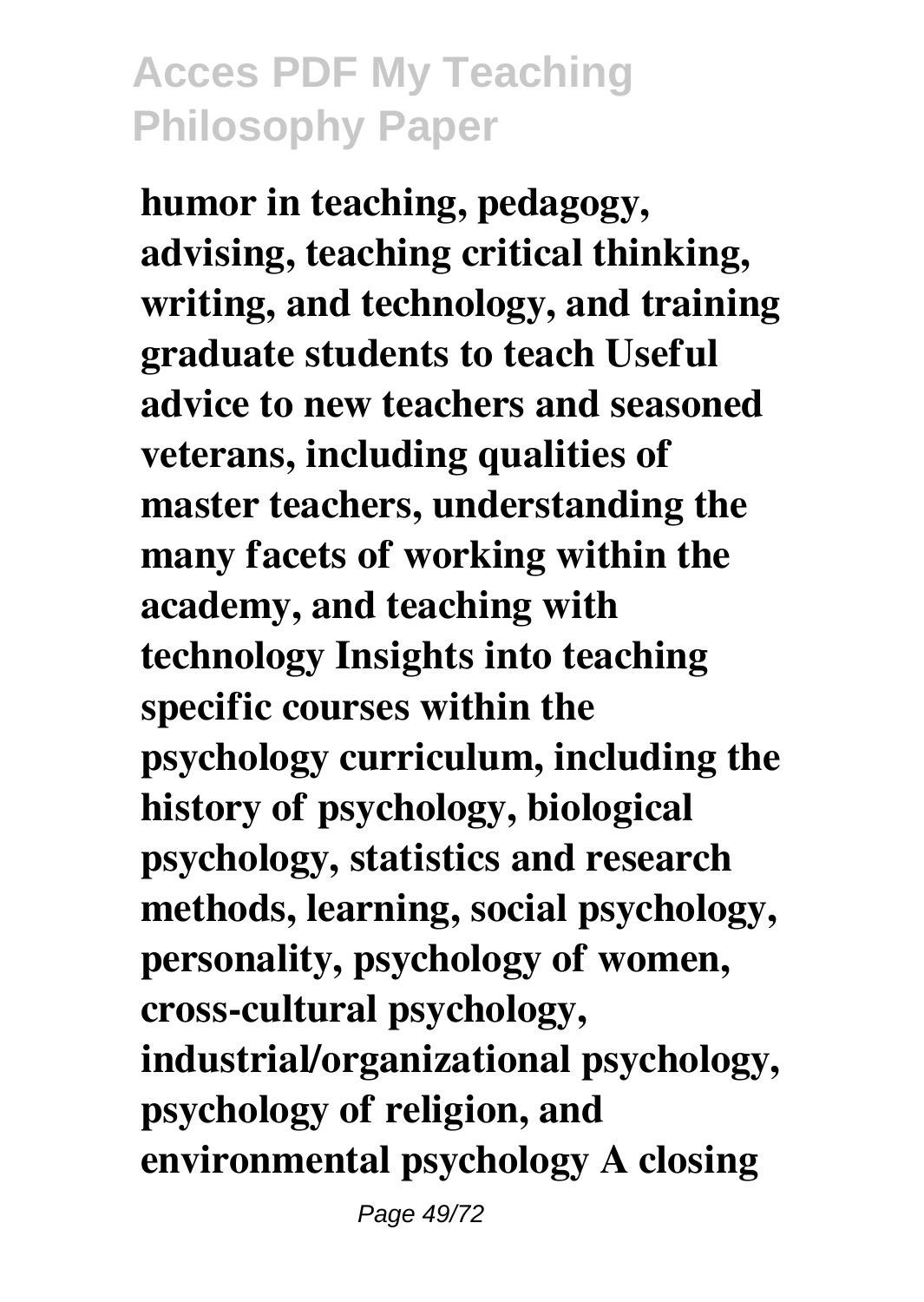**section containing Bill McKeachie's and Charles L. Brewer's perspectives into the teaching of psychology and its history, highlights, and future. This book is intended for academic psychologists who teach and/or train graduate assistants to teach at the college and university level. All royalities from this book will be donated to the Society for the Teaching of Psychology (Division 2 of the American Psychological Association), which each year sponsors many activities across the country to promote the teaching of psychology.**

**What Counts in Teaching Mathematics**

**Philosophical Papers and Letters The Essential Guide To Turning**

Page 50/72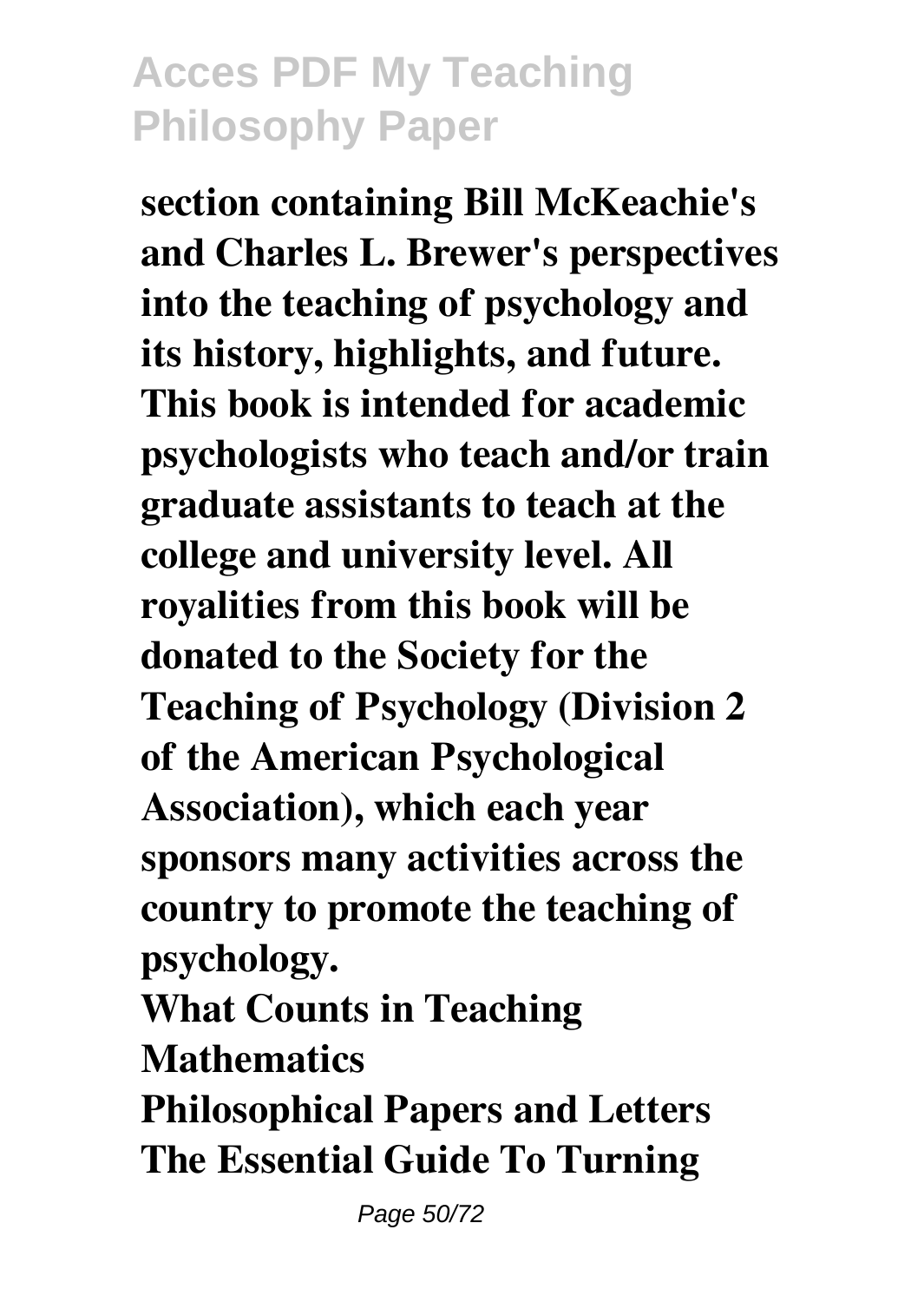**Your Ph.D. Into a Job Theoretical Foundations and Pedagogical Resources for Preservice and In-service Contexts Graduate Study for the Twenty-First Century**

**Optimizing Teaching and Learning My Revision Notes: AQA A-level Philosophy Paper 2 Metaphysics of God and Metaphysics of mind** In this book, internationally recognised scholars and practitioners synthesise current practice and research developments in the area of mathematics teacher education and mathematics education. The book's two sections examine the role and significance of collaborations and critical friends in the self-study of mathematics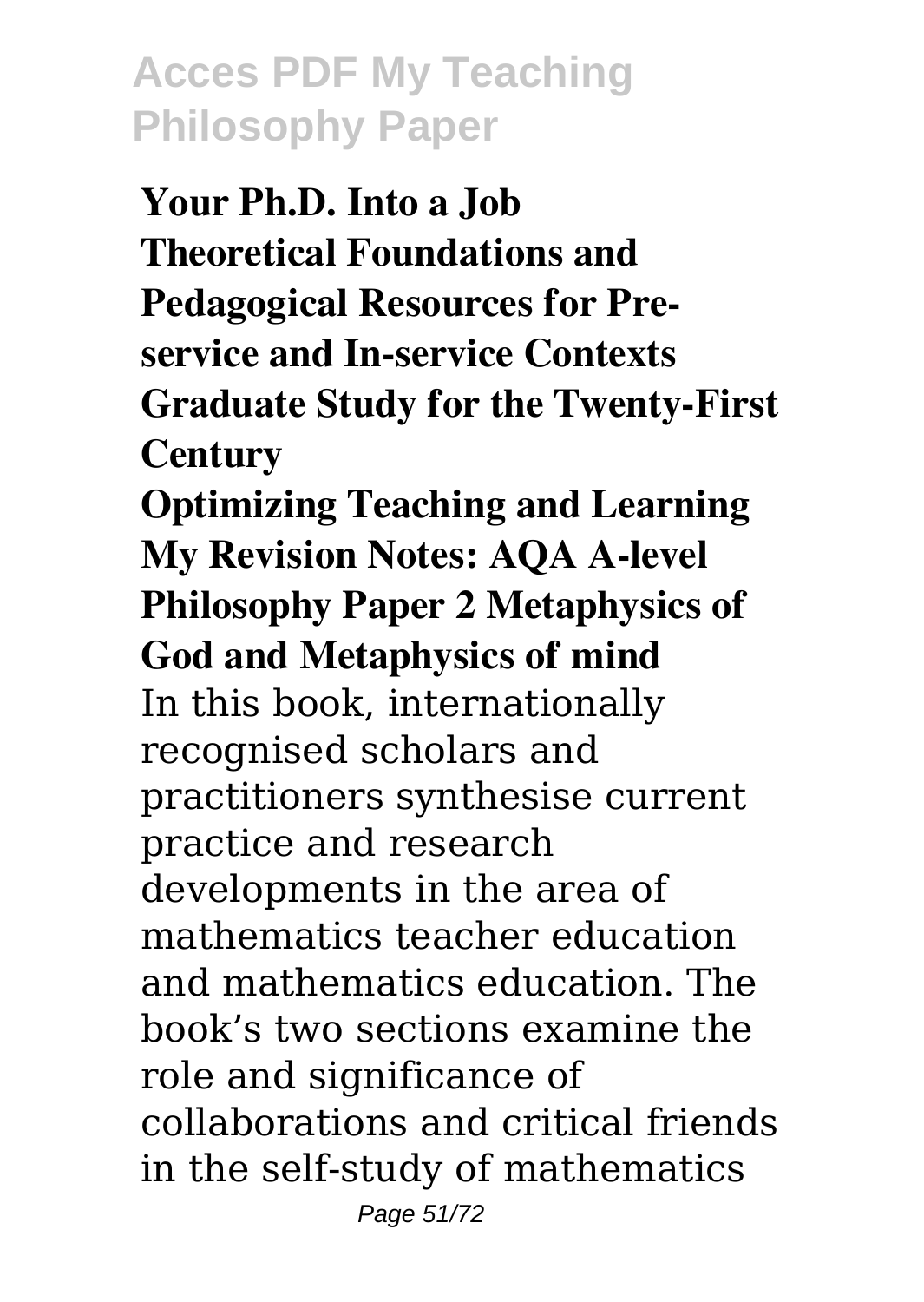teaching and teacher education; and the emerging conflicts, dilemmas and incongruities arising from the study of mathematics education practices. The book considers the insights gained from self-analysis regarding the practitioner themselves, as well as their pedagogical content, students and approaches. The contributions highlight the complexity, characteristics and features of mathematics education. The chapters reveal nuances in teaching and learning that are of particular relevance in mathematics education. In addition, the book contains ideas and suggestions on how to enhance the teaching of mathematical content to pre-Page 52/72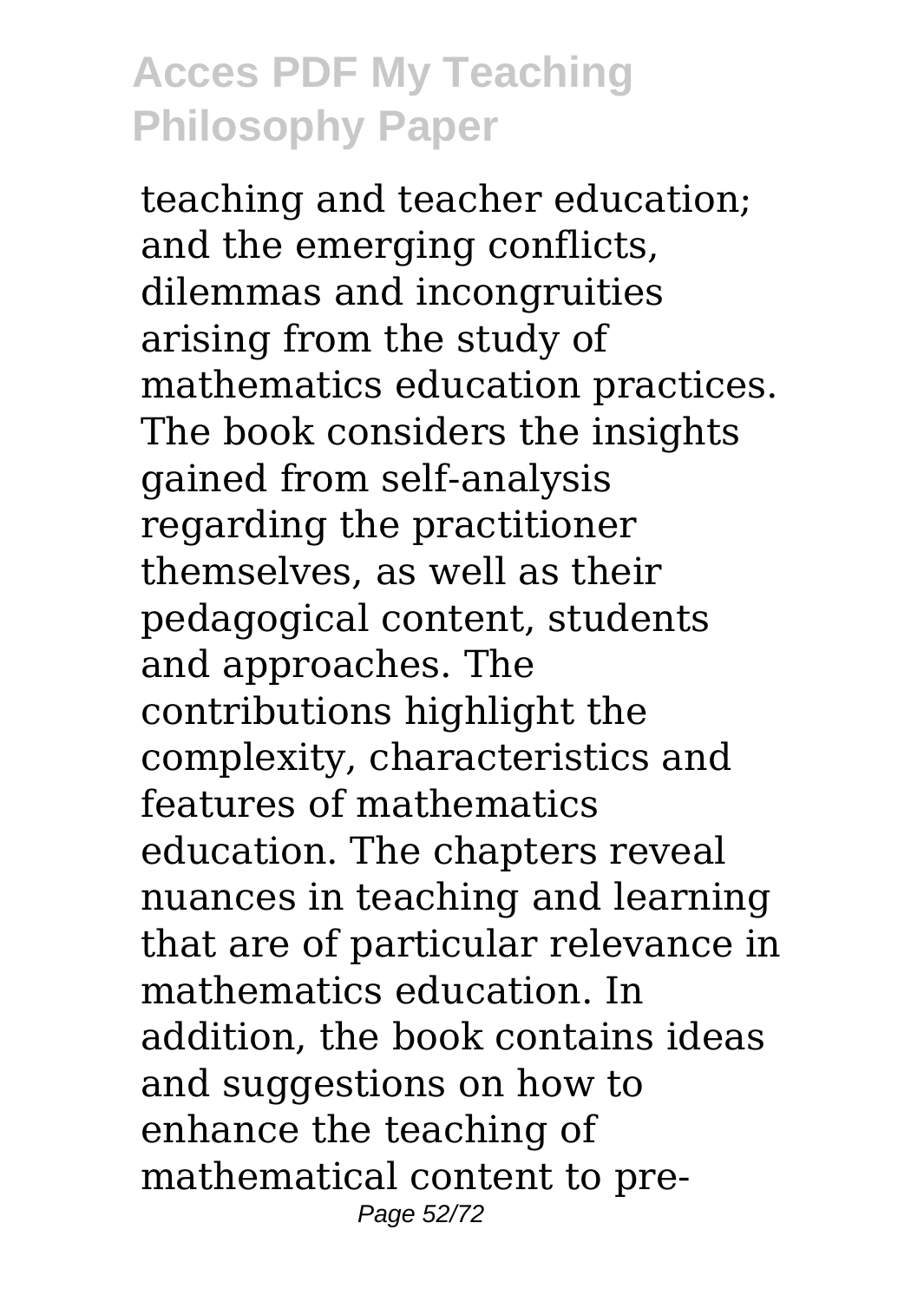service teachers. Accordingly, the book appeals to a wide audience of educators—including education academics, teachers, student teachers and researchers. As teacher educators involved in mathematics education, reflection on practice and engagement in practitioner research is becoming increasingly important in our efforts to enhance our teaching. Teachers and student teachers also gain from the insights arising from such reflection. The knowledge and experience encapsulated in this book provides much for the mathematics education community to build on. For more than 15 years, The Page 53/72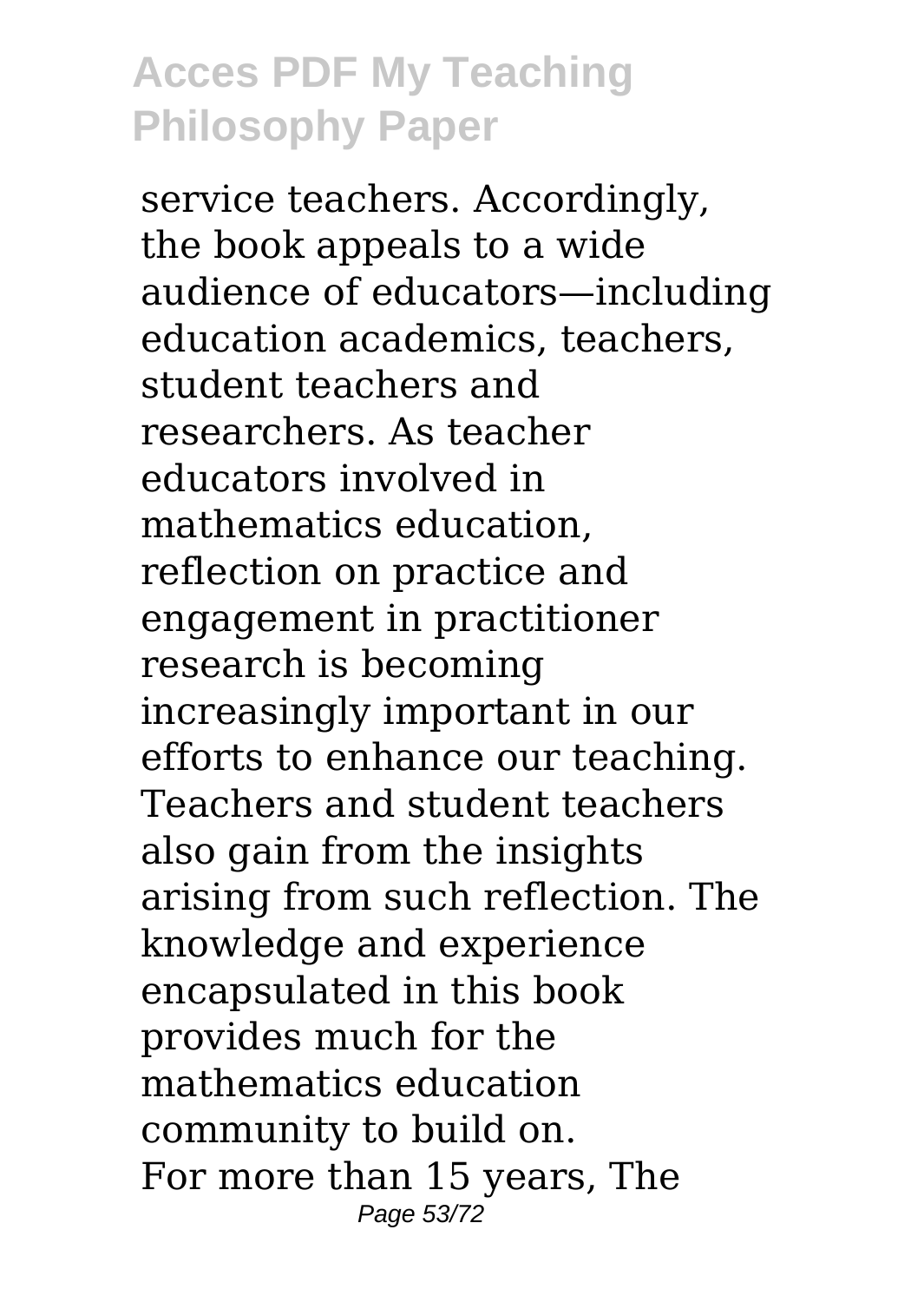Academic Job Search Handbook has assisted job seekers in all academic disciplines in their search for faculty positions. The guide includes information on aspects of the search that are common to all levels, with invaluable tips for those seeking their first or second faculty position. This new edition provides updated advice and addresses hot topics in the competitive job market of today, including the challenges faced by dual-career couples, job search issues for pregnant candidates, and advice on how to deal with gaps in a CV. The chapter on alternatives to academic jobs has been expanded, and sample resumes from individuals seeking nonfaculty positions are included. Page 54/72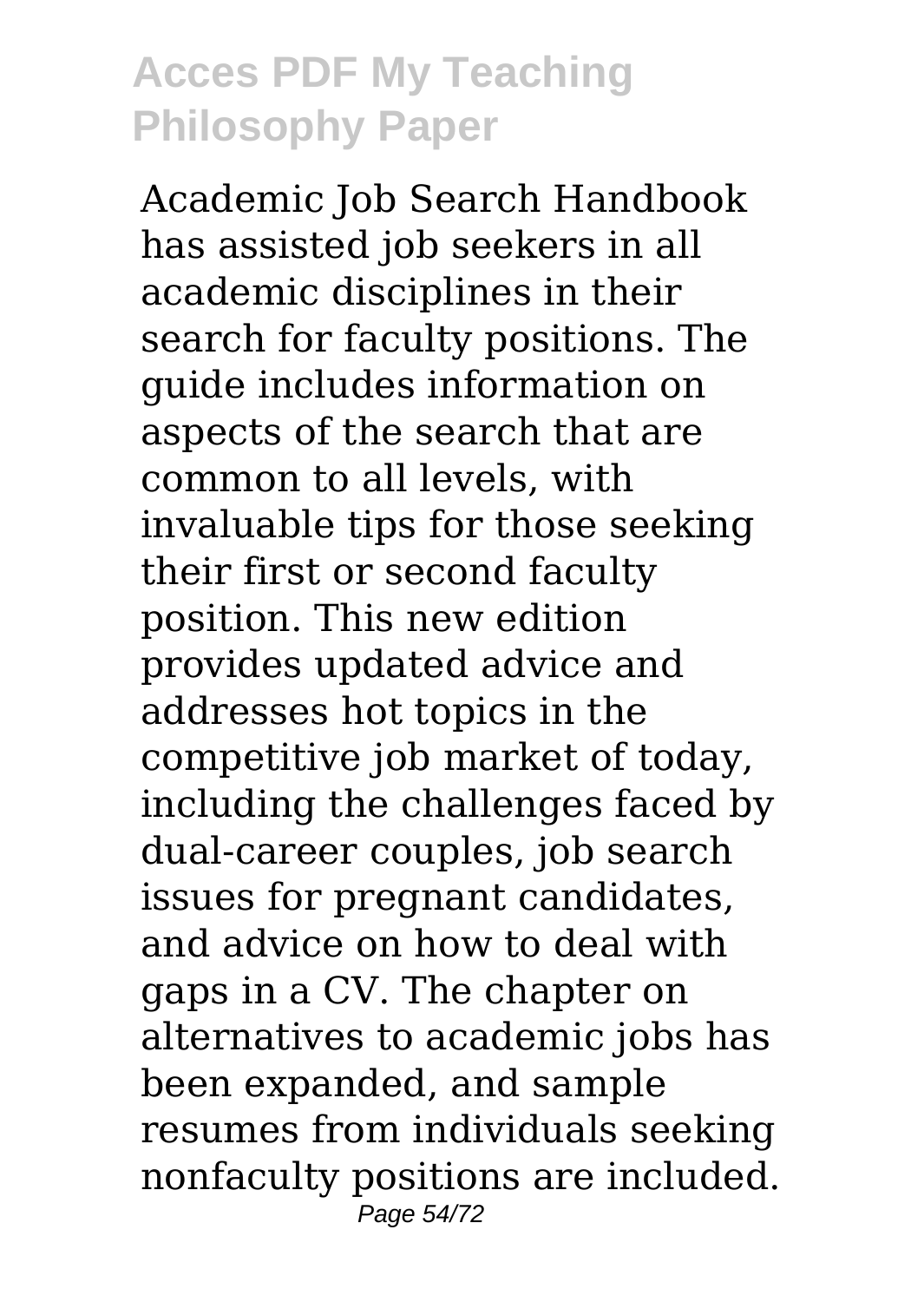The book begins with an overview of the hiring process and a timetable for applying for academic positions. It then gives detailed information on application materials, interviewing, negotiating job offers, and starting the new job. Guidance throughout is aimed at all candidates, with frequent reference to the specifics of job searches in scientific and technical fields as well as those in the humanities and social sciences. Advice on seeking postdoctoral opportunities is also included. Perhaps the most significant contribution is the inclusion of sample vitas. The Academic Job Search Handbook describes the organization and content of the vita and includes Page 55/72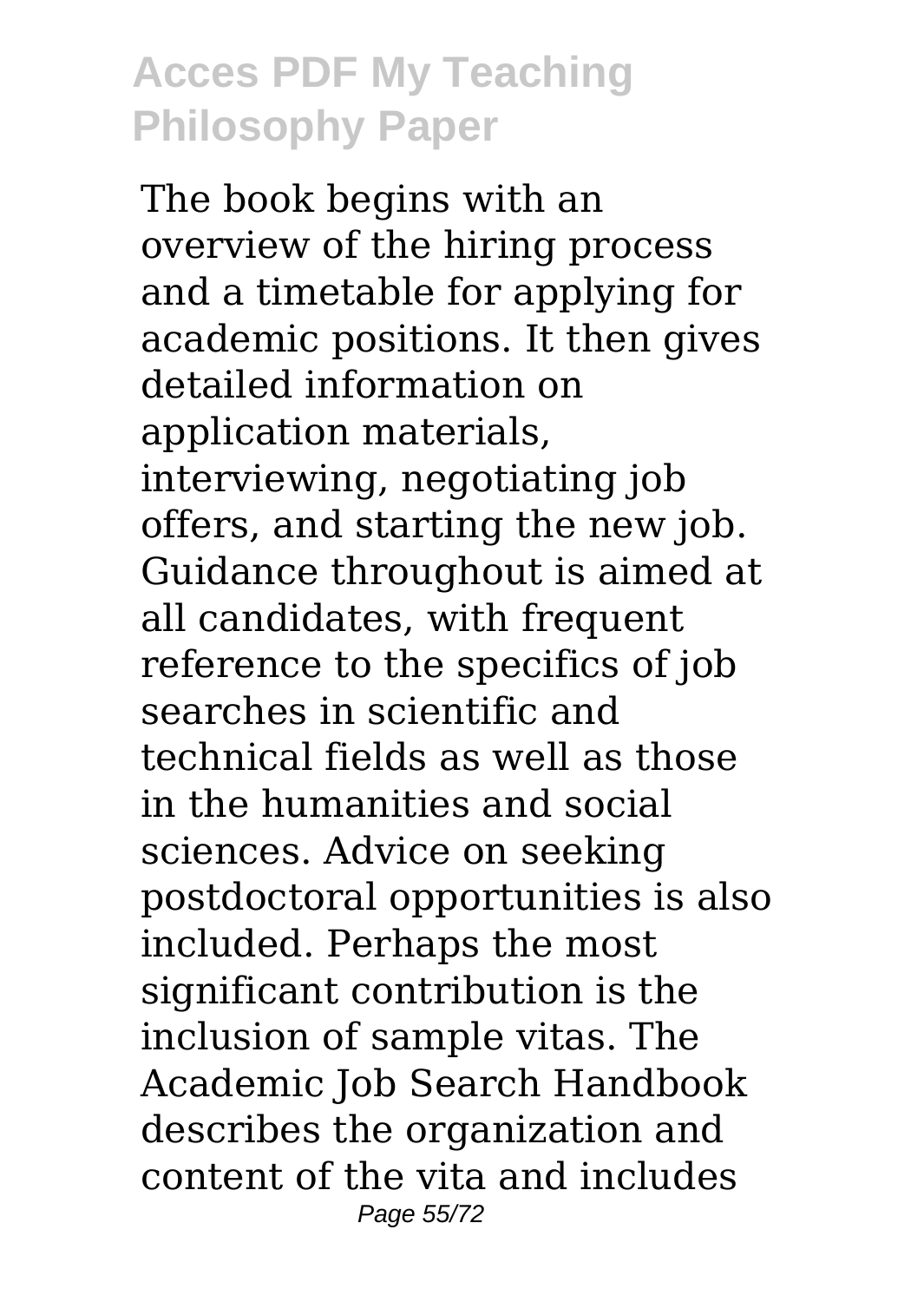samples from a variety of fields. In addition to CVs and research statements, new in this edition are a sample interview itinerary, a teaching portfolio, and a sample offer letter. The job search correspondence section has also been updated, and there is current information on Internet search methods and useful websites.

Society is continually moving towards global interaction, and nations often contain citizens of numerous cultures and backgrounds. Bi-culturalism incorporates a higher degree of social inclusion in an effort to bring about social justice and change, and it may prove to be an alternative to the existing dogma of mainstream Europe-Page 56/72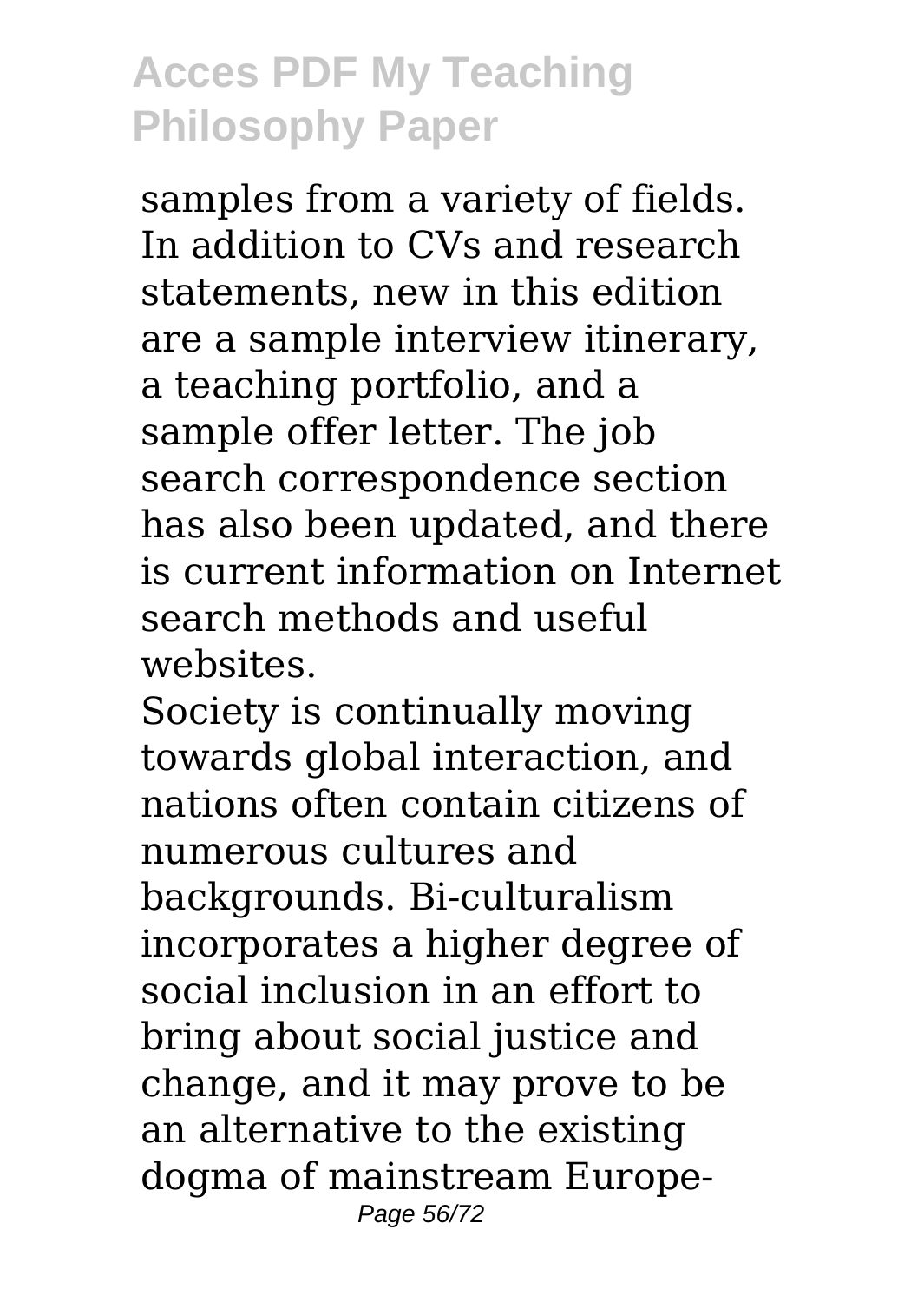based hegemonic bodies of knowledge. The Handbook of Research on Indigenous Knowledge and Bi-Culturalism in a Global Context is a collection of innovative studies on the nature of indigenous bodies' knowledge that incorporates the sacred or spiritual influence across various countries following World War II, while exploring the difficulties faced as society immerses itself in bi-culturalism. While highlighting topics including bicultural teaching, Africology, and education empowerment, this book is ideally designed for academicians, urban planners, sociologists, anthropologists, researchers, and professionals seeking current research on validating the growth of Page 57/72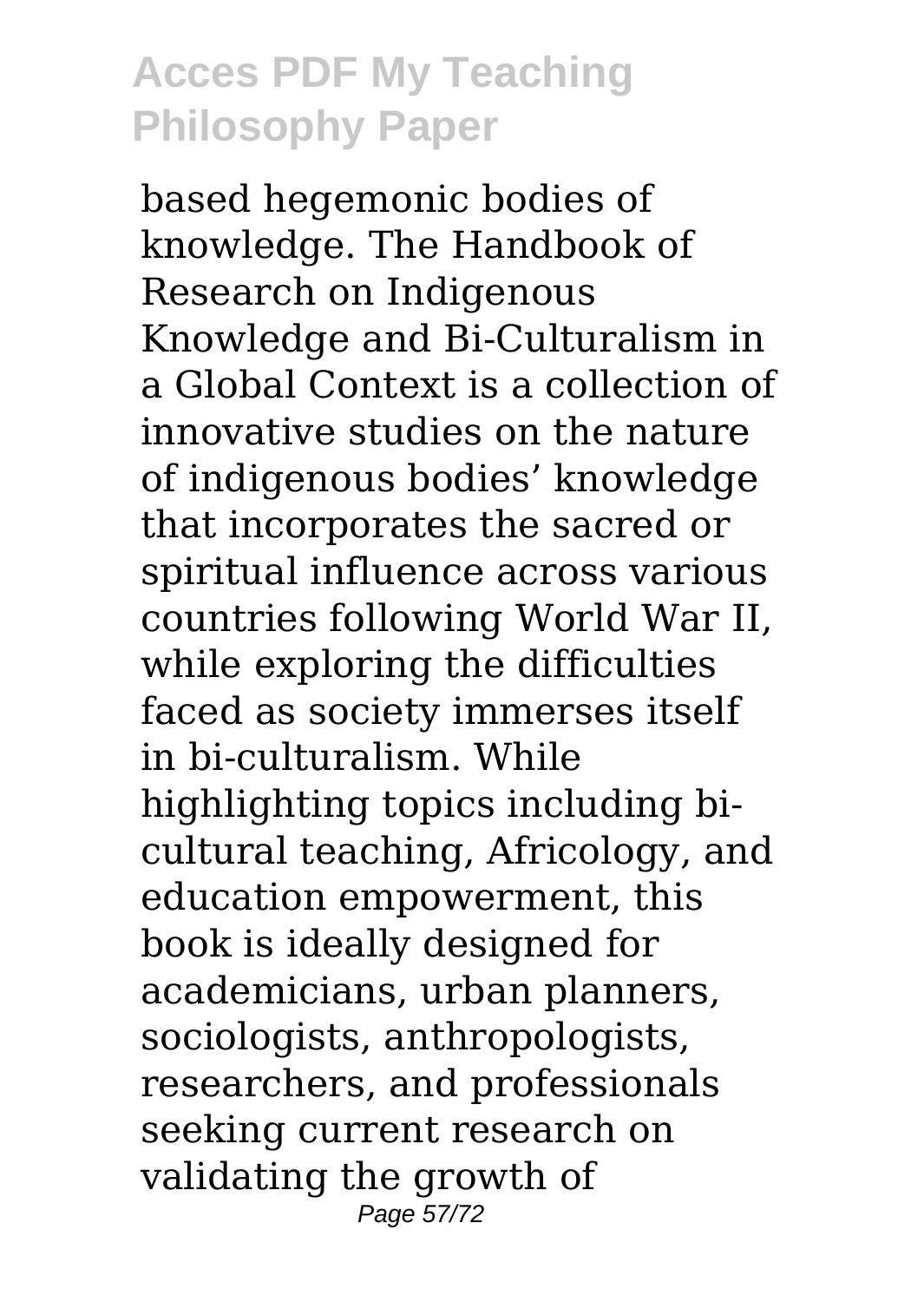indigenous thinking and ideas. While well-known for his booklength work, philosopher Peter Unger's articles have been less widely accessible. These two volumes of Unger's Philosophical Papers include articles spanning more than 35 years of Unger's long and fruitful career. Dividing the articles thematically, this first volume collects work in epistemology and ethics, among other topics, while the second volume focuses on metaphysics.Unger's work has advanced the full spectrum of topics at the heart of philosophy, including epistemology, metaphysics, philosophy of language and philosophy of mind, and ethics. Unger advances radical positions, going against Page 58/72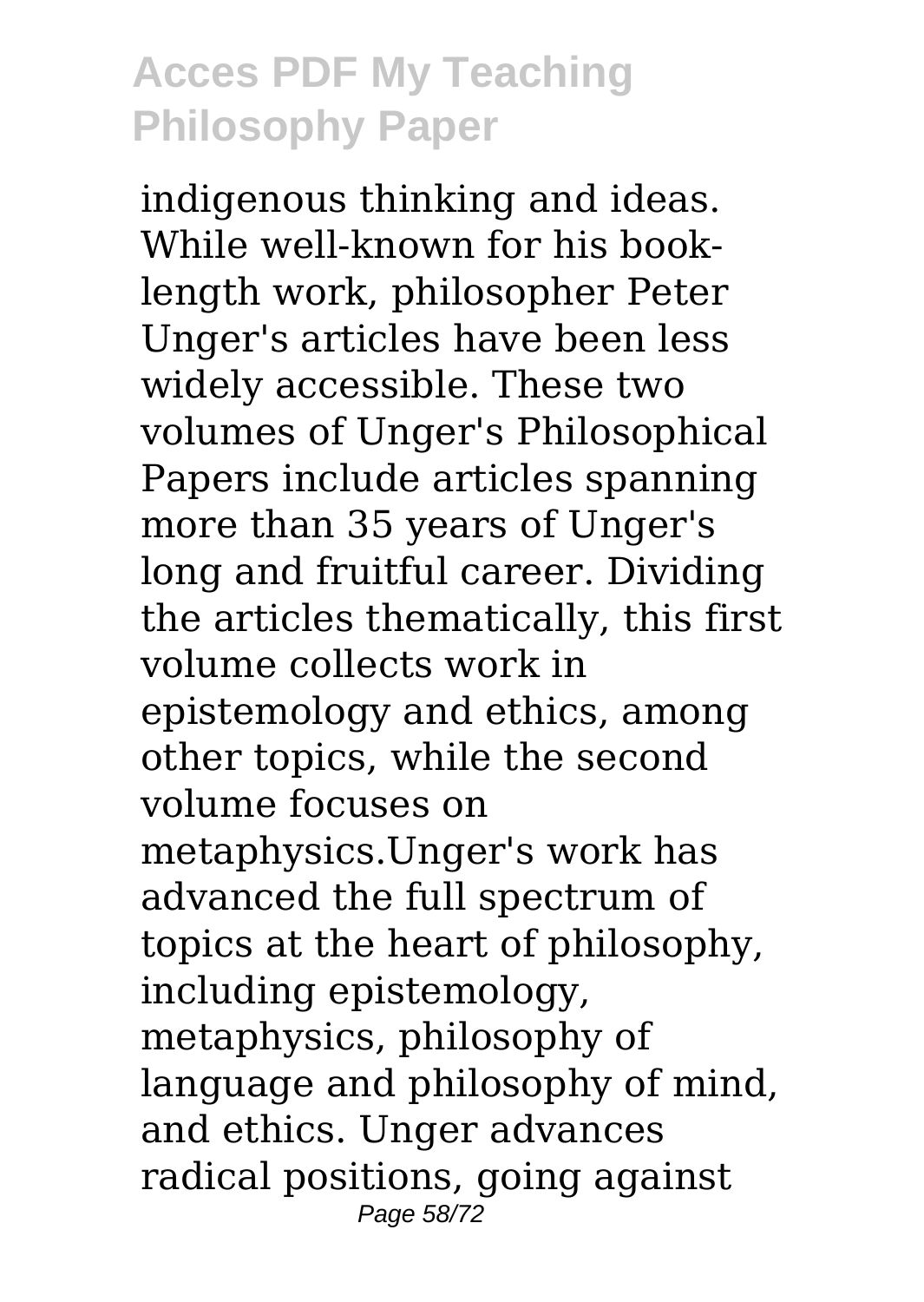the so-called "commonsense philosophy" that has dominated the analytic tradition since its beginnings early in the twentieth century. In epistemology, his articles advance the view that nobody ever knows anything and, beyond that, argue that nobody has any reason to believe anything--and even beyond that, they argue that nobody has any reason to do anything, or even want anything. In metaphysics, his work argues that people do not really exist--and neither do puddles, plants, poodles, and planets. But, as Unger has often changed his favored positions, from one decade to the next, his work also advances the opposite, "commonsense" positions: that there are in fact plenty of people, Page 59/72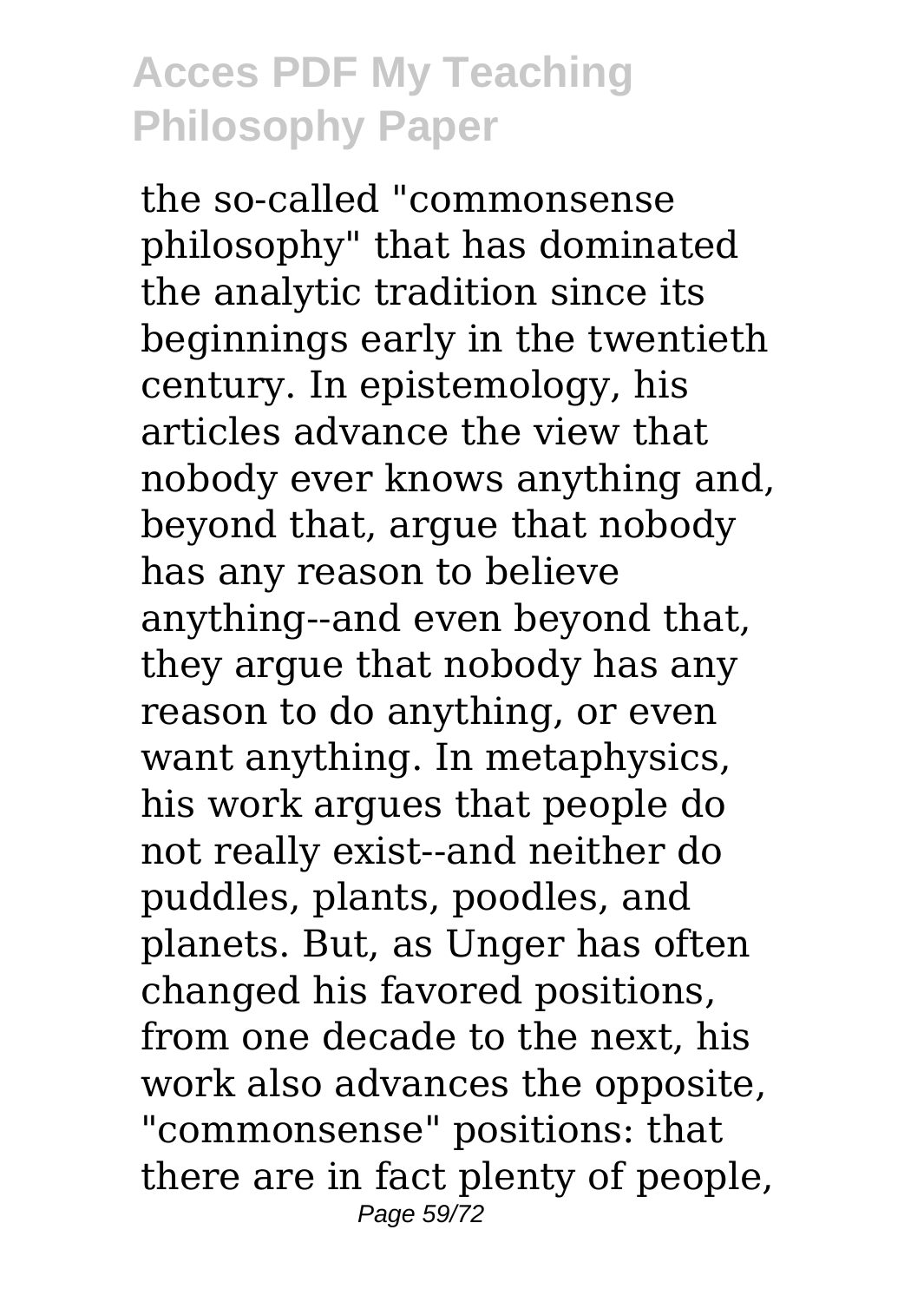puddles, plants and planets and, quite beyond that, we know it all to be true. On most major philosophical questions, both of these sides of Unger's significant work are well represented in this major two volume collection.Unger's vivid writing style, intellectual vitality, and fearlessness in the face of our largest philosophical questions, make these volumes of great interest not only to the philosophical community but to others who might otherwise find contemporary philosophy dry and technical. International Perspectives

A Step-By-Step Guide, Second Edition

Philosophical Papers Developing Portfolios in Page 60/72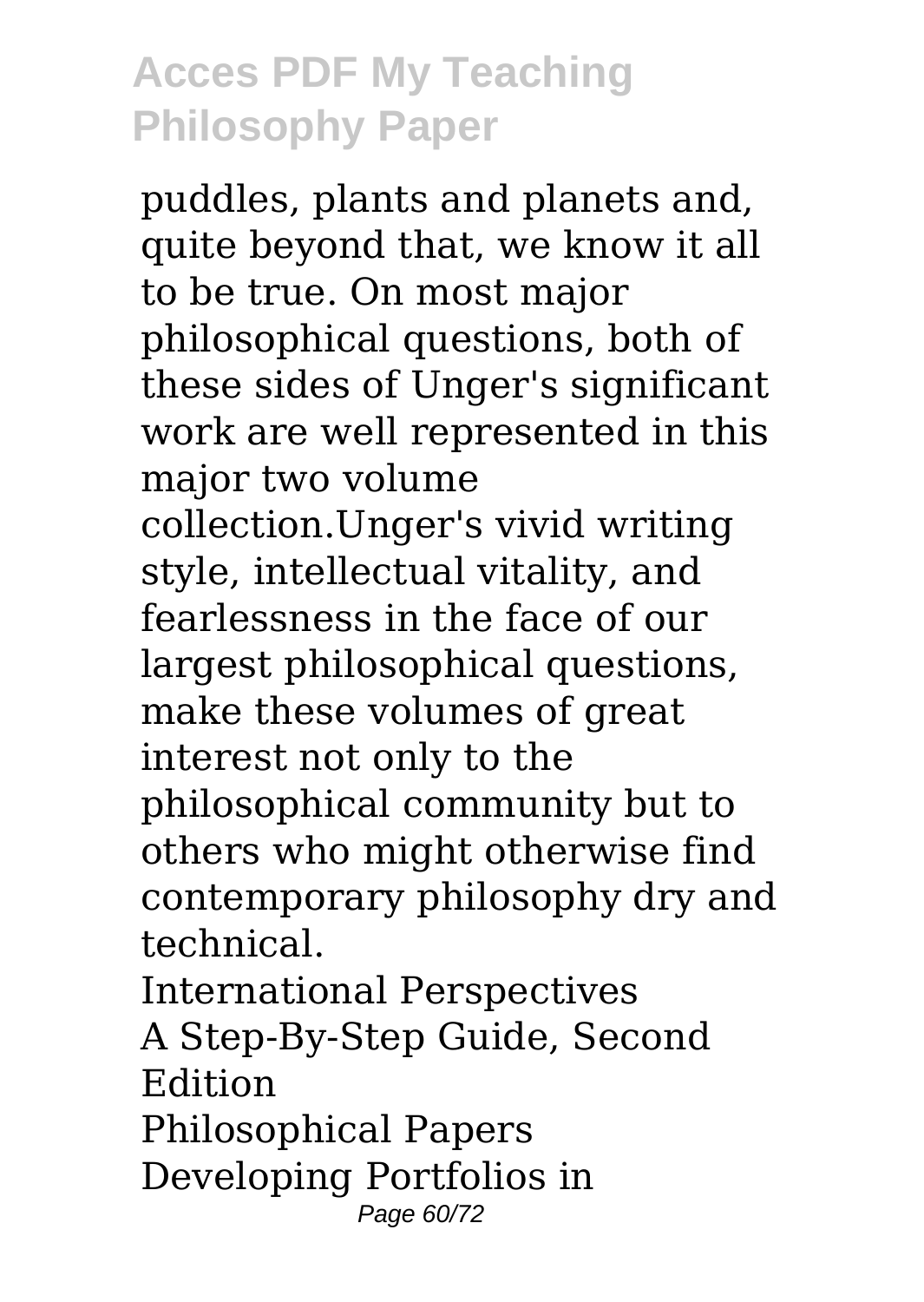Education Advances and Current Trends in Language Teacher Identity Research The Teaching of Psychology Singapore Teachers *For healthcare professionals, clinical education is foundational to the learning process. However, balancing safe patient care with supportive learning opportunities for students can be challenging for instructors and the complex social context of clinical learning environments makes intentional teaching approaches essential. Clinical instructors require advanced teaching knowledge and skills as learners are often carrying out interventions on real people in unpredictable environments. Creative Clinical Teaching in the Health Professions is an indispensable guide for* Page 61/72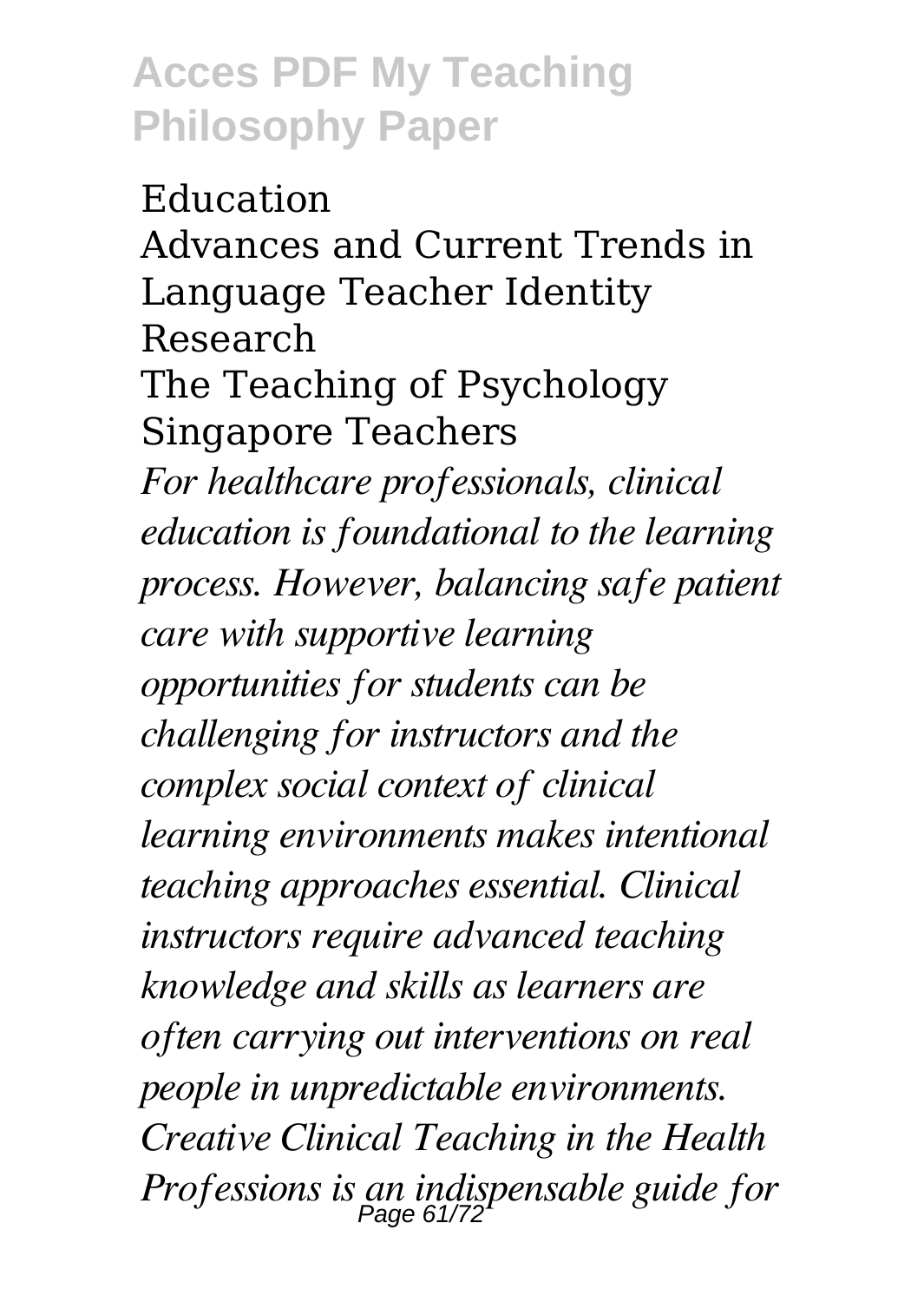*educators in the health professions. Interspersed with creative strategies and notes from the field by clinical teachers who offer practical suggestions, this volume equips healthcare educators with sound pedagogical theory. The authors focus on the importance of personal philosophies, resilience, and professional socialization while evaluating the current practices in clinical learning environments from technology to assessment and evaluation. This book provides instructors with the tools to influence both student success and the quality of care provided by future practitioners.*

*The definitive career guide for grad students, adjuncts, post-docs and anyone else eager to get tenure or turn their Ph.D. into their ideal job Each year tens* Page 62/72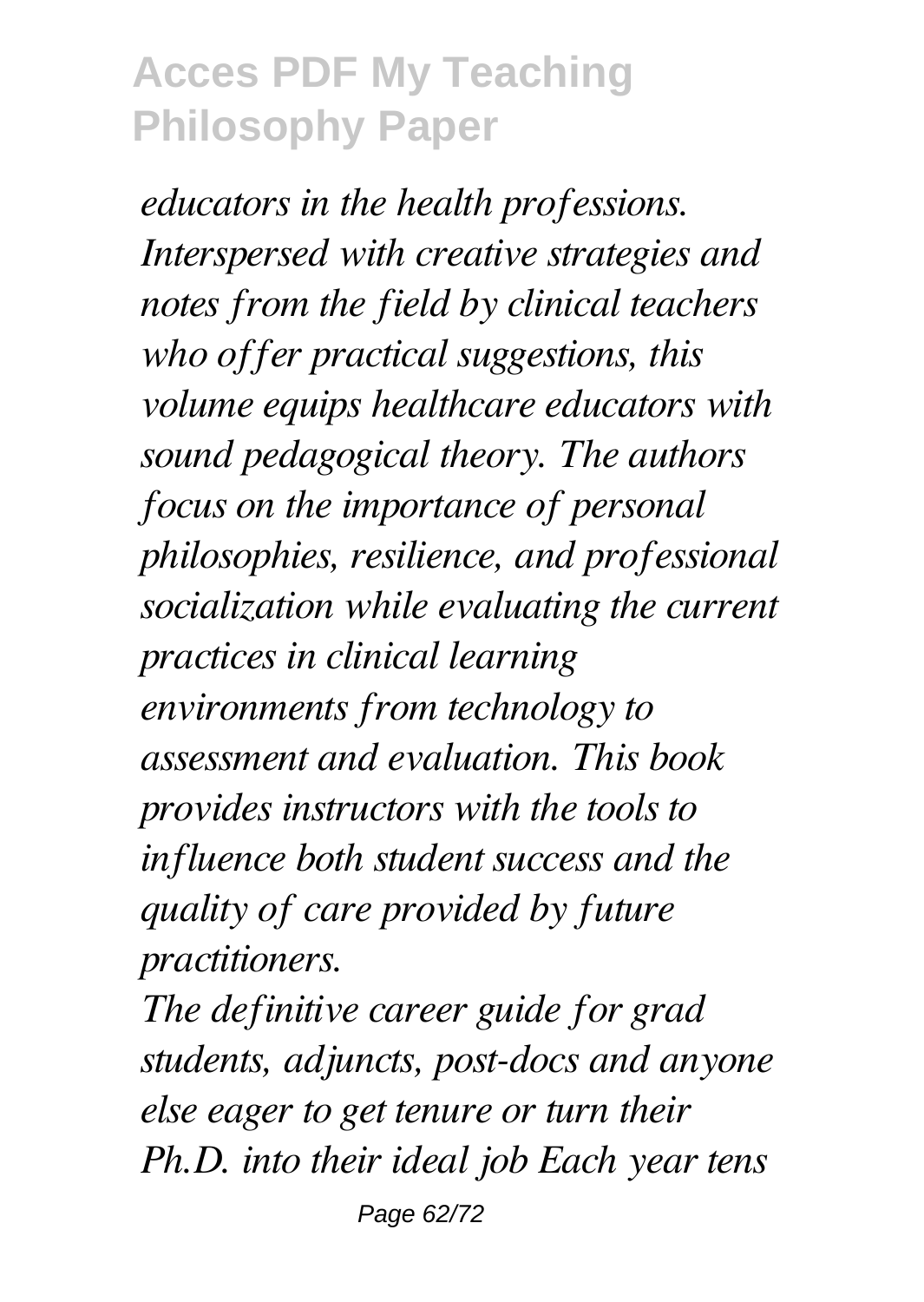*of thousands of students will, after years of hard work and enormous amounts of money, earn their Ph.D. And each year only a small percentage of them will land a job that justifies and rewards their investment. For every comfortably tenured professor or well-paid former academic, there are countless underpaid and overworked adjuncts, and many more who simply give up in frustration. Those who do make it share an important asset that separates them from the pack: they have a plan. They understand exactly what they need to do to set themselves up for success. They know what really moves the needle in academic job searches, how to avoid the all-too-common mistakes that sink so many of their peers, and how to decide when to point their Ph.D. toward other,*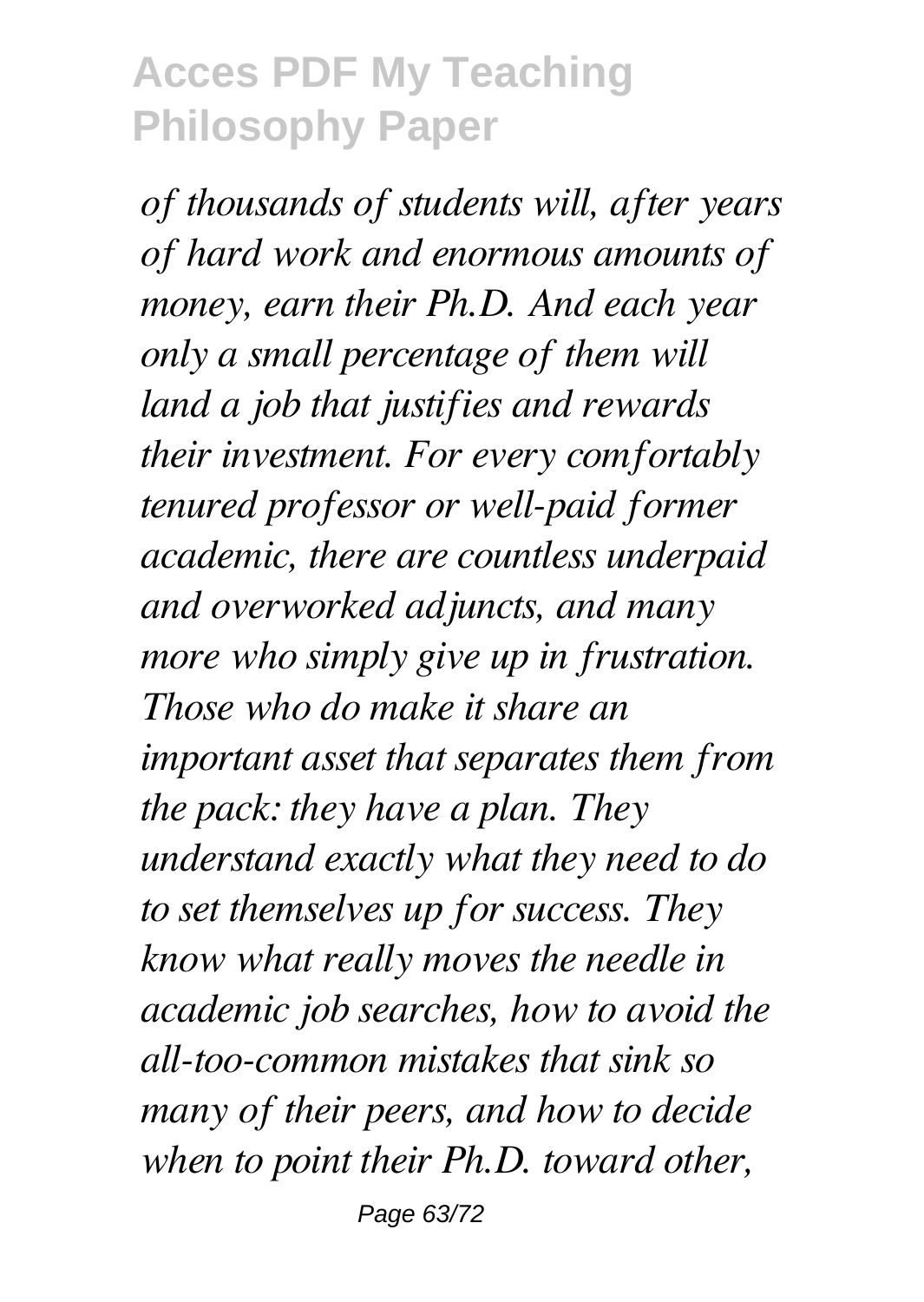*non-academic options. Karen Kelsky has made it her mission to help readers join the select few who get the most out of their Ph.D. As a former tenured professor and department head who oversaw numerous academic job searches, she knows from experience exactly what gets an academic applicant a job. And as the creator of the popular and widely respected advice site The Professor is In, she has helped countless Ph.D.'s turn themselves into stronger applicants and land their dream careers. Now, for the first time ever, Karen has poured all her best advice into a single handy guide that addresses the most important issues facing any Ph.D., including: -When, where, and what to publish -Writing a foolproof grant application -Cultivating references and* Page 64/72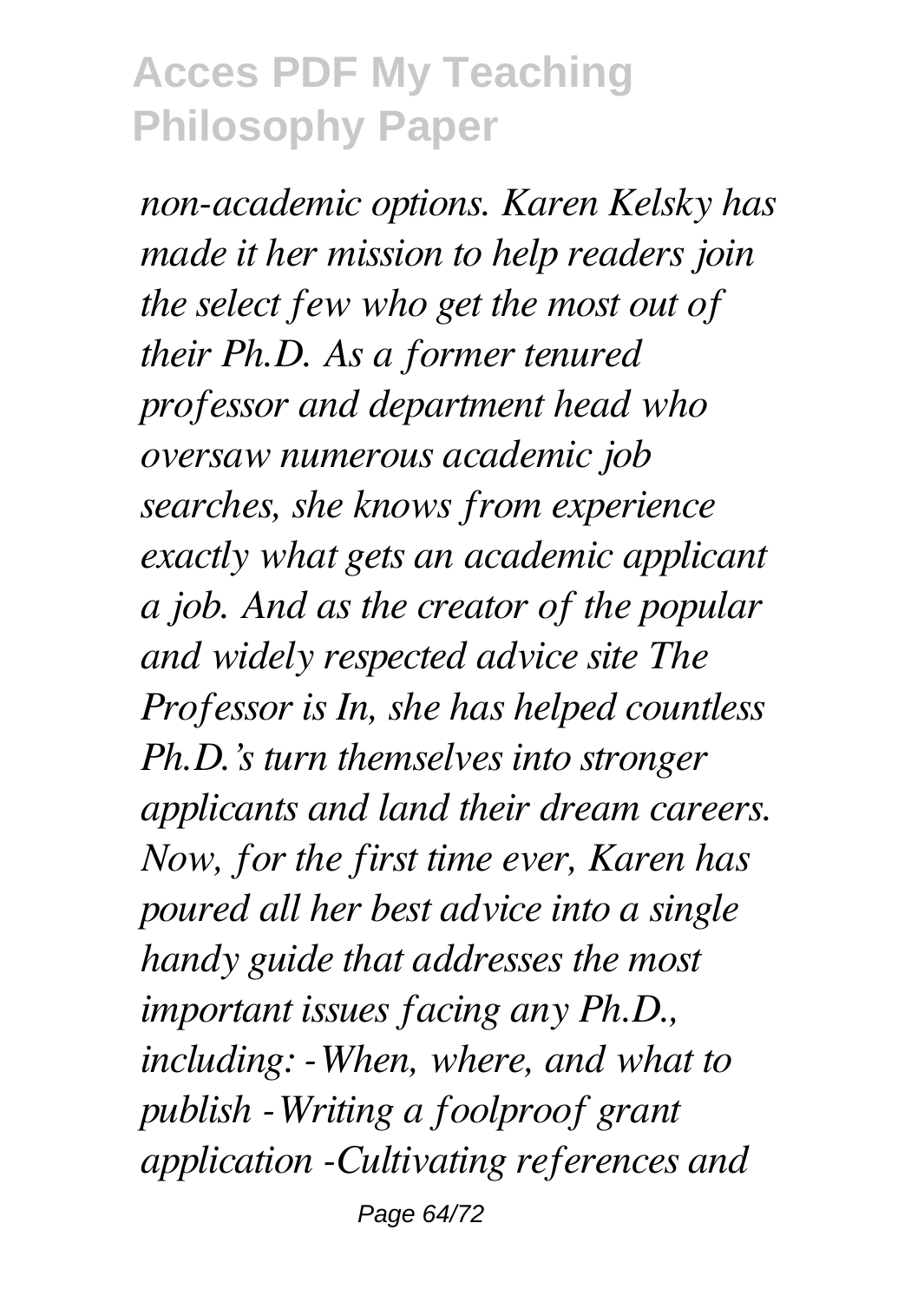*crafting the perfect CV -Acing the job talk and campus interview -Avoiding the adjunct trap -Making the leap to nonacademic work, when the time is right The Professor Is In addresses all of these issues, and many more. This edited volume addresses the different methods professionals use to promote a critical reflective and reflexive stance among practitioners, leading to both a reconceptualization of practice and its subsequent change. The goal of increased reflection in professional education is intended to expand approaches for professionals to work with diverse others. It is also intended to increase their levels of cognitive differentiation and depth of professional consciousness about themselves alongside diverse others in a* Page 65/72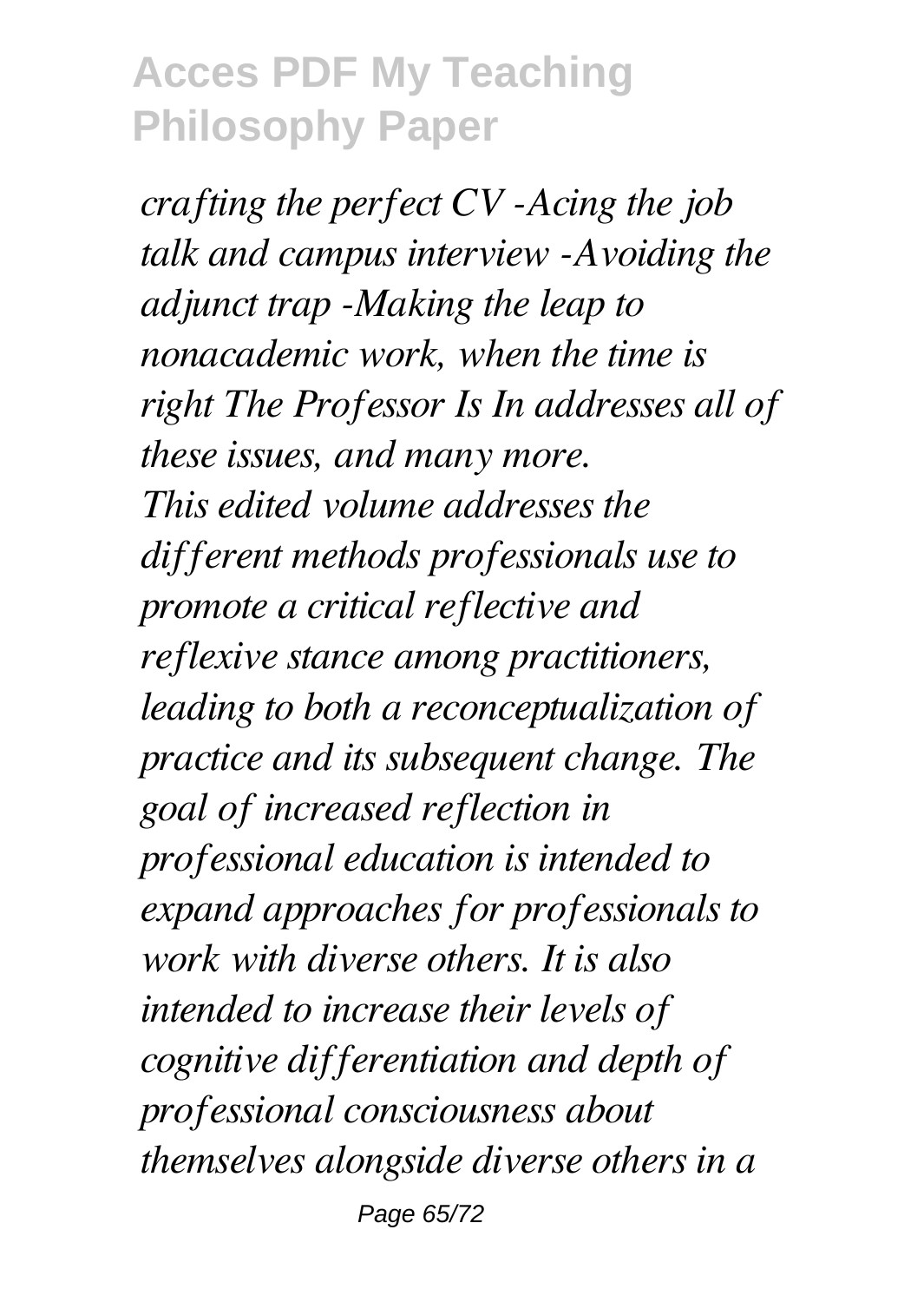*rapidly changing world. This is an important issue in a range of applied professional programs, from education to medicine, social work to psychology, business to criminal justice, in nearly every country in the world. Packed with essential information to assist you in obtaining a university music position and developing a successful career, this book is an essential read for all aspiring to or already in a higher education music post. Through the Fire – From Intake to Credential Seeking the Common Dreams between the Worlds Adding Value to Self and Content Hidden Dangers to Kids' Learning Effective College and University Teaching*

Page 66/72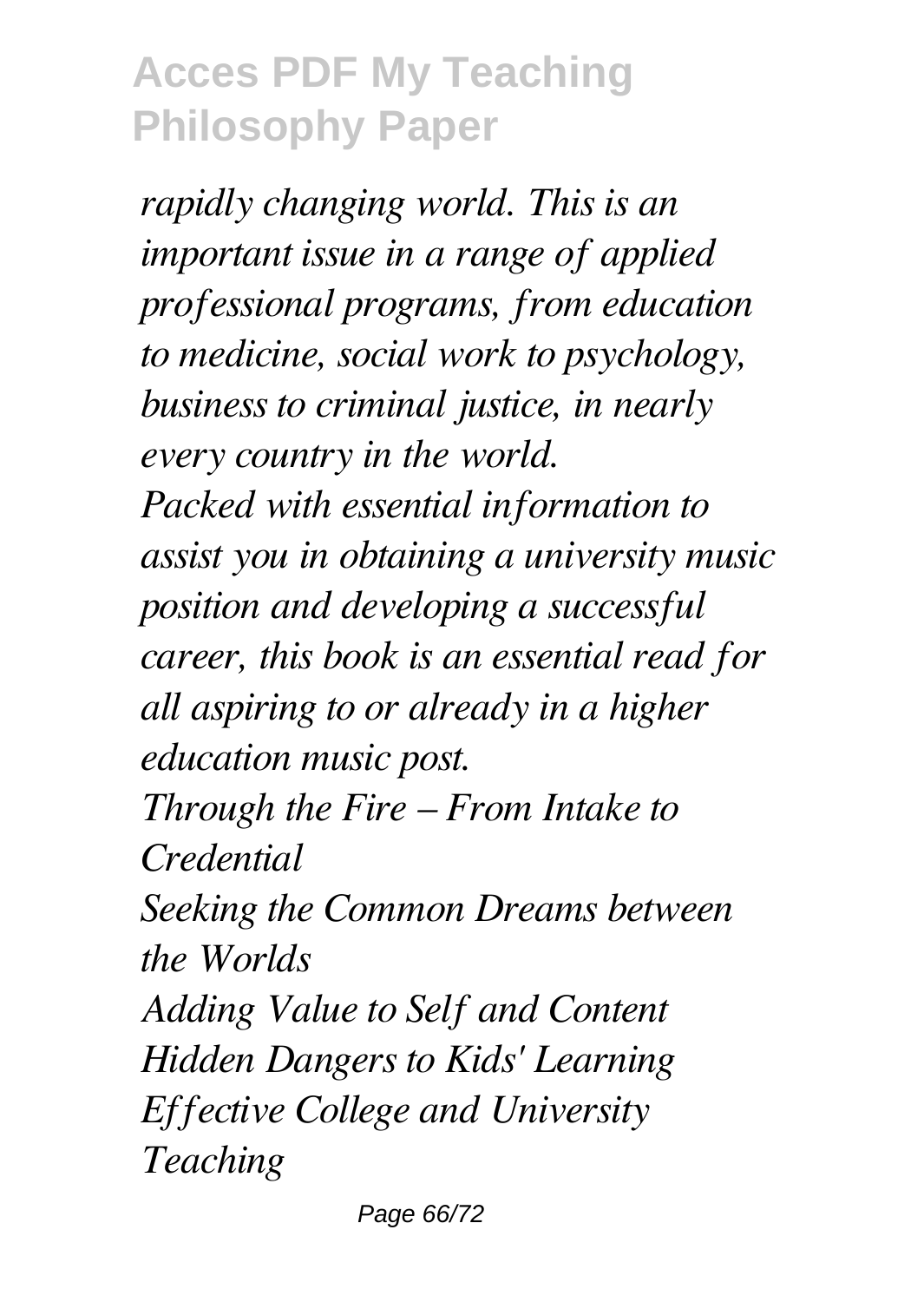#### *How to Build an Academic Career in the Humanities*

**Service-Learning and Educating in Challenging Contexts explores the potential of service-learning identified as a way to integrate community service with academic study to enrich the on-going professional development of educators, especially in schools that are located in challenging contexts. This collection offers a further refinement of what typically comes under the remit of service-learning, switching the focus from the learning experience of the** Page 67/72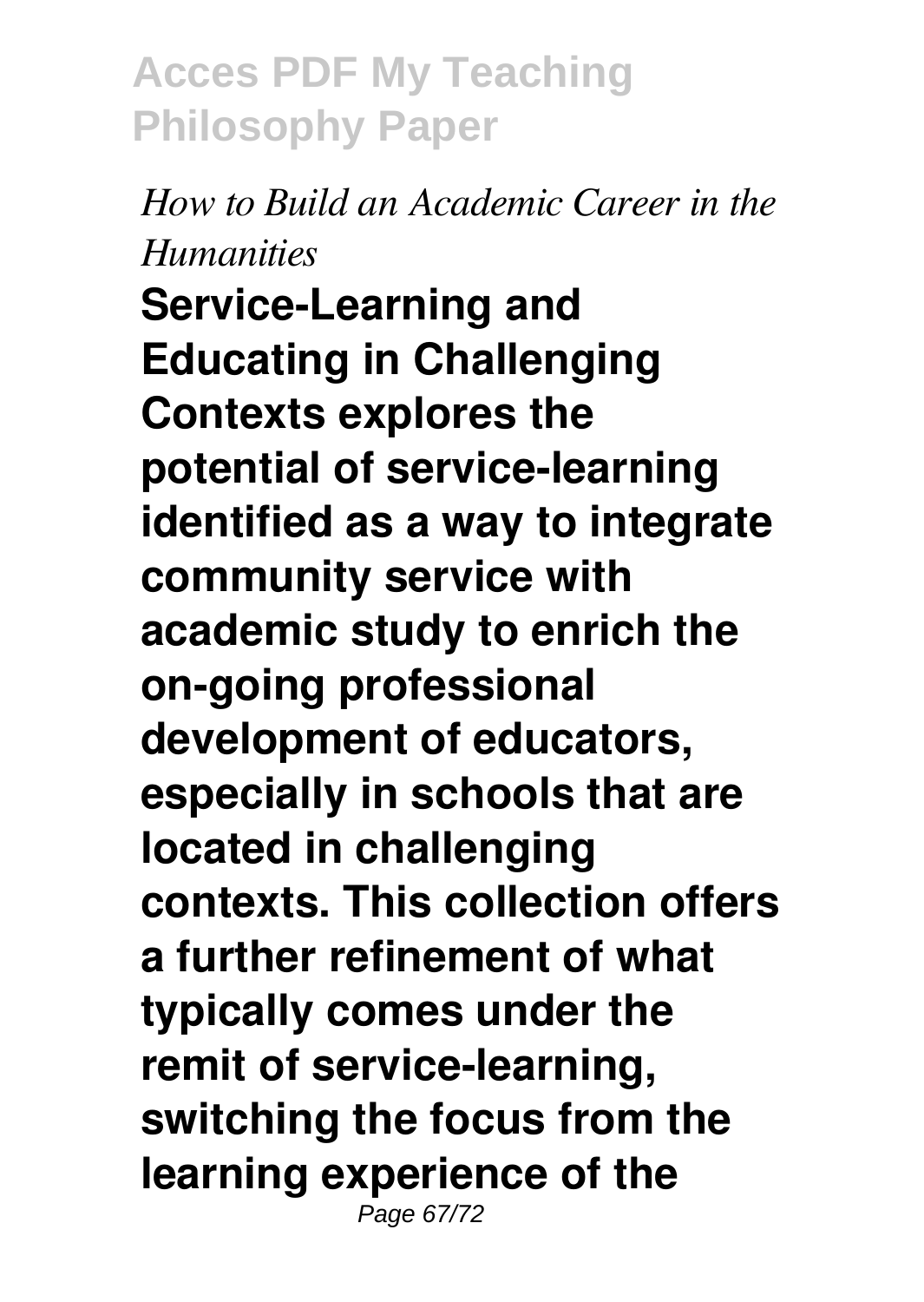**learner, to the educator and the deep and enriching professional learning opportunities that servicelearning can offer. This approach to service-learning promotes collaborative practices amongst professional and in-service educators, and encourages an integration of theory and practice. The international contributors use their own experiences as well as current research to provide a thorough exploration of service-learning from national and international perspectives. This is the first book that** Page 68/72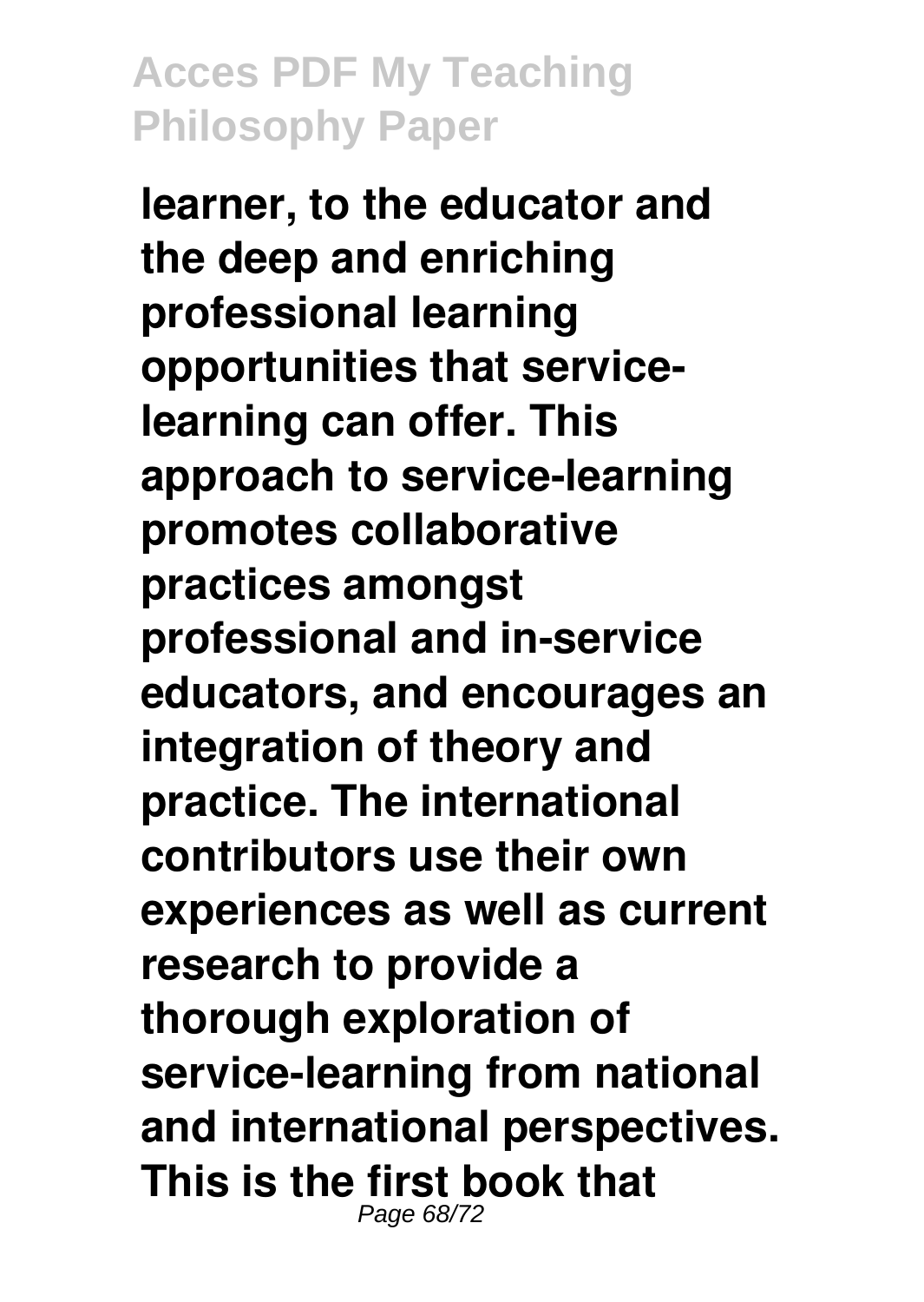**probes the lived experiences of Chinese immigrant faculty in North American higher education institutions: their struggles, challenges, successes, etc. It explores how their past experiences in China have shaped who they are now, what they do and how they pursue their teaching, research, and service, as well as the reality of their everyday life that inevitably intertwines with their present and past diverse cultural backgrounds and unique experiences. Different from previous books that explore immigrant/minority** Page 69/72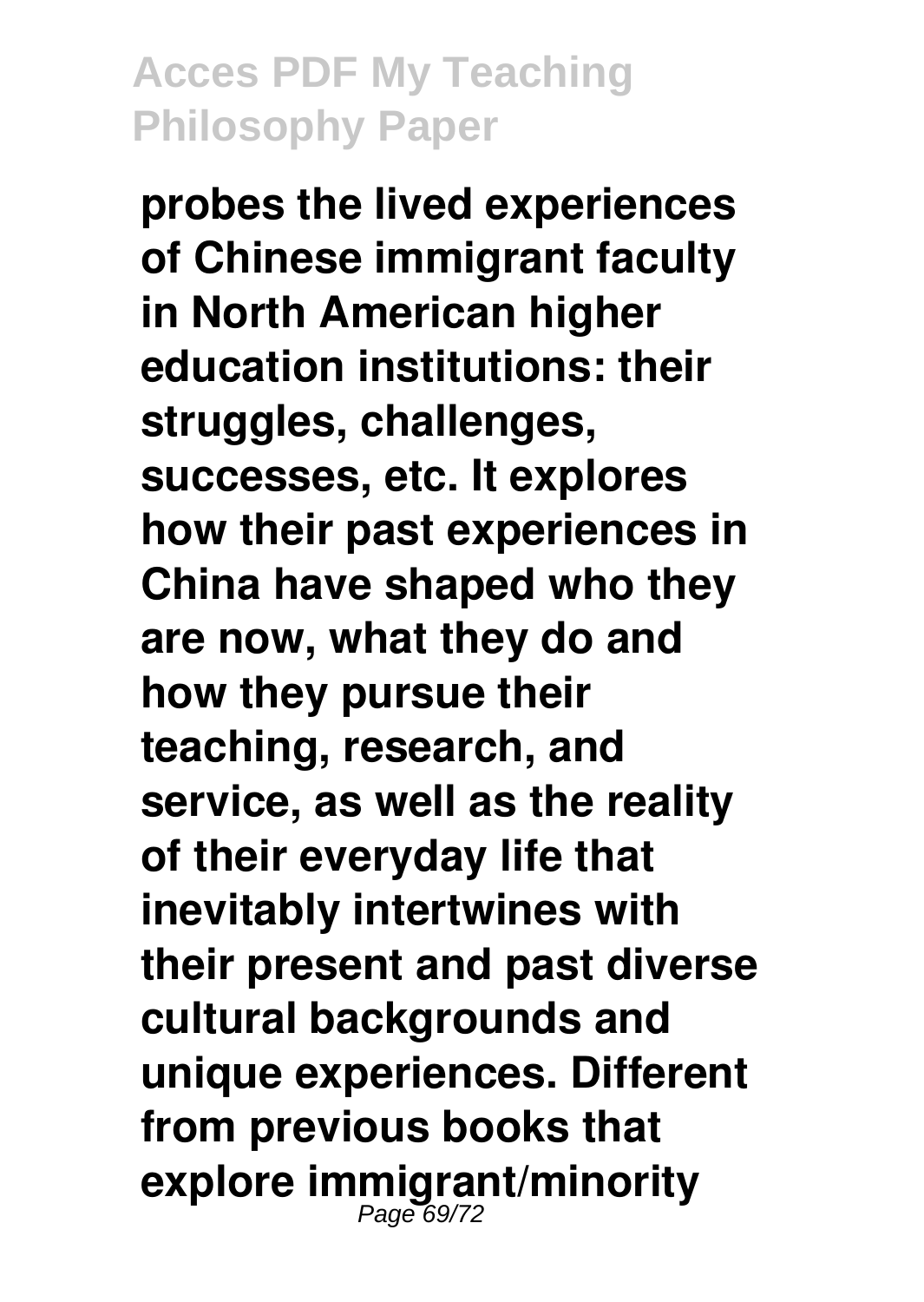**faculty defined ambiguously and broadly and from the theoretical framework of ethnic relations, this book has a particular focus on mainland Chinese immigrant faculty, which offers a richer and deeper understanding of their cross-culture experiences through autoethnographic research and by multiple lenses. Through authors' vivid portray of the ebbs and flows of their life in the academe, readers will gain an enjoyable and holistic knowledge of the cultural, political, linguistic, scholarly, and personal issues contemporary Chinese** Page 70/72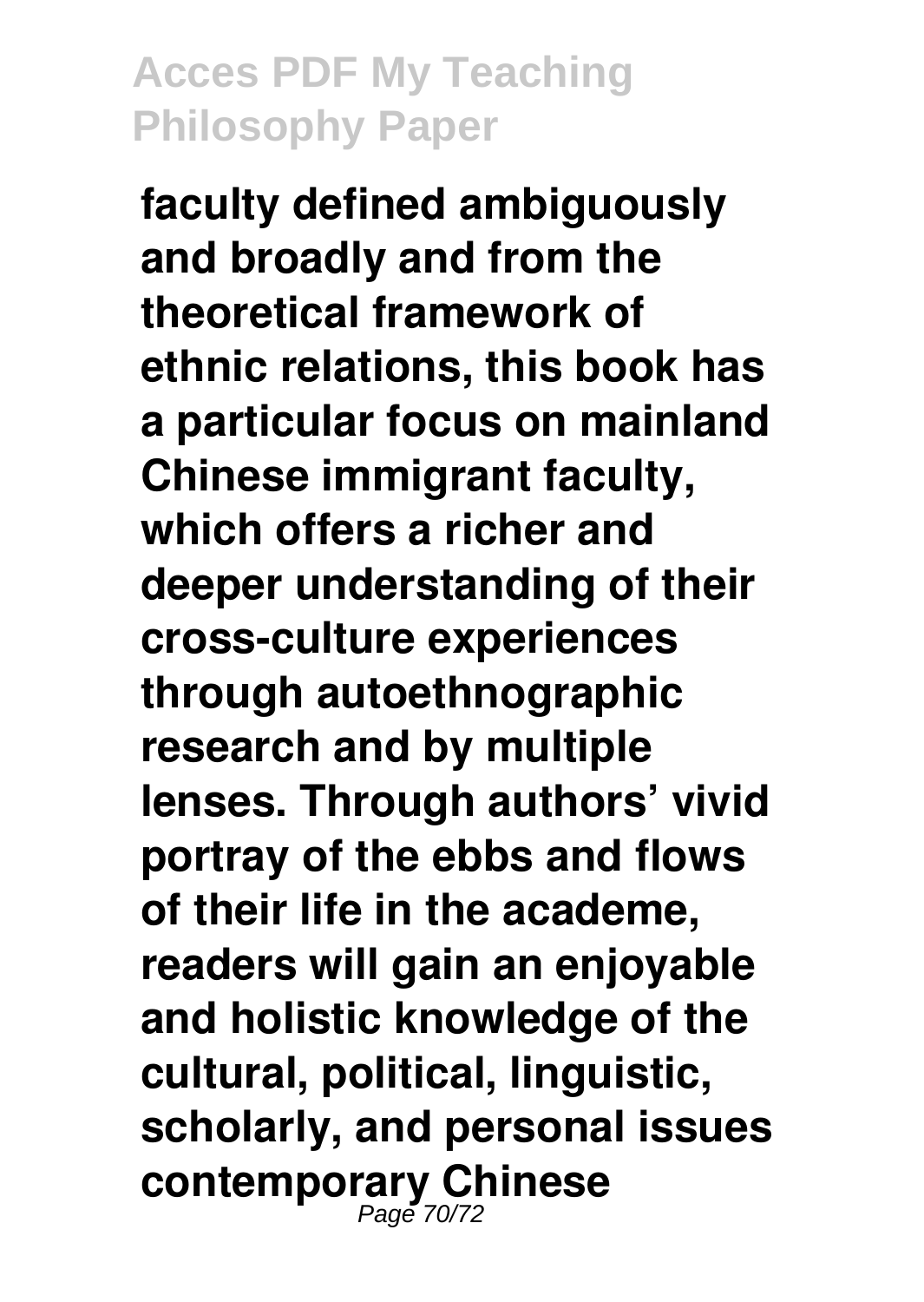**immigrant faculty encounter as they cross the border of multiple worlds. All contributors to this book had the experience of being the first-generation Chinese immigrants, and they either are currently teaching or used to teach in North American higher education institutions, who were born, brought up, educated in Mainland China and came to North America for graduate degrees from early 1980s to 2000. Here international philosophers of education explore and question diverse strains of the liberal tradition,** Page 71/72